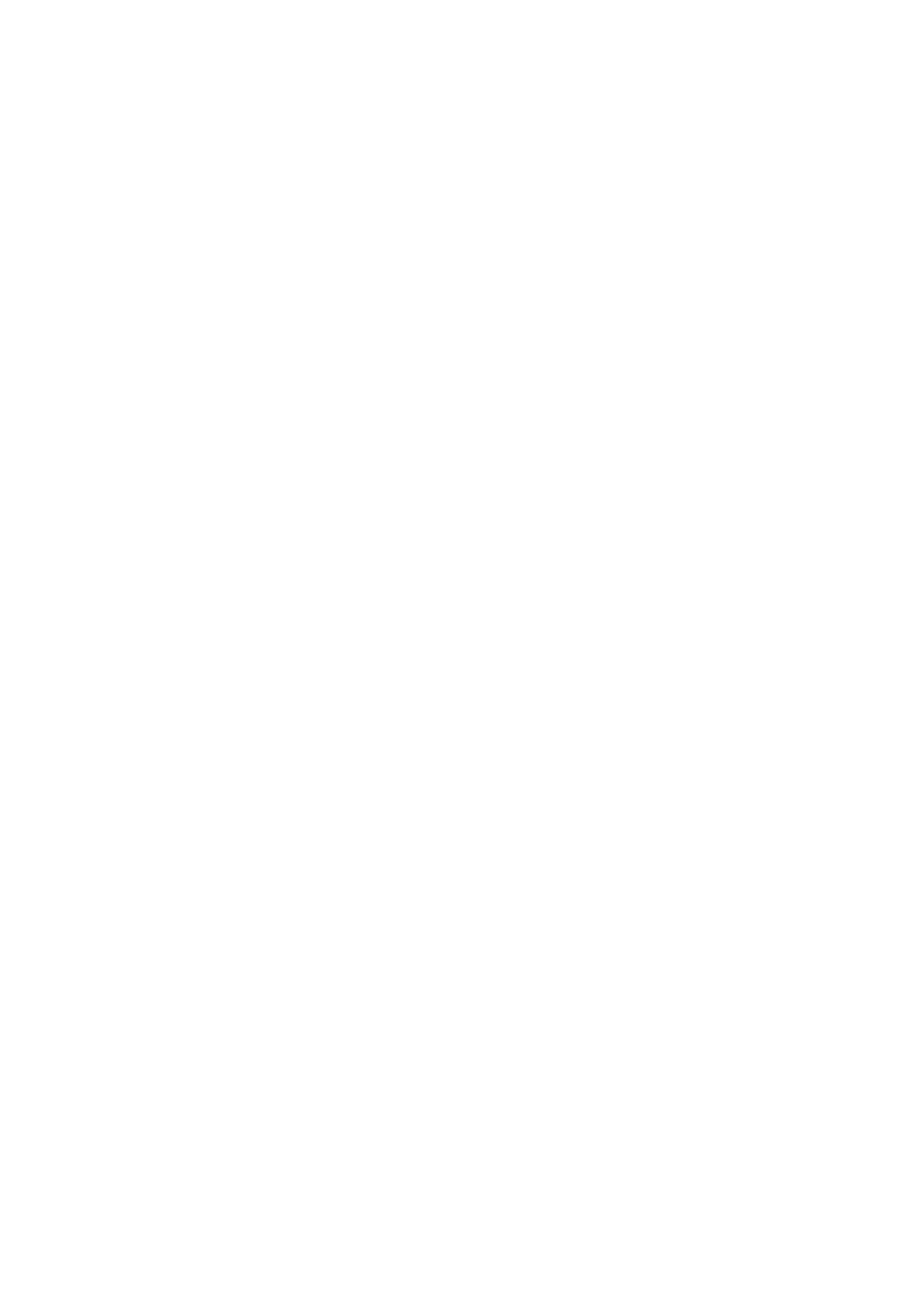# **9. Jurisdictional Derogations and Transitional Arrangements**

### **9.1 Purpose and Application**

#### **9.1.1 Purpose**

- (a) This Chapter contains the *jurisdictional derogations* that apply in relation to each *participating jurisdiction*.
- (b) This Chapter prevails over all other Chapters of the *Rules*.

#### **9.1.2 Jurisdictional Derogations**

The *jurisdictional derogations* that apply in relation to each *participating jurisdiction* are set out in this Chapter as follows:

- (a) Part A Victoria;
- (b) Part B New South Wales;
- (c) Part C Australian Capital Territory;
- (d) Part D South Australia;
- (e) Part E Queensland; and
- (f) Part  $F T$ asmania.

Part G sets out the Schedules to this Chapter 9.

# **Part A Jurisdictional Derogations for Victoria**

### **9.2 [Deleted]**

### **9.3 Definitions**

### **9.3.1 General Definitions**

For the purposes of this Part A:

- (1) a word or expression defined in the glossary in Chapter 10 has the meaning given to it in the glossary unless it is referred to in column 1 of the following table; and
- (2) a word or expression referred to in column 1 of the following table has the meaning given to it in column 2 of the table:

| <b>Column 1</b>       | <b>Column 2</b>                                                                                                                                                                                                    |
|-----------------------|--------------------------------------------------------------------------------------------------------------------------------------------------------------------------------------------------------------------|
| <b>Counterparties</b> | In relation to each Smelter Agreement, means as<br>applicable Portland Smelter Services Pty Ltd, Alcoa<br>of Australia Limited (ACN 004 879 298) or any other<br>party to that Smelter Agreement (other than SEC). |
| CPI                   | The Consumer Price Index: All Groups Index<br>Number Melbourne compiled by the Australian                                                                                                                          |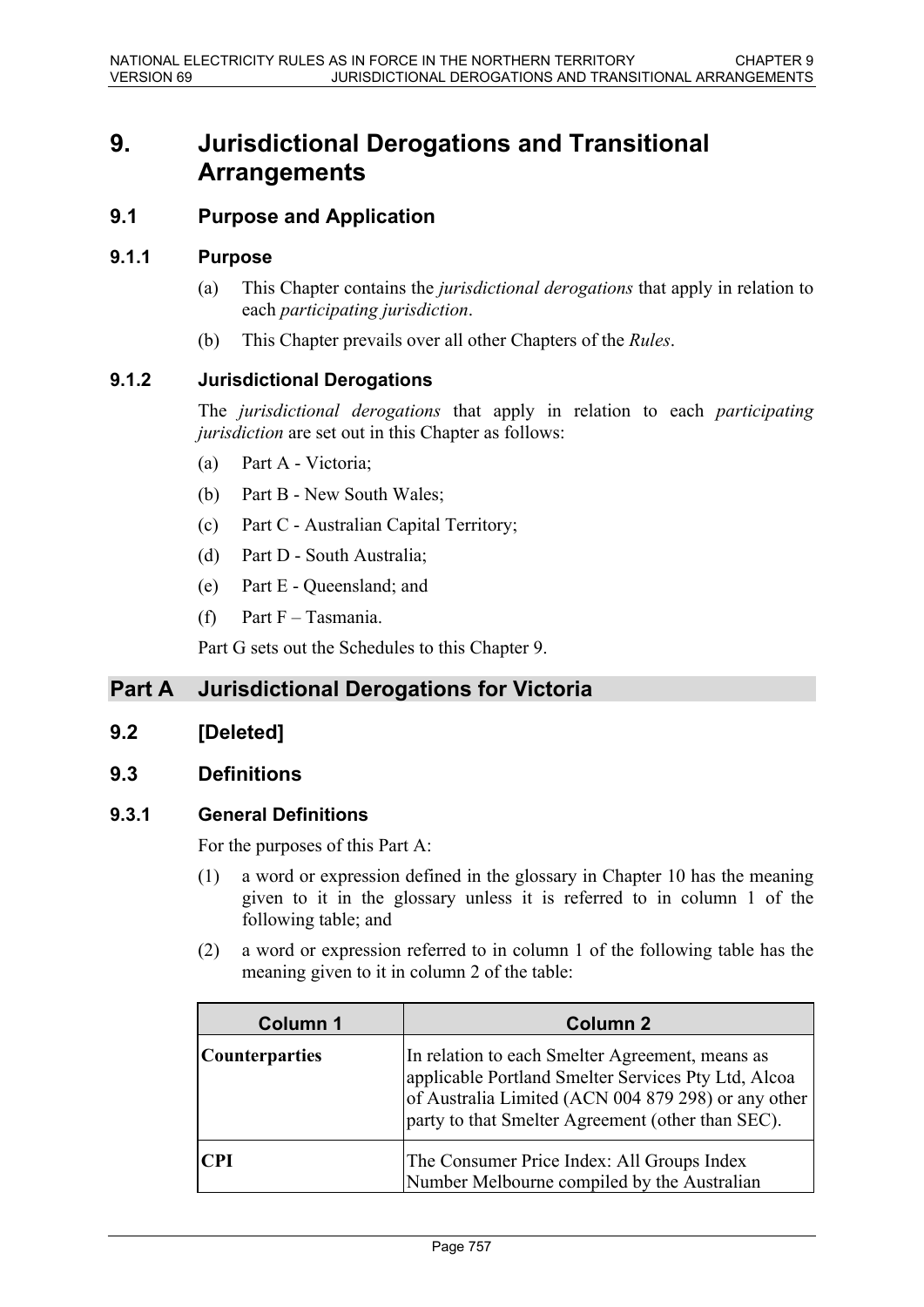| <b>Column 1</b>               | <b>Column 2</b>                                                                                                                                                                                                                                                                                                                                              |
|-------------------------------|--------------------------------------------------------------------------------------------------------------------------------------------------------------------------------------------------------------------------------------------------------------------------------------------------------------------------------------------------------------|
|                               | <b>Bureau of Statistics.</b>                                                                                                                                                                                                                                                                                                                                 |
| distribution licence          | A <i>licence</i> to distribute and supply electricity.                                                                                                                                                                                                                                                                                                       |
| <b>Distributor</b>            | A person who holds a distribution <i>licence</i> .                                                                                                                                                                                                                                                                                                           |
| <b>EI</b> Act                 | <i>Electricity Industry Act 2000 (Vic).</i>                                                                                                                                                                                                                                                                                                                  |
| EI (RP) Act                   | Electricity Industry (Residual Provisions) Act 1993<br>$(Vic)$ .                                                                                                                                                                                                                                                                                             |
| <b>ESC</b>                    | The Essential Services Commission established under<br>section 7 of the <i>ESC Act</i> .                                                                                                                                                                                                                                                                     |
| <b>ESC</b> Act                | The <i>Essential Services Commission Act 2001</i> (Vic).                                                                                                                                                                                                                                                                                                     |
| licence                       | A licence within the meaning of the EI Act or deemed<br>to be issued under the <i>EI Act</i> by operation of clause 5<br>of Schedule 4 to the $EI$ (RP) $Act$ .                                                                                                                                                                                              |
| Quarter                       | The respective 3 monthly periods adopted by the<br>Australian Bureau of Statistics for the compilation<br>and issue of the CPI.                                                                                                                                                                                                                              |
| <b>SEC</b>                    | State Electricity Commission of Victoria established<br>under the State Electricity Commission Act 1958<br>$(Vic)$ .                                                                                                                                                                                                                                         |
| <b>Smelter Agreements</b>     | Each of the agreements, contracts and deeds referred<br>to in Part A of schedule 3 to the $EI$ (RP) Act in their<br>form as at 1 July 1996 (other than the Portland and<br>Point Henry Flexible Tariff Deeds between SEC and<br>the State Trust Corporation of Victoria) in each case<br>until that agreement, contract or deed expires or is<br>terminated. |
| <b>Smelter Trader</b>         | SEC in its capacity as Smelter Trader.                                                                                                                                                                                                                                                                                                                       |
| <b>System Code</b>            | The code of that name sealed by the Office of the<br>Regulator-General under the Office of the Regulator-<br>General Act 1994 (Vic) on 3 October 1994 and saved<br>and continued in operation by section 67 of the ESC<br>Act.                                                                                                                               |
| <b>VENCorp</b>                | Victorian Energy Networks Corporation established<br>under Division 2A of Part 2 of the Gas Industry Act<br>1994 (Vic) and continued under Part 8 of the Gas<br><i>Industry Act 2001</i> (Vic).                                                                                                                                                              |
| <b>Victorian Distribution</b> | In relation to a person that holds a distribution                                                                                                                                                                                                                                                                                                            |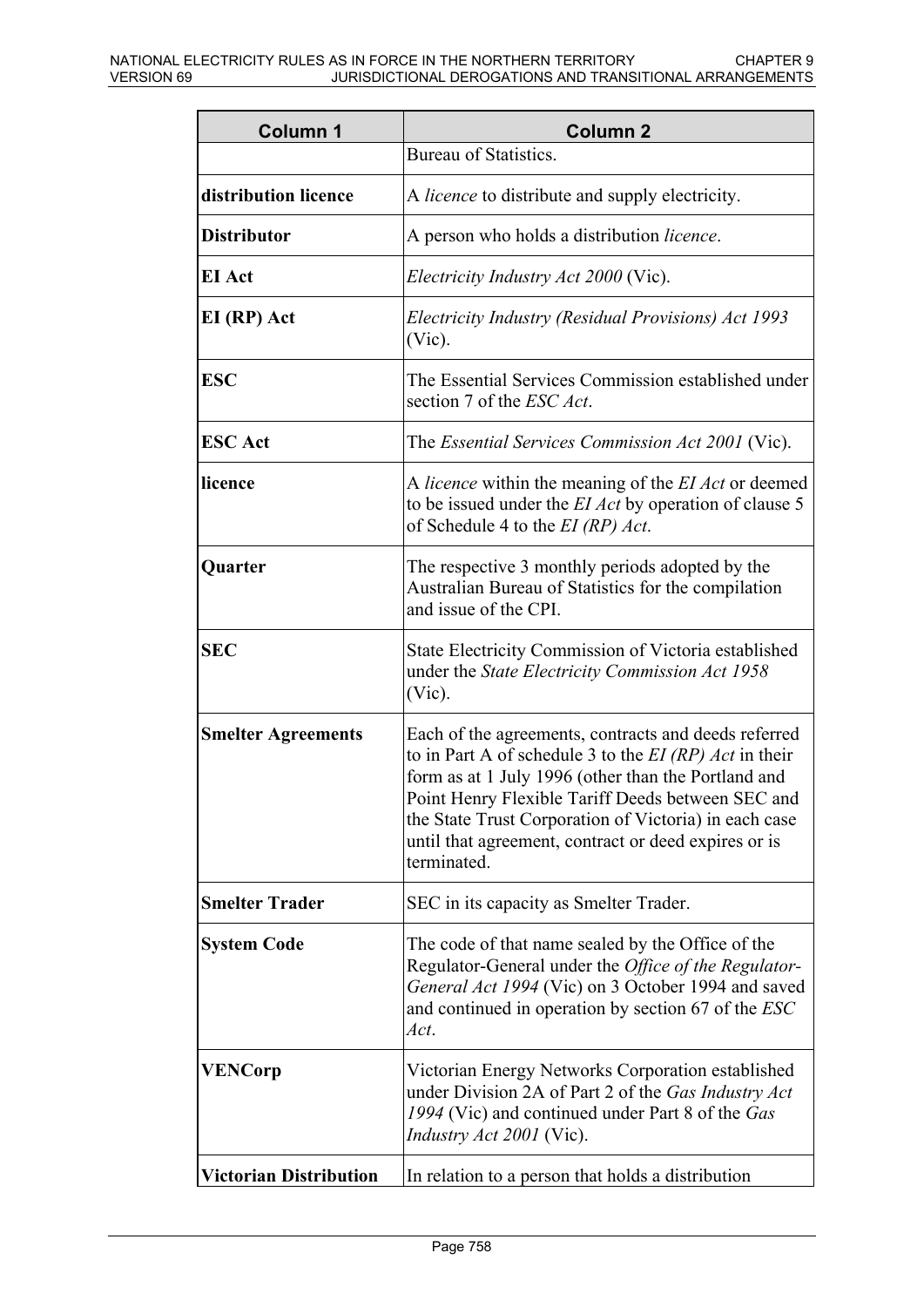| Column 1                                        | Column 2                                                                                                                                                                                                              |
|-------------------------------------------------|-----------------------------------------------------------------------------------------------------------------------------------------------------------------------------------------------------------------------|
| <b>Network</b>                                  | <i>licence</i> , the <i>distribution systems</i> in Victoria to which<br>that <i>licence</i> relates and includes any part of those<br>systems.                                                                       |
| <b>Victorian Minister</b>                       | The Minister who, for the time being, administers the<br>National Electricity (Victoria) Act 1997 (Vic).                                                                                                              |
| <b>Victorian Transmission</b><br><b>Network</b> | The <i>declared shared network</i> of Victoria.                                                                                                                                                                       |
| <b>Wholesale Metering</b><br>Code               | The code of that name sealed by the Office of the<br>Regulator-General under the <i>Office of the Regulator</i> -<br>General Act 1994 (Vic) on 3 October 1994, as in<br>force immediately before market commencement. |

## **9.3.2 [Deleted]**

### **9.3A Fault levels**

Subject to the terms of a *connection agreement* under section 50E(1)(a) of the *NEL*, *AEMO* must, when planning the *declared shared network*, use its best endeavours to ensure that fault levels at a *connection point* will not, as a result of a short circuit at that *connection point*, exceed the limits set out in the following table:

## **FAULT LEVEL TABLE**

| <b>NOMINAL VOLTAGE</b><br><b>AT CONNECTION</b><br><b>POINT</b> | THREE AND SINGLE PHASE DESIGN FAULT<br><b>LEVEL</b> |
|----------------------------------------------------------------|-----------------------------------------------------|
| 500 <sub>k</sub> V                                             |                                                     |
| Metro                                                          | 50.0 kA                                             |
| Latrobe Valley                                                 | 63.0 kA                                             |
| Country                                                        | 40.0 kA                                             |
| 330 <sub>k</sub> V                                             | 40.0 kA                                             |
| 220kV                                                          |                                                     |
| Metro                                                          | 40.0 kA                                             |
| Latrobe Valley                                                 | 40.0 kA                                             |
| Country                                                        | 26.2 kA                                             |
| <b>66kV</b>                                                    | 21.9 kA                                             |
| 22kV                                                           | 26.2 kA                                             |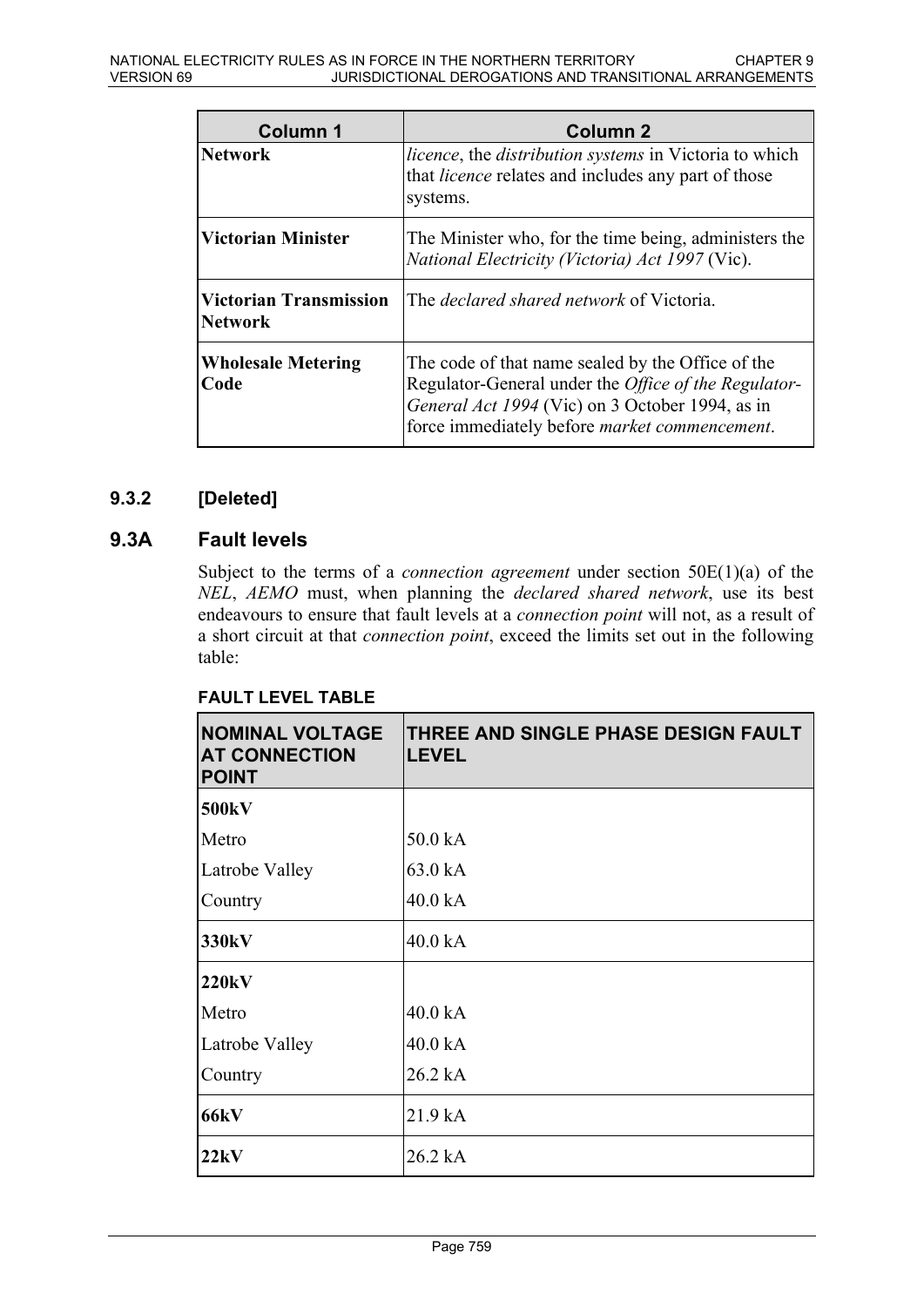### **9.4 Transitional Arrangements for Chapter 2 - Registered Participants, Registration and Cross Border Networks**

### **9.4.1 [Deleted]**

### **9.4.2 Smelter Trader**

- (a) For the purposes of the *Rules*:
	- (1) Smelter Trader is deemed to be entitled to register as a *Customer* in respect of the *connection points* used to supply electricity under a Smelter Agreement for so long as those *connection points* are used to supply electricity under that Smelter Agreement;
	- (2) Smelter Trader is deemed to be registered as a *Customer* and as a *Market Customer* in relation to electricity supplied under a Smelter Agreement;
	- (3) the electricity supplied under the Smelter Agreements is deemed to have been classified as a *market load* and the *connection points* used to supply that electricity are deemed to have been classified as Smelter Trader's *market connection points*;
	- (4) **[Deleted]**
	- (5) Alcoa of Australia Limited (ACN 004 879 298) is deemed to be entitled to register as a *Generator* and a *Market Generator* in relation to the *generating systems* forming part of the Anglesea Power Station; and
	- (6) **[Deleted]**
	- (7) no Counterparty is or is to be taken to be entitled to become a *Market Participant*, an *Intending Participant* or a *Customer* in respect of electricity supplied under that Smelter Agreement.
	- (8) **[Deleted]**
	- (9) **[Deleted]**
- (b) This clause 9.4.2 ceases to have effect upon the termination of the last of the Smelter Agreements.

### **9.4.3 Smelter Trader: compliance**

- (a) If complying with a requirement of the *Rules* (the "**Rules Requirement**") would result in the Smelter Trader being in breach of a provision of one or more of the Smelter Agreements (the "**Contractual Requirement**"), then the Smelter Trader is not required to comply with the Rules Requirement to the extent of the inconsistency between the Rules Requirement and the Contractual Requirement.
- (b) If the Smelter Trader does not comply with a Rules Requirement in the circumstances described in clause 9.4.3(a), then the Smelter Trader must:
	- (1) give written notice to the *AER* of: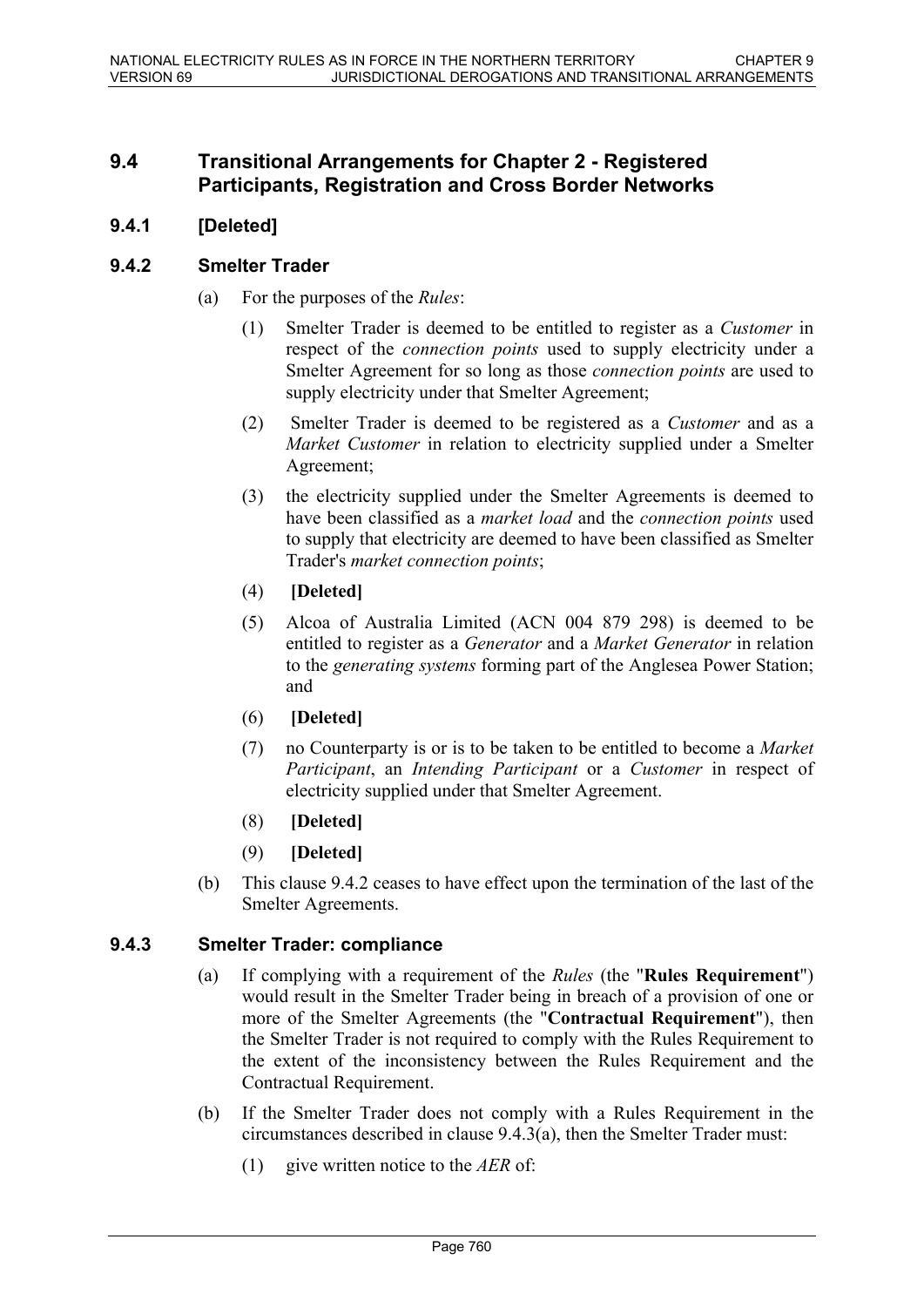- (i) the Rules Requirement which has not been complied with;
- (ii) details of each act or omission which partly or wholly constitutes non-compliance with that Rules Requirement; and
- (iii) details of each Contractual Requirement which is said by the Smelter Trader to be inconsistent with the Rules Requirement,

as soon as practicable and in any event within 30 *days* after the noncompliance with the Rules Requirement occurs or commences; and

(2) provide the *AER* with any documents or information in the possession or control of the Smelter Trader which evidence the matters referred to in clause 9.4.3(b)(1) within 14 *days* (or any longer period agreed by the *AER*) of receiving a written request from the *AER*.

#### **Note**

This clause is classified as a civil penalty provision under the National Electricity (South Australia) Regulations. (See clause 6(1) and Schedule 1 of the National Electricity (South Australia) Regulations.)

- $(c)$  If:
	- (1) the Smelter Trader requires the co-operation of a Counterparty to a Smelter Agreement to comply with a requirement of the *Rules*;
	- (2) the Smelter Trader has used reasonable endeavours to obtain the Counterparty's co-operation in order to enable the Smelter Trader to comply with that requirement; and
	- (3) under the Smelter Agreements, SEC has no ability to require the Counterparty to so co-operate with SEC and the Counterparty is not in breach of the Smelter Agreements by refusing to so co-operate with SEC,

then the Smelter Trader is not required to comply with that requirement.

- (d) If the Smelter Trader does not comply with a requirement of the *Rules* in the circumstances described in clause 9.4.3(c), then the Smelter Trader must:
	- (1) give written notice to the *AER* of:
		- (i) the requirement of the *Rules* that has not been complied with;
		- (ii) details of each act or omission which partly or wholly constitutes non-compliance with that requirement of the *Rules*; and
		- (iii) details of the endeavours made by the Smelter Trader to obtain the co-operation of the Counterparty to enable the Smelter Trader to comply with the requirement of the *Rules*,

as soon as reasonably practical and in any event before the expiration of 30 *days* after the non-compliance with the requirement of the *Rules* occurs or commences; and

#### **Note**

This clause is classified as a civil penalty provision under the National Electricity (South Australia) Regulations. (See clause 6(1) and Schedule 1 of the National Electricity (South Australia) Regulations.)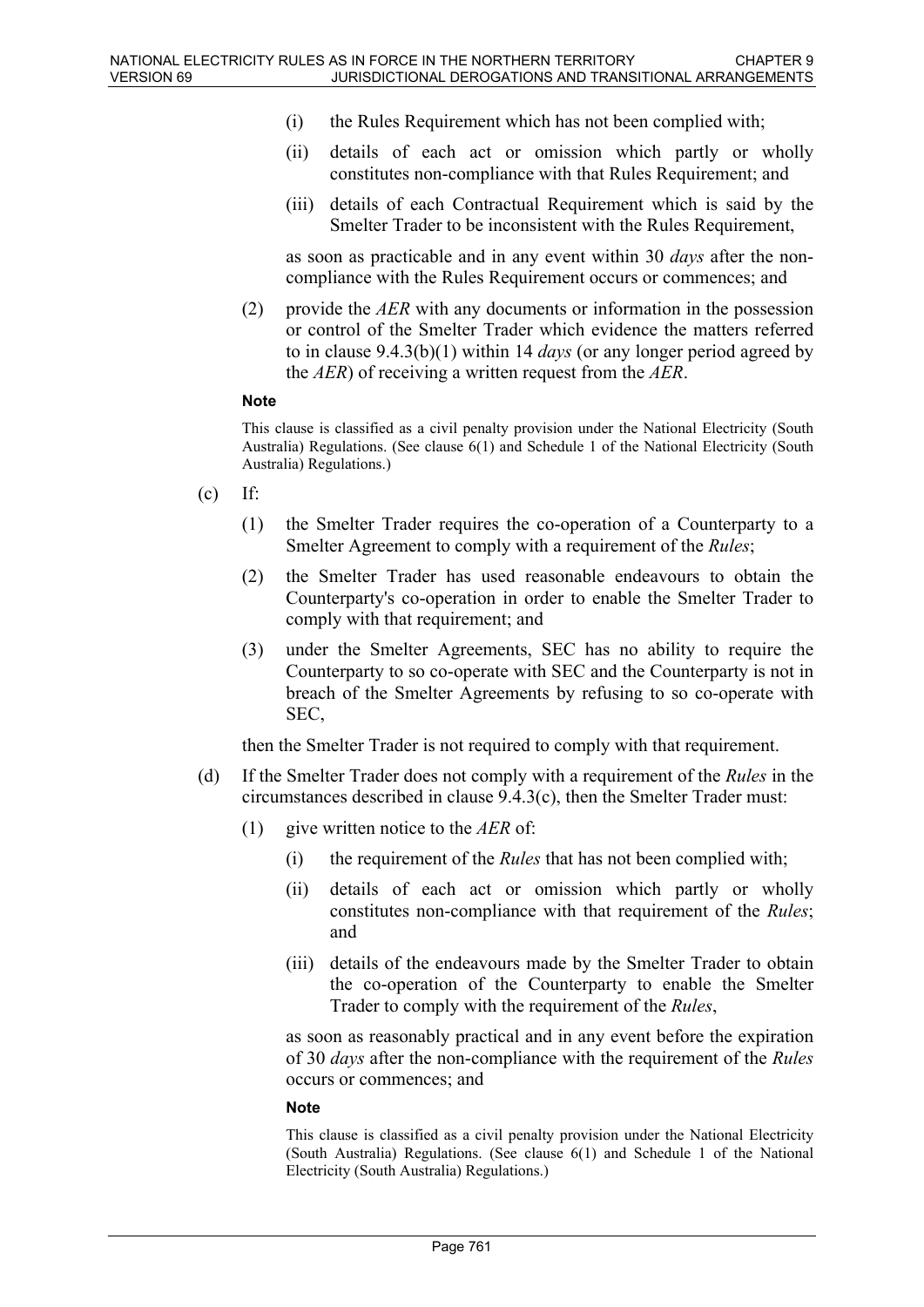(2) provide the *AER* with any documents or information in the possession or control of the Smelter Trader which evidence the matters referred to in clause 9.4.3(d)(1) within 14 *days* (or any longer period agreed by the *AER*) of receiving a written request from the *AER*.

#### **Note**

This clause is classified as a civil penalty provision under the National Electricity (South Australia) Regulations. (See clause 6(1) and Schedule 1 of the National Electricity (South Australia) Regulations.)

- (e) To avoid any doubt, if:
	- (1) after reviewing any written notice provided by the Smelter Trader under clause 9.4.3(b)(1) and any additional documents or information provided by the Smelter Trader under clause 9.4.3(b)(2), the *AER* forms the view that compliance with the relevant Rules Requirement would not have resulted in the Smelter Trader being in breach of the relevant Contractual Requirement; or
	- (2) after reviewing any written notice provided by the Smelter Trader under clause  $9.4.3(d)(1)$  and any additional documents or information provided by the Smelter Trader under clause 9.4.3(d)(2), the *AER* forms the view that any of the requirements of clause 9.4.3(c) were not satisfied in respect of the subject of the notice,

then the matter may be dealt with by the *AER* as a breach of the *Rules*.

- (f) The Smelter Trader must give any notice or other information required to be given under this clause 9.4.3 (called in this clause "**required information**") in advance if it becomes aware of the potential for the circumstances giving rise to its obligation to give the required information to arise. If any required information is given under this clause 9.4.3(f), then:
	- (1) the required information is taken to have been given in accordance with this clause 9.4.3; and
	- (2) notwithstanding clause  $9.4.3(f)(1)$ , notice must be given of the noncompliance and further information provided to the *AER* upon request under clause 9.4.3(b) or clause 9.4.3(d) (as the case may be) after the non-compliance occurs or commences.

#### **Note**

This clause is classified as a civil penalty provision under the National Electricity (South Australia) Regulations. (See clause 6(1) and Schedule 1 of the National Electricity (South Australia) Regulations.)

(g) If non-compliance with the *Rules* is continuing, the notice of noncompliance with the *Rules* provided under clause 9.4.3(b) or clause 9.4.3(d) (as the case may be) will be effective in relation to that non-compliance until that non-compliance ends if the relevant notice specifies that the noncompliance is continuing. The Smelter Trader must notify the *AER* of the end of the non-compliance no later than 30 *days* after the non-compliance ends.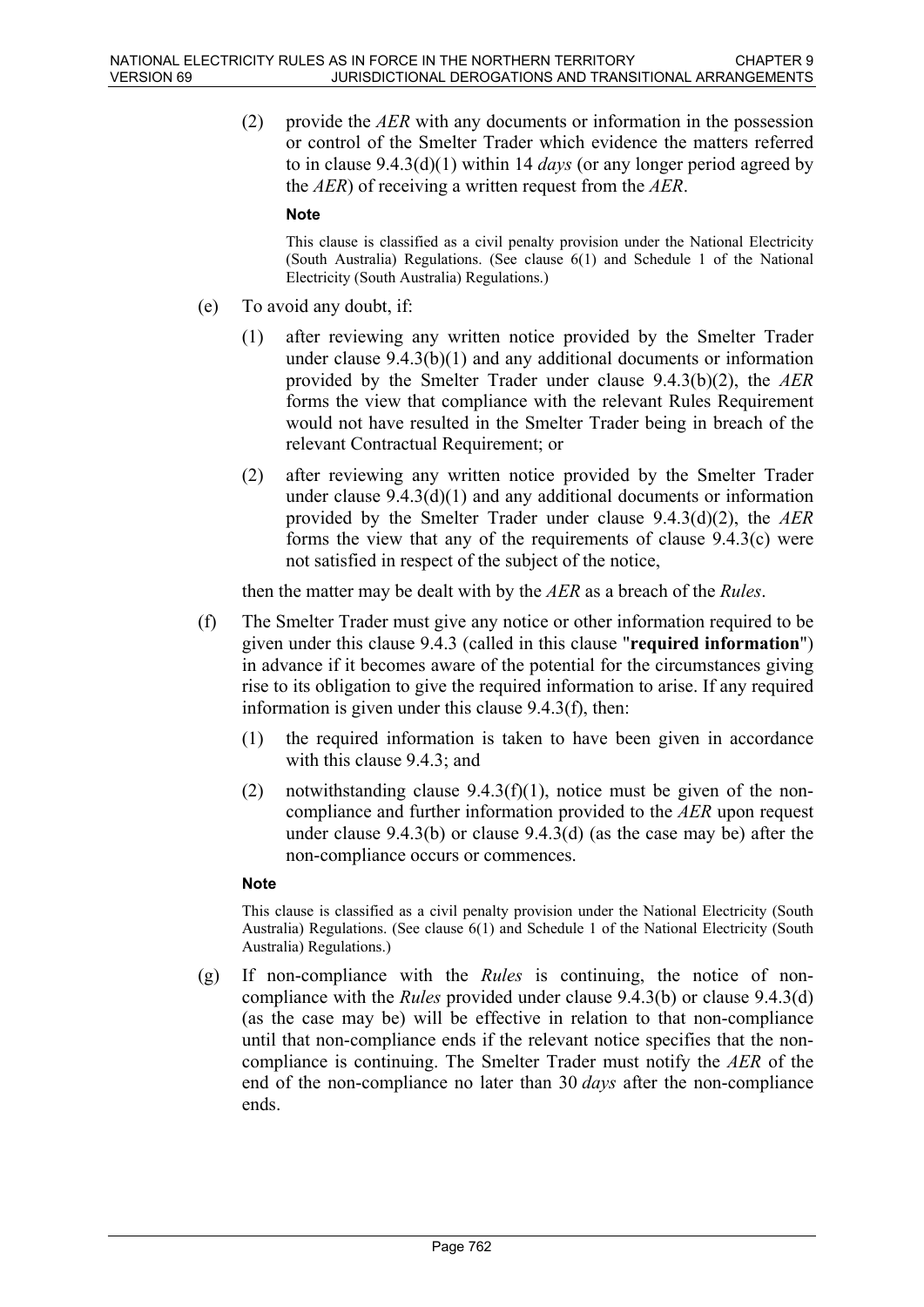#### **Note**

This clause is classified as a civil penalty provision under the National Electricity (South Australia) Regulations. (See clause 6(1) and Schedule 1 of the National Electricity (South Australia) Regulations.)

(h) Clauses 9.4.3(a) and 9.4.3(c) do not affect SEC's obligations with respect to registration with *NEMMCO* or making payments in respect of *Participant fees*, *prudential requirements* or *settlement amounts*.

#### **9.4.4 Report from AER**

Within 30 *days* of the end of each Quarter, the *AER* must prepare a report for the previous Quarter and make it available on request to all *Registered Participants* and to those *participating jurisdictions* that participated in the *market* during the Quarter covered by the report. The report must include:

- (a) a summary of the acts or omission of the Smelter Trader constituting noncompliance with any requirement of the *Rules*, as disclosed in written notices received by the *AER* under clause 9.4.3 during the Quarter covered by the report; and
- (b) an assessment by the *AER* of the effect that those acts or omissions have had on the efficient operation of the *market* during the Quarter covered by the report.

### **9.4.5 Cross Border Networks**

- $(a)$  If:
	- (1) the Victorian Minister considers that a *transmission network* or *distribution network* situated in Victoria is a continuation of a *network* situated in another *participating jurisdiction* and should be considered to be part of the *network* of that other *participating jurisdiction*; and
	- (2) the *Minister* for that other *participating jurisdiction* consents,

then the Victorian Minister and the *Minister* for that other *participating jurisdiction* may nominate that the *network* is deemed to be entirely in that other *participating jurisdiction* and the *Rules* including any relevant *jurisdictional derogations* for the other *participating jurisdiction* are deemed to apply to the *network* as if the *network* were located entirely within that other *participating jurisdiction*.

- (b) If a nomination is made under clause 9.4.5(a), then the *jurisdictional derogations* for Victoria do not apply to the extended part of the relevant *network* which is situated in Victoria.
- (c) If the *Minister* of another *participating jurisdiction* nominates that the *jurisdictional derogations* for Victoria should apply to a *network* part of which is situated in that other *participating jurisdiction*, then if the Victorian Minister consents, the *jurisdictional derogations* for Victoria are also to apply to that part of the *network* situated in the other *participating jurisdiction*.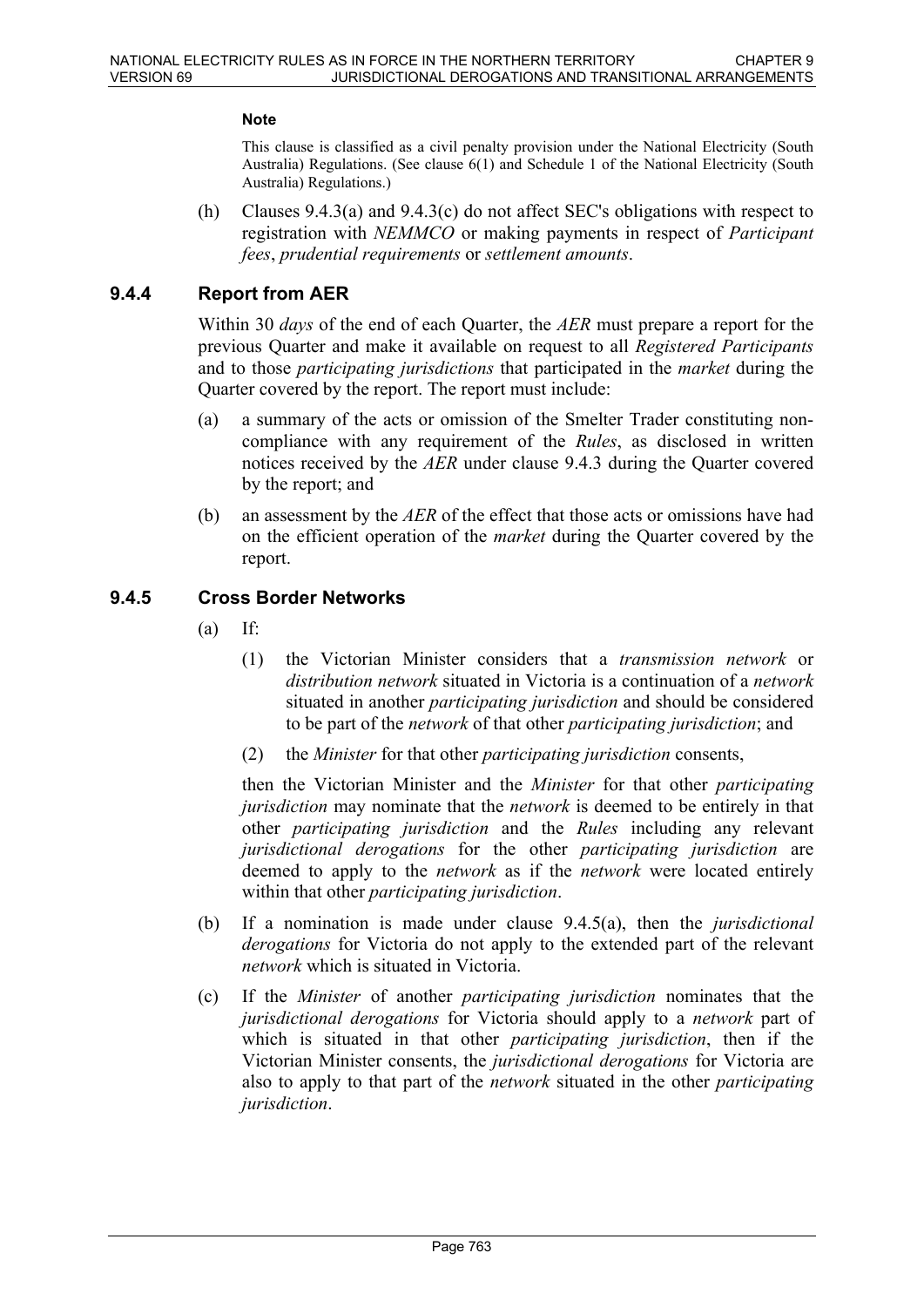## **9.5 Transitional Arrangements for Chapter 3 – Reliability and Emergency Reserve Trader**

### **9.5.1 Definition**

In this rule  $9.5$ :

**expiry date** means 30 June 2023.

**multi-year Victorian contract** means a *reserve contract* for the provision of *reserve* for the Victorian *region*, with the term of the contract:

- (a) commencing on or after 12 April 2020; and
- (b) exceeding a period of 12 months.

**retailer reliability obligation** has the meaning given in section 2 of the *National Electricity Law*.

### **9.5.2 Expiry date**

- (a) Subject to paragraph (b), this rule 9.5 expires on the expiry date.
- (b) This rule 9.5 continues to apply after the expiry date in respect of multi-year Victorian contracts entered into prior to the expiry date.

### **9.5.3 Multi-year Victorian contracts – term and volume**

- (a) Clause 3.20.3(a) applies in respect of multi-year Victorian contracts as if the words "and rule 9.5.3" were inserted after the words "Subject to paragraph (f)".
- (b) Clause 3.20.3(m) does not apply to *AEMO* in respect of multi-year Victorian contracts.
- (c) *AEMO* must ensure that, having regard to any potential impact of, and interaction with, the retailer reliability obligation:
	- (1) the term of a multi-year Victorian contract (including any extension or renewal of such term) is no longer than:
		- (i) *AEMO* considers is reasonably necessary to ensure reliability of *supply* in the Victorian *region*; and
		- (ii) in any event, three years; and
	- (2) the amount of *reserve* procured under a multi-year Victorian contract:
		- (i) for the first year of the contract term, is no more than *AEMO* considers is reasonably necessary to address the relevant *low reserve* condition; and
		- (ii) for the remainder of the contract term (including any extension or renewal of such term), is no more than *AEMO* considers is reasonably necessary to ensure reliability of *supply* in the Victorian *region*.

### **9.5.4 Multi-year Victorian contracts - reporting**

(a) Clause 3.20.6(d)(3) applies in respect of multi-year Victorian contracts as if the words "to address the relevant *low reserve* or *lack of reserve* condition,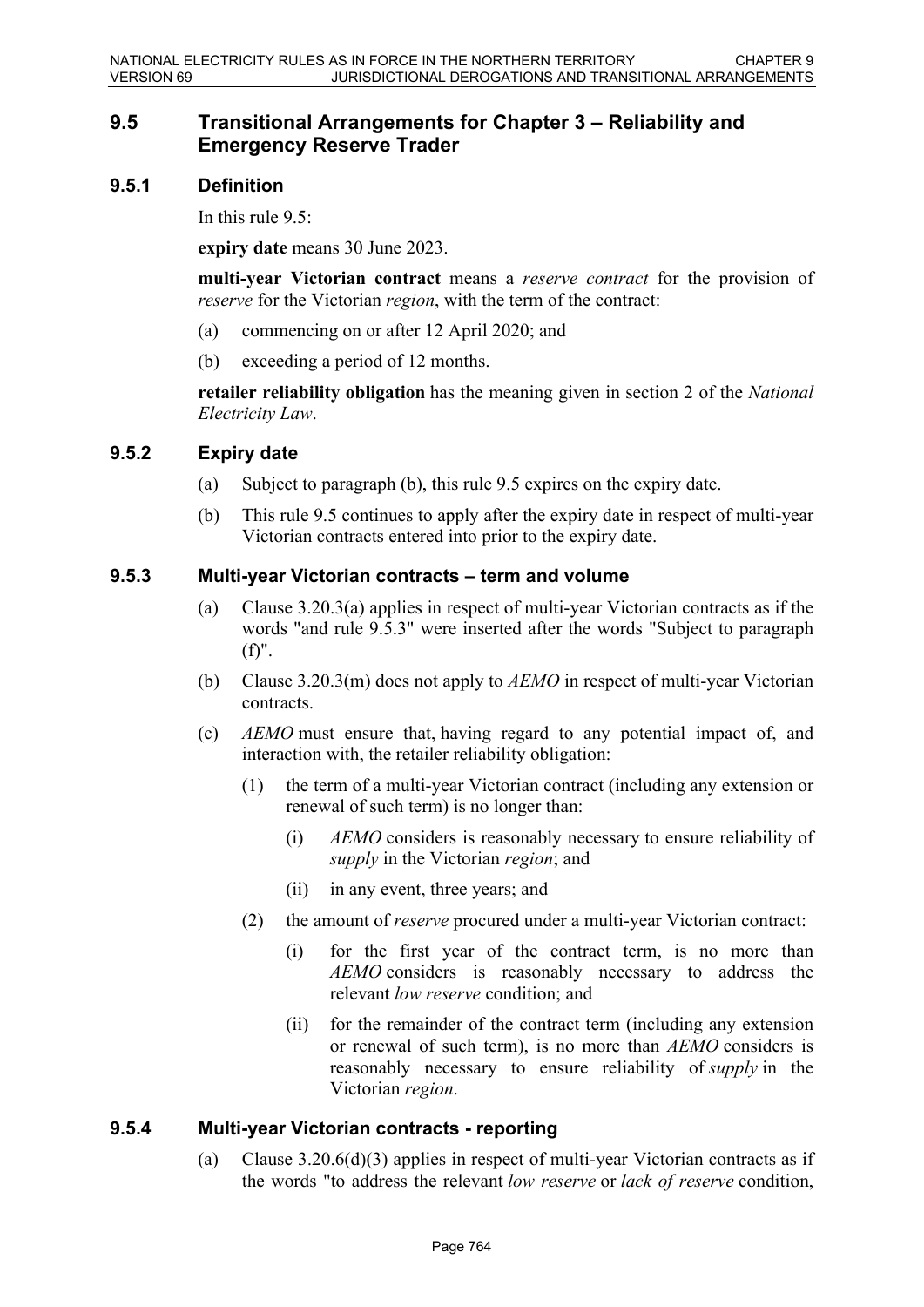including whether they align with any periods identified in the relevant declaration under clause 4.8.4" were deleted.

- (b) Clause 3.20.6(d)(4) does not apply to *AEMO* in respect of multi-year Victorian contracts.
- (c) In addition to the requirements of clause  $3.20.6(d)$ , the RERT report (as defined in clause 3.20.6) must:
	- (1) identify those *reserve contracts* that are multi-year Victorian contracts;
	- (2) include an explanation of why *AEMO* considered:
		- (i) the term of each multi-year Victorian contract to be reasonably necessary to ensure the reliability of *supply* in the Victorian *region*; and
		- (ii) the amount of *reserve* procured under each multi-year Victorian contract to be:
			- (A) for the first year of the contract term, reasonably necessary to address the relevant *low reserve* condition; and
			- (B) for the remainder of the contract term (including any extension or renewal of such term), reasonably necessary to ensure reliability of *supply* in the Victorian *region,*

including how *AEMO* had regard to any potential impact of, and interaction with, the retailer reliability obligation;

- (3) include the basis on which *AEMO* had regard to the *RERT principles* in clause 3.20.2(b) when entering into such contracts; and
- (4) for each multi-year Victorian contract, explain whether the total payments made by *AEMO* under the contract are likely to be lower than the aggregate payments *AEMO* would have made under *reserve contracts* that are not multi-year Victorian contracts for the same period.

### **9.6 Transitional Arrangements for Chapter 4 - System Security**

### **9.6.1 Operating Procedures (clause 4.10.1)**

- (a) For the purposes of clause 4.10.1(b), the System Operating Procedures as defined in the System Code as at 13 December 1998 (with the necessary changes to be made by VENCorp) are the *regional specific power system operating procedures* that apply from that date in respect of the Victorian Transmission Network.
- (b) This clause is not to be taken as limiting in any way the operation of any other provision of the *Rules* relating to the review, updating and amendment of the *regional specific power system operating procedures*.

### **9.6.2 Nomenclature Standards (clause 4.12)**

For the purposes of clause 4.12, the Nomenclature Standards as defined in the System Code as at 13 December 1998 are taken to be the *nomenclature standards*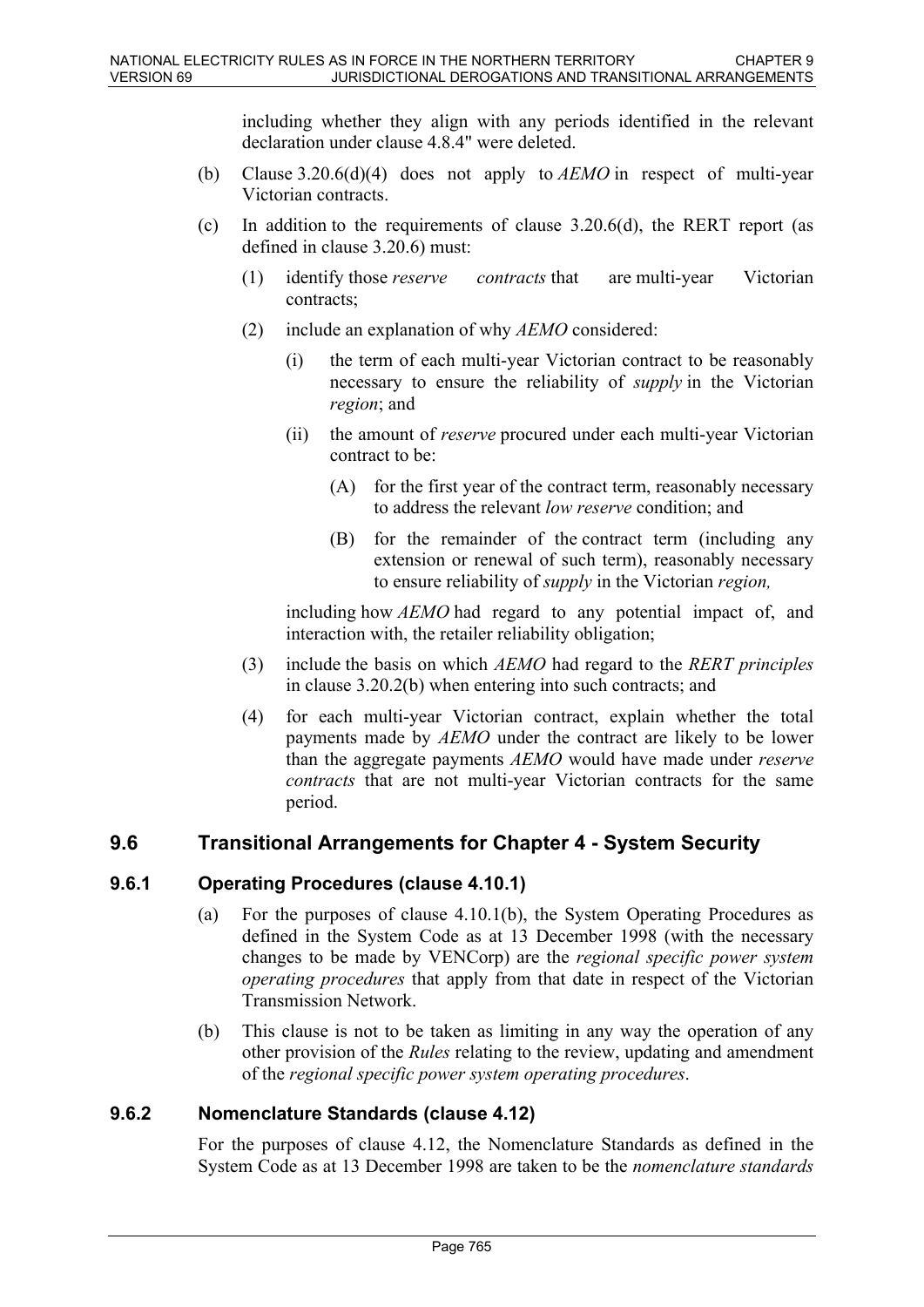agreed between a *Network Service Provider* in respect of the Victorian Transmission Network or a Victorian Distribution Network and *AEMO* until *AEMO* and the relevant *Network Service Provider* agree otherwise under clause 4.12(a) or *AEMO* determines otherwise under clause 4.12(a).

# **9.7 Transitional Arrangements for Chapter 5 - Network Connection**

- **9.7.1 [Deleted]**
- **9.7.2 [Deleted]**
- **9.7.3 [Deleted]**

### **9.7.4 Regulation of Distribution Network Connection**

(a) In this clause:

**appropriate regulator** means:

- (1) if there has been no transfer of regulatory responsibility to the *AER* under a law of Victoria – the ESC;
- (2) if there has been a transfer of regulatory responsibility to the *AER* under a law of Victoria – the *AER*.
- (b) This clause 9.7.4:
	- (1) applies in respect of the regulation of access to, *connection* to, the modification of a *connection* to, the *augmentation* of, the provision of *network services* or *distribution use of system services*, and the modification of the provision of *network services* or *distribution use of system services*, in respect of, a *distribution network* (including any part of a *distribution network*) situated in Victoria; and
	- (2) expires on the date fixed under the *National Electricity (Victoria) Act 2005* as the Victorian distribution pricing determination end date.

#### **Note:**

The date is 31 December 2010 or a later date fixed in a Victorian distribution pricing determination as the date on which the determination will cease to have effect.

- (c) Notwithstanding anything to the contrary in the *Rules*, the appropriate regulator is responsible for the regulation of access to, *connection* to, the modification of a *connection* to, the *augmentation* of, the provision of *network services* and *distribution use of system services*, and the modification of the provision of *network services* and *distribution use of system services*, in respect of, any *distribution network* to which this clause applies.
- (d) For the purposes of clause 5.3.6(c), any question as to the fairness and reasonableness of an offer to *connect* in relation to a *distribution network* to which this clause applies is to be decided by the appropriate regulator on the basis of the appropriate regulator's opinion of the fairness and reasonableness of the offer.
- (e) If a dispute arises in relation to any of access to, *connection* to, the modification of a *connection* to, the *augmentation* of, the provision of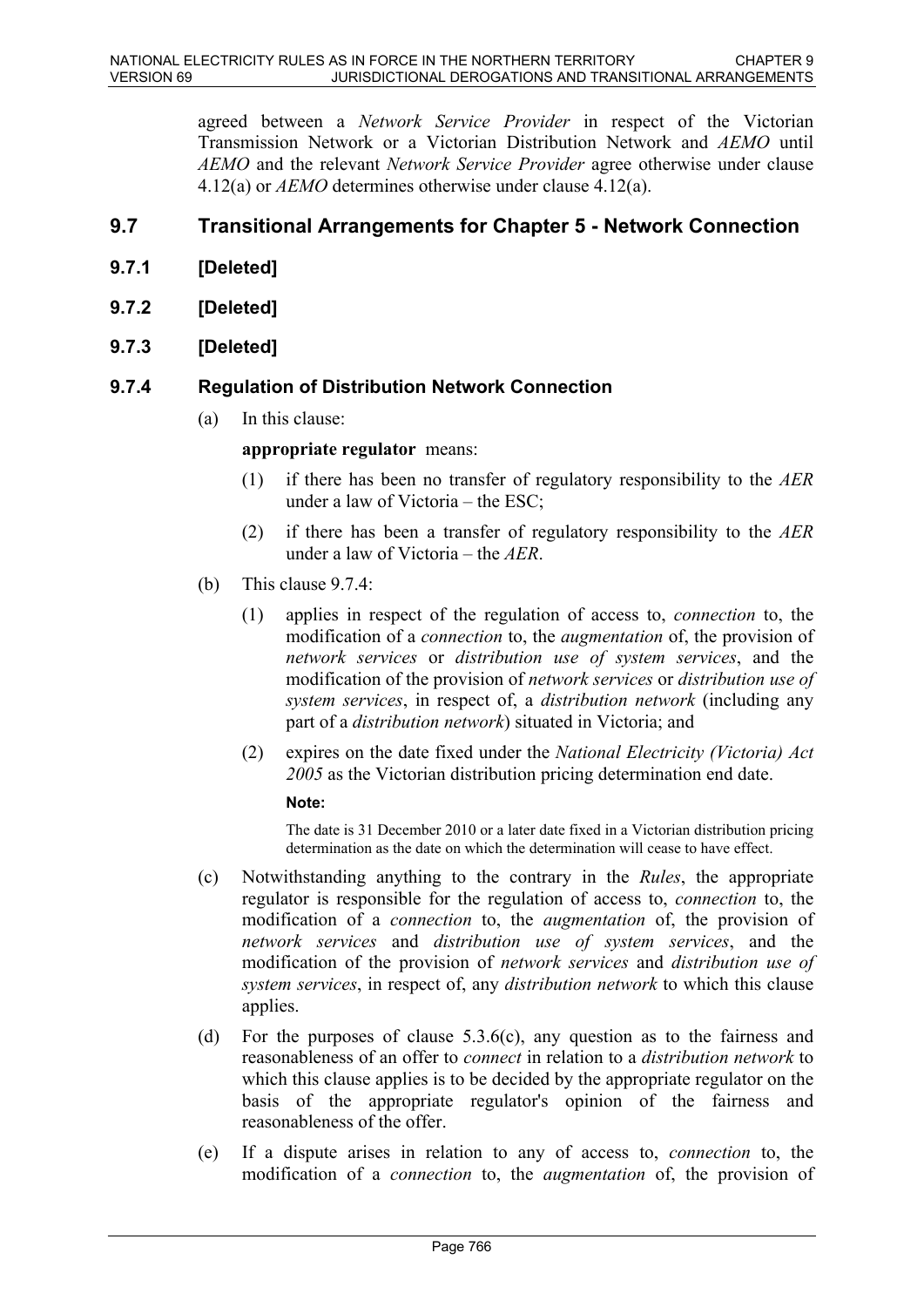*network services* or *distribution use of system services*, or the modification of the provision of *network services* or *distribution use of system services*, in respect of, any *distribution network* to which this clause applies, then that dispute must be resolved in accordance with procedures specified by the appropriate regulator and clause 8.2 does not apply to that dispute.

- **9.7.5 [Deleted]**
- **9.7.6 [Deleted]**
- **9.7.7 [Deleted]**
- **9.8 Transitional Arrangements for Chapter 6 Network Pricing**
- **9.8.1 [Deleted]**
- **9.8.2 [Deleted]**
- **9.8.3 [Deleted]**

### **9.8.4 Transmission Network Pricing**

- (a) Notwithstanding Chapter 6A, in determining *transmission service* pricing and revenues in respect of the Victorian Transmission Network or a part of the Victorian Transmission Network, the *AER* must:
	- (1) **[Deleted]**
	- (2) **[Deleted]**
	- (3) ensure that each Distributor has the benefit or burden of an equalisation adjustment for each *financial year* equal to the amount of the adjustment specified for that Distributor in the column headed "Equalisation Adjustment" in the following table:

| <b>TABLE</b>                   |                                                    |
|--------------------------------|----------------------------------------------------|
| <b>Business</b>                | <b>Equalisation Adjustment</b><br>(\$'000) Note 2) |
| <b>TXU Electricity Ltd</b>     | (4,939)                                            |
| Powercor Australia Ltd         | (19,011)                                           |
| <b>AGL Electricity Limited</b> | 5,171                                              |
| CitiPower Pty Ltd              | 5,920                                              |
| <b>United Energy Ltd</b>       | 12,859                                             |

multiplied by the relevant factor determined in accordance with the following table: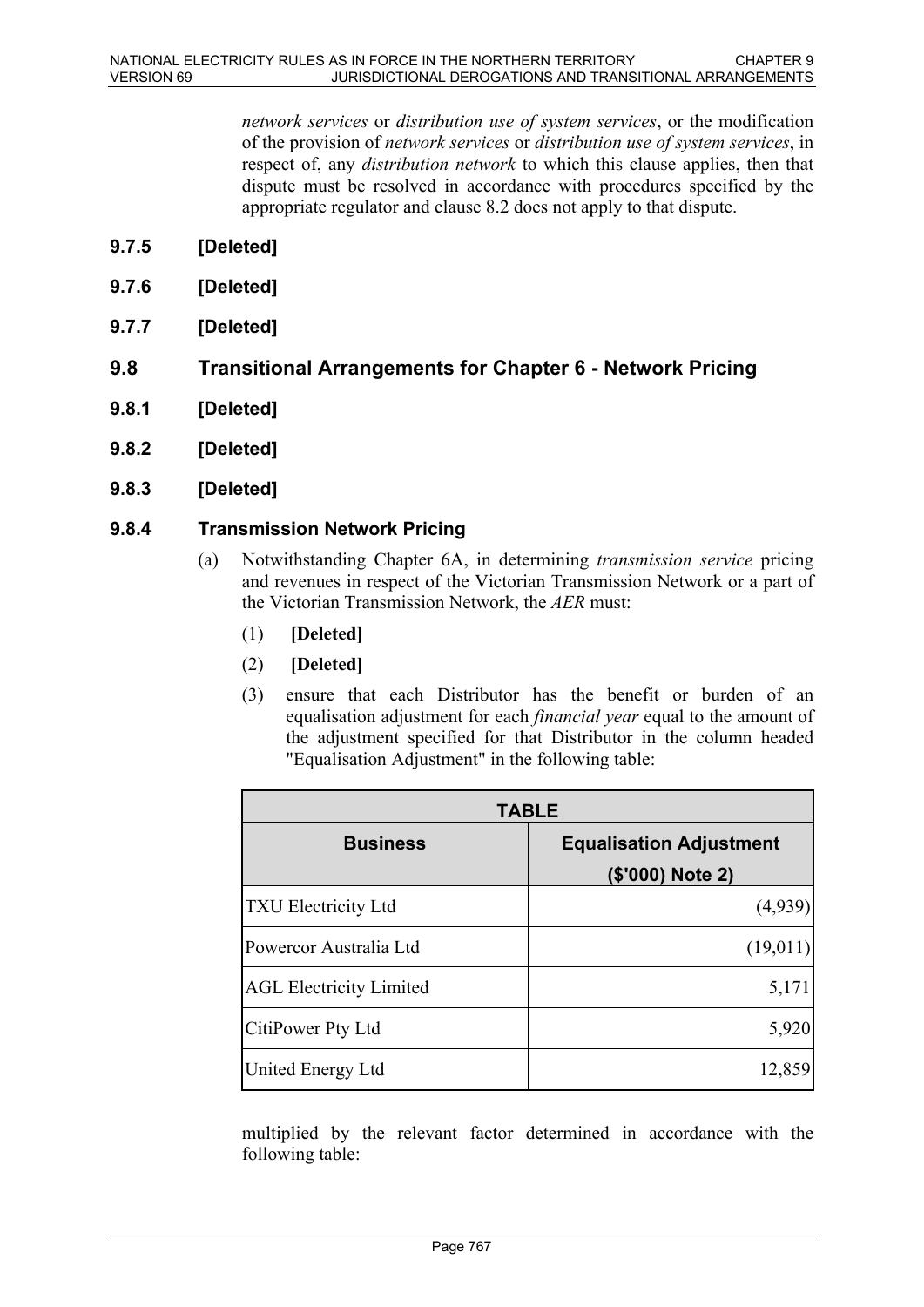| <b>TABLE</b>                                             |                              |
|----------------------------------------------------------|------------------------------|
| If the <i>financial year</i> falls within<br>the period: | then the relevant factor is: |
| 1 July 2001 - 30 June 2005                               | .80                          |
| 1 July 2005 - 30 June 2010                               | .60                          |
| 1 July 2010 - 30 June 2015                               | .40                          |
| 1 July 2015 - 30 June 2020                               | .20                          |
| thereafter                                               |                              |

- (b) *AEMO* must, in allocating revenue to be recovered from each *Distributor* to which it provides *prescribed TUOS services* and *prescribed common transmission services* by means of, or in connection with a *declared shared network* in each *financial year* of a *relevant regulatory period*, adjust the allocation in accordance with paragraph (a)(3).
- **9.8.4A [Deleted]**
- **9.8.4B [Deleted]**
- **9.8.4C [Deleted]**
- **9.8.4D [Deleted]**
- **9.8.4E [Deleted]**
- **9.8.4F [Deleted]**
- **9.8.4G [Deleted]**
- **9.8.5 [Deleted]**
- **9.8.6 [Deleted]**

### **9.8.7 Distribution network pricing – transitional application of former Chapter 6**

- (a) Subject to this clause, the former Chapter 6 continues to apply in relation to Victorian distribution networks during the transitional period.
- (b) The appropriate regulator has the powers and functions of the *Jurisdictional Regulator* under the former Chapter 6 as if appointed for Victoria as the *Jurisdictional Regulator* for the purposes of clause 6.2.1(b) of the former Chapter 6.
- (c) The following apply only to the extent they are consistent with clause 2.1 of the *Tariff Order*: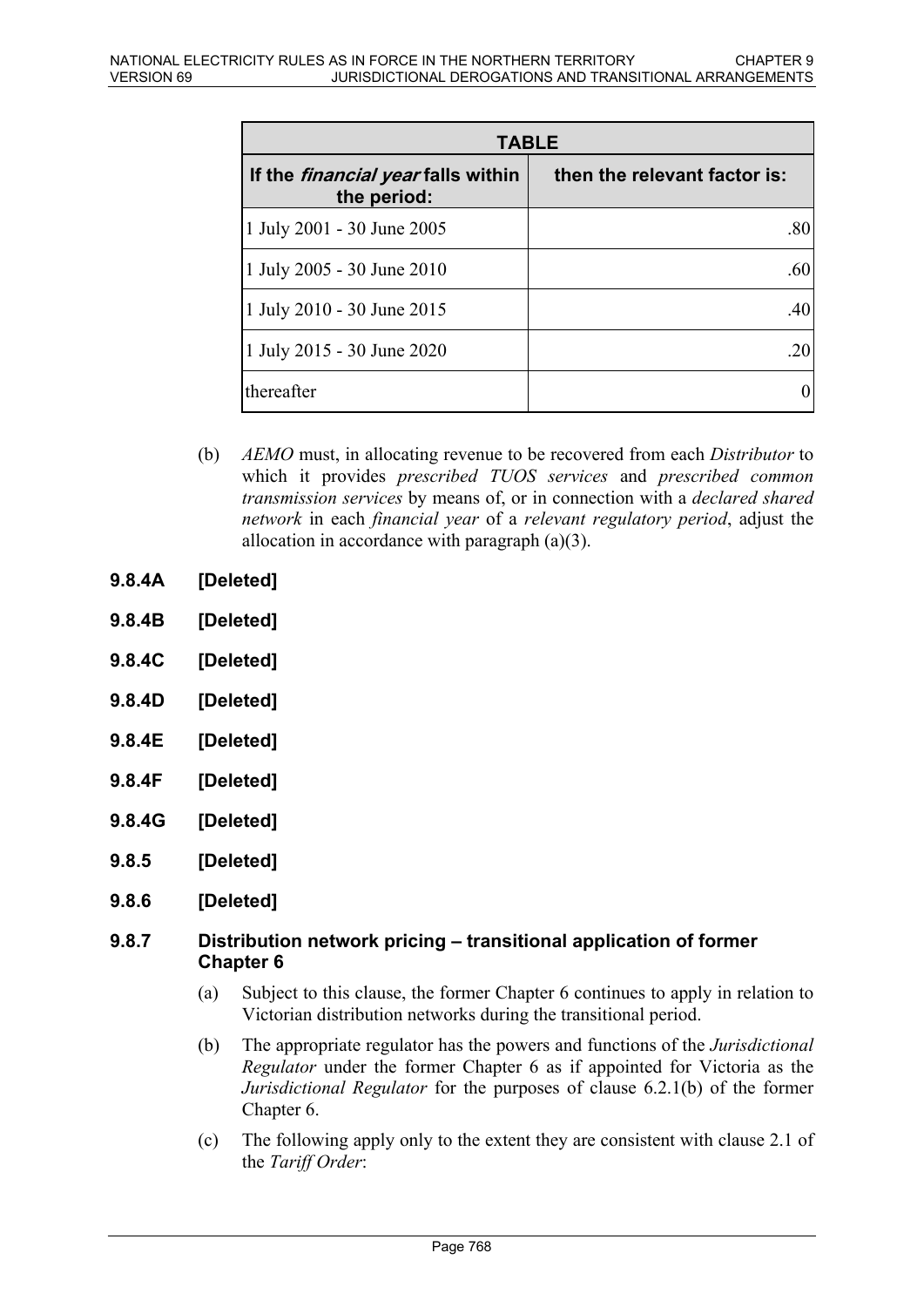- (1) national guidelines for *distribution service* pricing (so far as applicable to Victorian distribution networks) formulated under clause 6.2.1(c) of the former Chapter 6;
- (2) guidelines and rules formulated for Victoria under clause 6.2.1(f) of the former Chapter 6,
- (d) The arrangements outlined in Parts D and E of the former Chapter 6 must also be applied by the appropriate regulator subject to clause 2.1 of the *Tariff Order*.
- (e) The value of sunk assets determined under clause  $6.2.3(e)(5)(ii)$  of the former Chapter 6 must be consistent with clause 2.1 of the *Tariff Order*.
- (f) In regulating *distribution service* pricing for a Victorian distribution network:
	- (1) the appropriate regulator must specify explicit price capping as the form of economic regulation to be applied in accordance with clause 6.2.5(b) of the former Chapter 6; and
	- (2) the appropriate regulator must comply with clause 2.1 of the *Tariff Order*.
- (g) Neither this clause, nor the provisions of former Chapter 6 as continued in force by this clause, are relevant to a distribution determination that is to have effect after the end of the transitional period.
- (h) In this clause:

**appropriate regulator** means:

- (1) if there has been no transfer of regulatory responsibility to the *AER* under a law of Victoria – the ESC;
- (2) if a transfer of regulatory responsibility has been made to the *AER* under a law of Victoria – the *AER*.

**transitional period** means the period commencing on the commencement of this clause and ending on its expiry.

**Victorian distribution network** means a *distribution network* situated wholly or partly in Victoria.

(i) This clause expires on the date fixed under the *National Electricity (Victoria) Act 2005* as the Victorian distribution pricing determination end date.

#### **Note:**

The date is 31 December 2010 or a later date fixed in a Victorian distribution pricing determination as the date on which the determination will cease to have effect.

#### **9.8.8 Exclusion of AER's power to aggregate distribution systems and parts of distribution systems**

The following provisions of Chapter 6 apply to *distribution systems* situated in Victoria as if, in each case, the words "unless the *AER* otherwise determines" were omitted:

(a) clause  $6.2.4(c)$ ;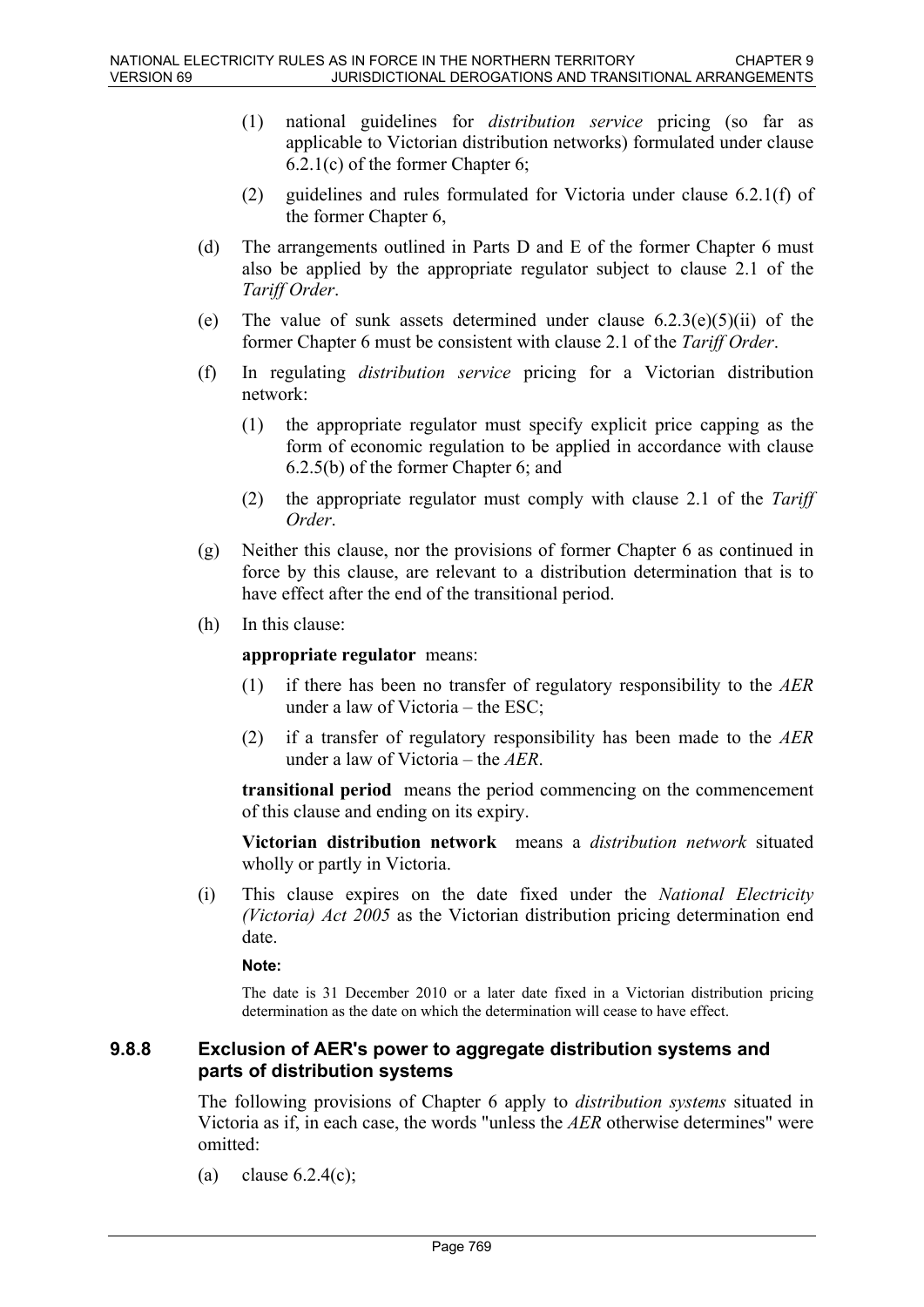- (b) clause  $6.2.4(d)$ ;
- (c) clause  $6.8.2(e)$ ;
- (d) clause 6.8.2(f).

#### **Note:**

The effect of these modifications is to exclude the AER's power to consolidate, under the ambit of a single distribution determination, 2 or more distribution systems, or 2 or more parts of a single distribution system that had, before the commencement of Chapter 6, been separately regulated.

### **9.9 Transitional Arrangements for Chapter 7 - Metering**

#### **9.9.1 Metering Installations To Which This Schedule Applies**

The transitional arrangements set out in this clause 9.9 apply in relation to a *metering installation* (including a *check metering installation*) in use at *market commencement* that was required to comply with, and did comply with, the *Wholesale Metering Code* at *market commencement*.

- **9.9.2 [Deleted]**
- **9.9.3 [Deleted]**
- **9.9.4 [Deleted]**
- **9.9.5 [Deleted]**
- **9.9.6 [Deleted]**
- **9.9.7 [Deleted]**
- **9.9.8 [Deleted]**

### **9.9.9 Periodic Energy Metering (clause 7.9.3)**

- (a) Subject to clause 9.9.9(b), for the purposes of clause 7.10.5(a), *AEMO*, the *Local Network Service Provider* and the *Market Participant* are taken to have agreed that the data referred to in clause 7.10.5(a) which is obtained from a *metering installation* to which this clause 9.9 applies may be collated in 15 minute intervals.
- (b) This clause 9.9.9 ceases to apply in respect of a *metering installation* if *AEMO*, the relevant *Local Network Service Provider* or the relevant *Market Participant* gives notice requiring an agreement to be reached under clause 7.10.5(a).

#### **9.9.10 Use of Alternate Technologies (clause 7.13)**

(a) Subject to this clause 9.9.10, if at *market commencement* the Wholesale Metering Code provides for the use of alternate technologies or processes for the purpose of calculating the consumption of energy by a non-franchise customer (as defined in the *EI (RP) Act* and in force immediately before the commencement of section 39(a) of the *Electricity Industry Act 1995* (Vic)), then the use of these technologies or processes is taken to have been agreed between the relevant *Market Participant(s)*, the *Local Network Service*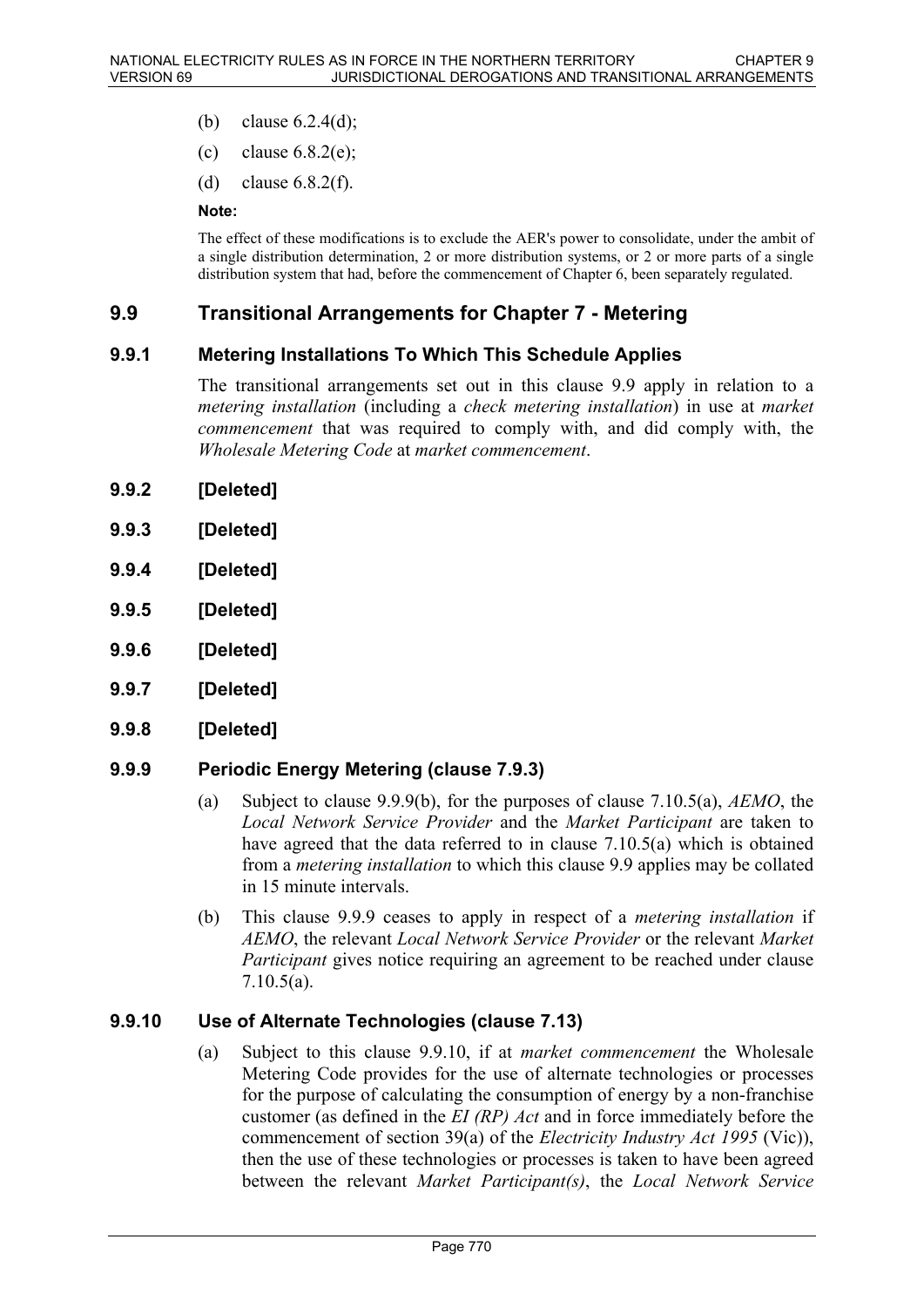*Provider* and *AEMO* but only to the extent to which the alternate technology or process was in use at *market commencement* in relation to that nonfranchise customer.

- **9.9A [Deleted]**
- **9.9B [Deleted]**
- **9.9C [Deleted]**
- **Schedule 9A1.1 [Deleted]**
- **Schedule 9A1.2 [Deleted]**
- **Schedule 9A1.3 [Deleted]**
- **Schedule 9A2 [Deleted]**

# **Schedule 9A3 Jurisdictional Derogations Granted to Generators**

### **1. Interpretation of tables**

In this schedule  $9A3$ 

- (a) a reference to a *Generator* listed in a table is a reference to a *Generator* listed in column 1 of the relevant table;
- (b) a reference to a *generating unit* listed in a table in relation to a *Generator* is a reference to each *generating unit* listed opposite the *Generator* in the relevant table;
- (c) a reference to a *Network Service Provider* in relation to a *generating unit* or a *Generator* listed in a table is to be taken to be:
	- (1) in the case of a *generating unit connected* to a *transmission network*, a reference to VENCorp; and
	- (2) in the case of a *generating unit connected* to a *distribution network*, a reference to the person that is the *Network Service Provider* in relation to that *distribution network*; and
- (d) a reference to a modification or variation of the *Rules* or an item taken to have been agreed for the purposes of the *Rules* listed in a table applies in respect of each *generating unit* listed opposite that modification, variation or agreed item in the table.

### **2. Continuing effect**

In this schedule 9A3, a reference to:

- (a) a particular *Generator* in relation to a *generating unit*; or
- (b) a particular *Network Service Provider* in relation to a *Generator*,

at any time after the 13 December 1998 is to be taken as a reference to the person or persons who is or are (or who is or are deemed to be) from time to time registered with *AEMO* as the *Generator* in respect of that *generating unit* for the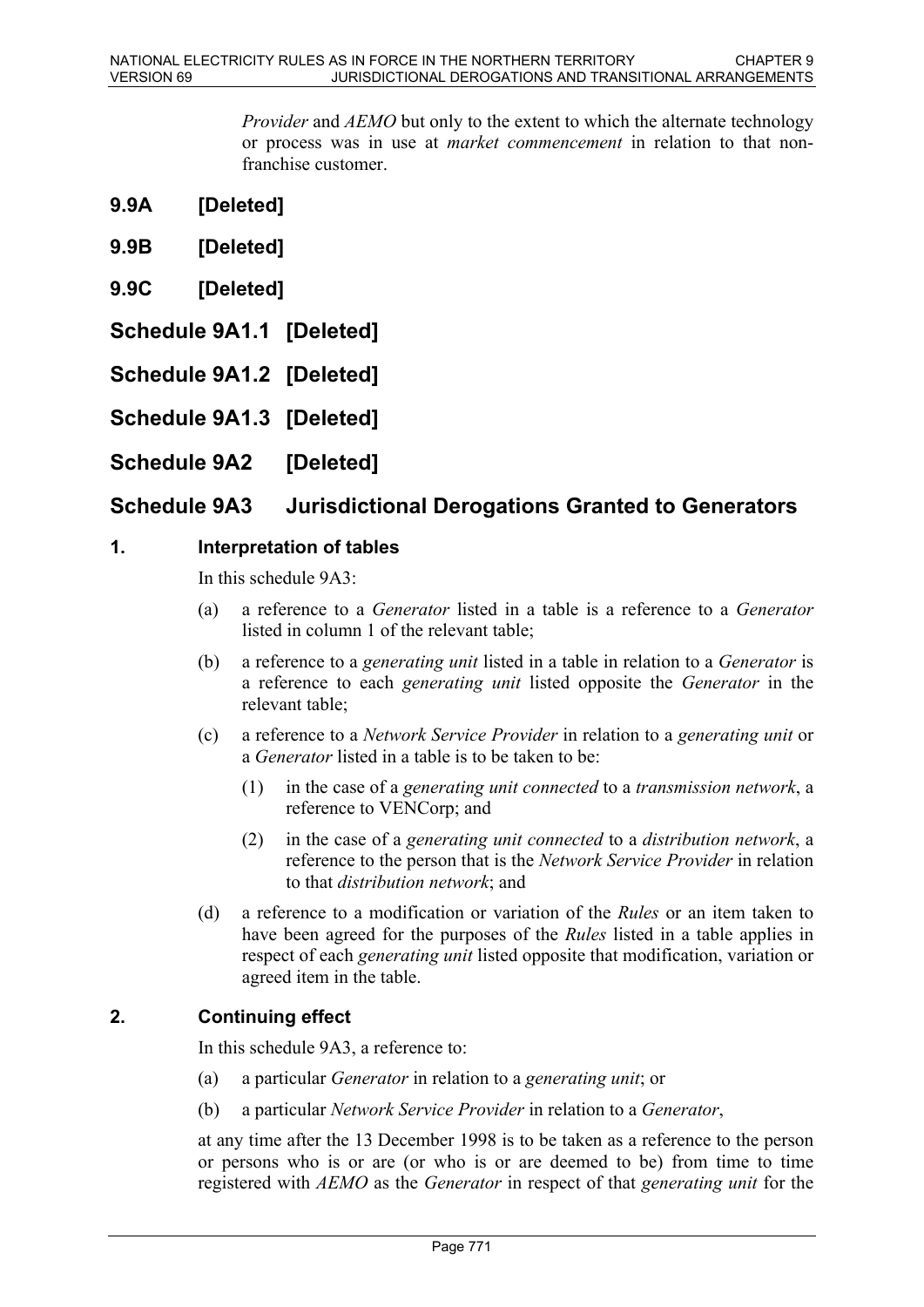purposes of the *Rules* or the *Network Service Provider* from time to time in respect of the *transmission network* or *distribution network* to which the *generating unit* is *connected*.

#### **3. Subsequent agreement**

Where, under a provision of this schedule 9A3, a particular matter is taken to have been agreed for the purposes of schedule 5.2 of the *Rules* in relation to a *generating unit*, then that provision ceases to apply in respect of that *generating unit* if all the parties required to reach agreement in relation to that matter under the *Rules* so agree expressly in writing.

### **4. [Deleted]**

### **5. Reactive Power Capability (clause S5.2.5.1 of schedule 5.2)**

Clause S5.2.5.1 of schedule 5.2 of the *Rules* is replaced for a *Generator* listed in Table 2 in respect of those *generating units* listed in column 2 of Table 2 by the following:

For the purpose of this clause S5.2.5.1:

**rated** *active power* **output** means the 'Rated MW (Generated)' (as defined in the *Generating System Design Data Sheet*) for the relevant *synchronous generating unit*; and

**nominal terminal** *voltage* means the 'Nominal Terminal *Voltage*' (as defined in the *Generating System Design Data Sheet*) for the relevant *synchronous generating unit*.

- (a) Each of the *synchronous generating units*, while operating at any level of *active power* output, must be capable of:
	- (1) supplying at its terminals an amount of *reactive power* of at least the amount that would be supplied if the *generating unit* operated at *rated active power output*, *nominal terminal voltage* and a lagging power factor of 0.9; and
	- (2) absorbing at its terminals an amount of *reactive power* of at least the amount that would be absorbed if the *generating unit* operated at *rated active power output*, *nominal terminal voltage* and a leading power factor set out in respect of that *generating unit* in column 3 of Table 2.
- (b) In the event that any of the relevant power factors referred to in paragraph (a) above cannot be provided in respect of a *generating unit*, the relevant *Generator* must reach a commercial arrangement under its *connection agreement* with the relevant *Network Service Provider*, or with another *Registered Participant*, for the supply of the deficit in *reactive power* as measured at that *generating unit's* terminals.

#### **Table 2:**

| Generator                                   | Generating Unit                  | <b>Leading Power Factor</b> |
|---------------------------------------------|----------------------------------|-----------------------------|
| Alcoa of Australia<br>Limited (ACN 004 879) | Anglesea Power Station<br>Unit 1 | 0.991                       |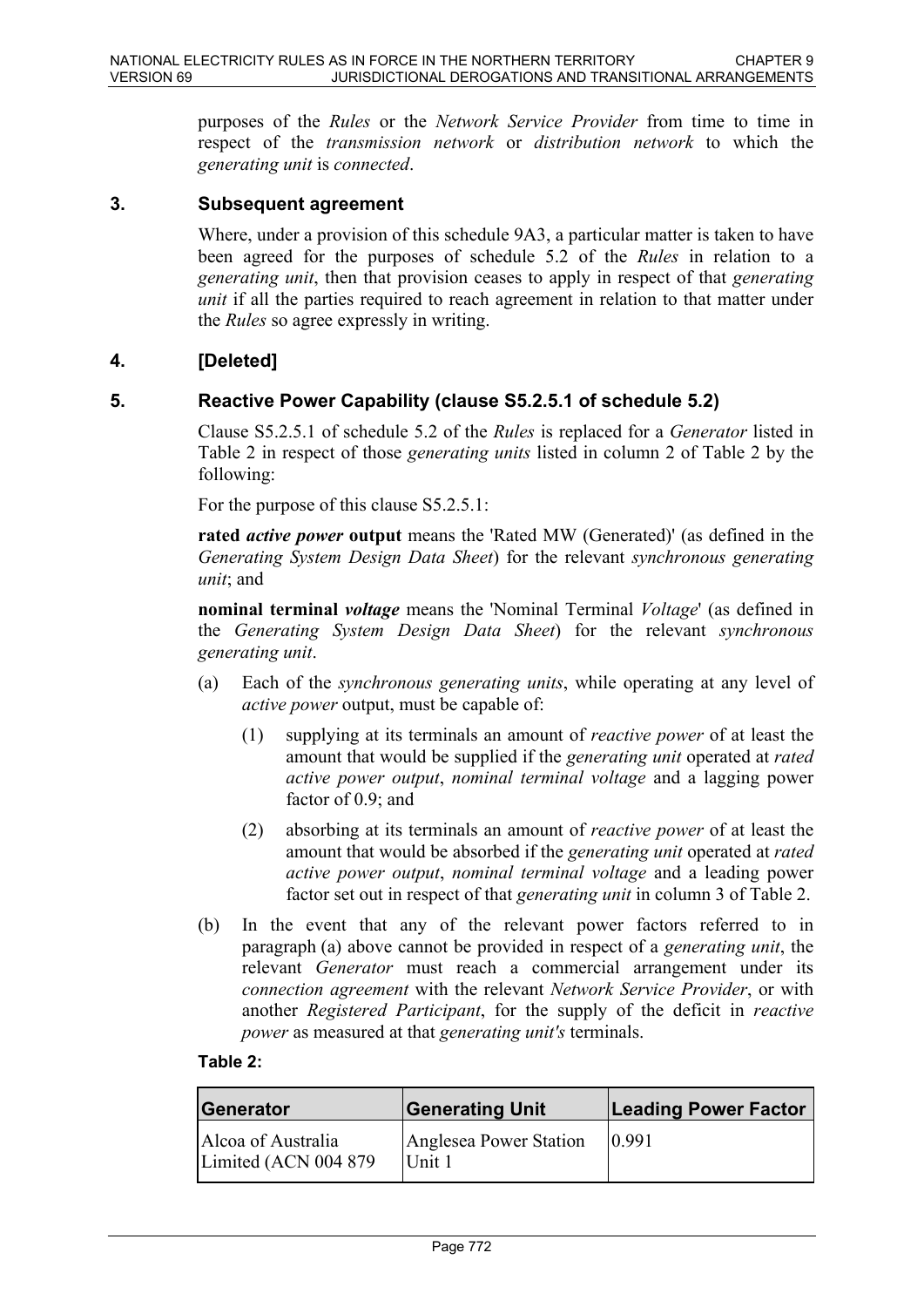| Generator     | <b>Generating Unit</b> | <b>Leading Power Factor</b> |
|---------------|------------------------|-----------------------------|
| $ 298\rangle$ |                        |                             |

- **6. [Deleted]**
- **7. [Deleted]**
- **8. [Deleted]**
- **9. [Deleted]**
- **10. [Deleted]**
- **11. [Deleted**
- **12. [Deleted]**

### **13. Governor Systems (load control) (clause S5.2.5.11 of schedule 5.2)**

For the purposes of clause S5.2.5.11 of schedule 5.2 of the *Rules*, a *Generator* listed in Table 10 is not required to include *facilities* for *load* control for the *generating unit* listed in column 2 of Table 10.

#### **Table 10:**

| Generator                                                 | <b>Generating Unit</b>        |
|-----------------------------------------------------------|-------------------------------|
| Alcoa of Australia Limited (ACN 004<br>$ 879\,298\rangle$ | Anglesea Power Station Unit 1 |

### **14. [Deleted]**

### **15. [Deleted]**

### **16. Excitation Control System (clause S5.2.5.13 of schedule 5.2)**

For the purposes of clause S5.2.5.13(b) of schedule 5.2 of the *Rules*, a *Generator* listed in Table 13 is not required to provide *power system* stabilising action in relation to the *generating unit* listed in column 2 of Table 13.

#### **Table 13:**

| Generator                                       | <b>Generating Unit</b>        |
|-------------------------------------------------|-------------------------------|
| Alcoa of Australia Limited (ACN 004<br>879 298) | Anglesea Power Station Unit 1 |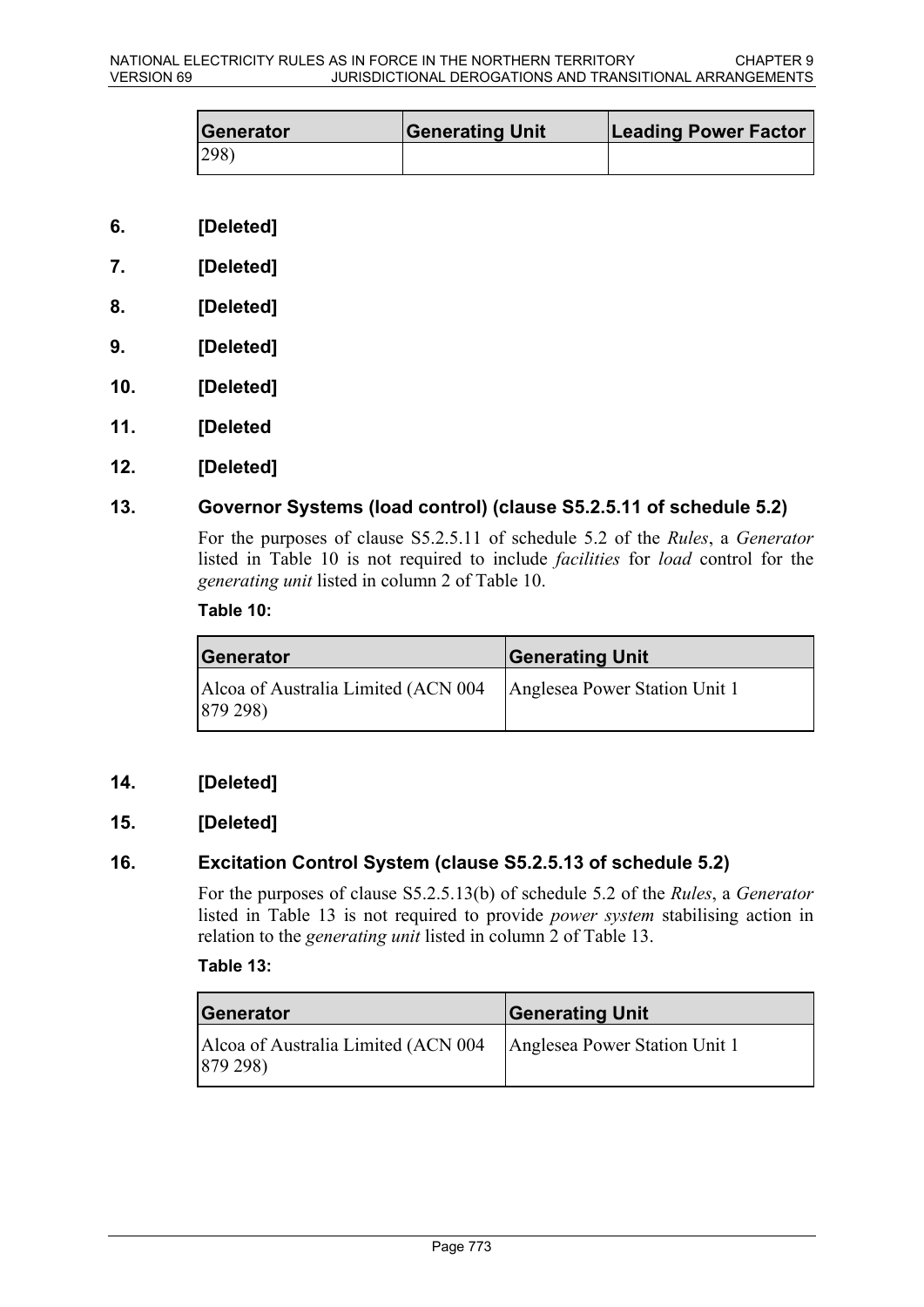# **Part B Jurisdictional Derogations for New South Wales**

## **9.10 [Deleted]**

### **9.11 Definitions**

### **9.11.1 Definitions used in this Part B**

For the purposes of this Part B:

- (a) a word or expression defined in the glossary in Chapter 10 has the meaning given to it in the glossary unless it is referred to in column 1 of the following table; and
- (b) a word or expression referred to in column 1 of the following table has the meaning given to it in column 2 of the table:

| <b>Column 1</b>                            | <b>Column 2</b>                                                                                                                                                                                                                                       |
|--------------------------------------------|-------------------------------------------------------------------------------------------------------------------------------------------------------------------------------------------------------------------------------------------------------|
| <b>ES Act</b>                              | <i>Electricity Supply Act 1995</i> (NSW).                                                                                                                                                                                                             |
| <b>IPART</b>                               | The New South Wales Independent Pricing<br>and Regulatory Tribunal established under the IPART<br>Act.                                                                                                                                                |
| <b>IPART Act</b>                           | <b>Independent Pricing and Regulatory Tribunal Act</b><br>1992 (NSW).                                                                                                                                                                                 |
| <b>Minister</b>                            | The Minister administering the <i>ES Act</i> from time to<br>time.                                                                                                                                                                                    |
| <b>Mount Piper Power</b><br><b>Station</b> | The <i>power station</i> known as the "Mount Piper Power"<br>Station" located at Portland, New South Wales.                                                                                                                                           |
| <b>Mount Piper Trader</b>                  | Delta Electricity or such other of the Mount Piper<br>Participants from time to time which is operating the<br>Mount Piper Power Station.                                                                                                             |
| Code                                       | <b>NSW Electricity Market</b> The code entitled NSW State Electricity Market<br>Code, as in force immediately before 13 December<br>1998.                                                                                                             |
| <b>Power Supply</b><br><b>Agreements</b>   | Each of the following agreements in their form as at 1<br>July 1996:                                                                                                                                                                                  |
|                                            | Power Supply Agreement dated 23 January<br>(a)<br>1991 between Macquarie Generation, Tomago<br>Aluminium Company Pty Ltd and others;                                                                                                                  |
|                                            | the contract known as the BHP Port Kembla<br>(b)<br><b>Slab and Plate Products Contract between</b><br>Delta Electricity (formerly known as First State<br>Power) and BHP Steel (AIS) Pty Ltd ACN 000<br>019 625 (formerly known as Australian Iron & |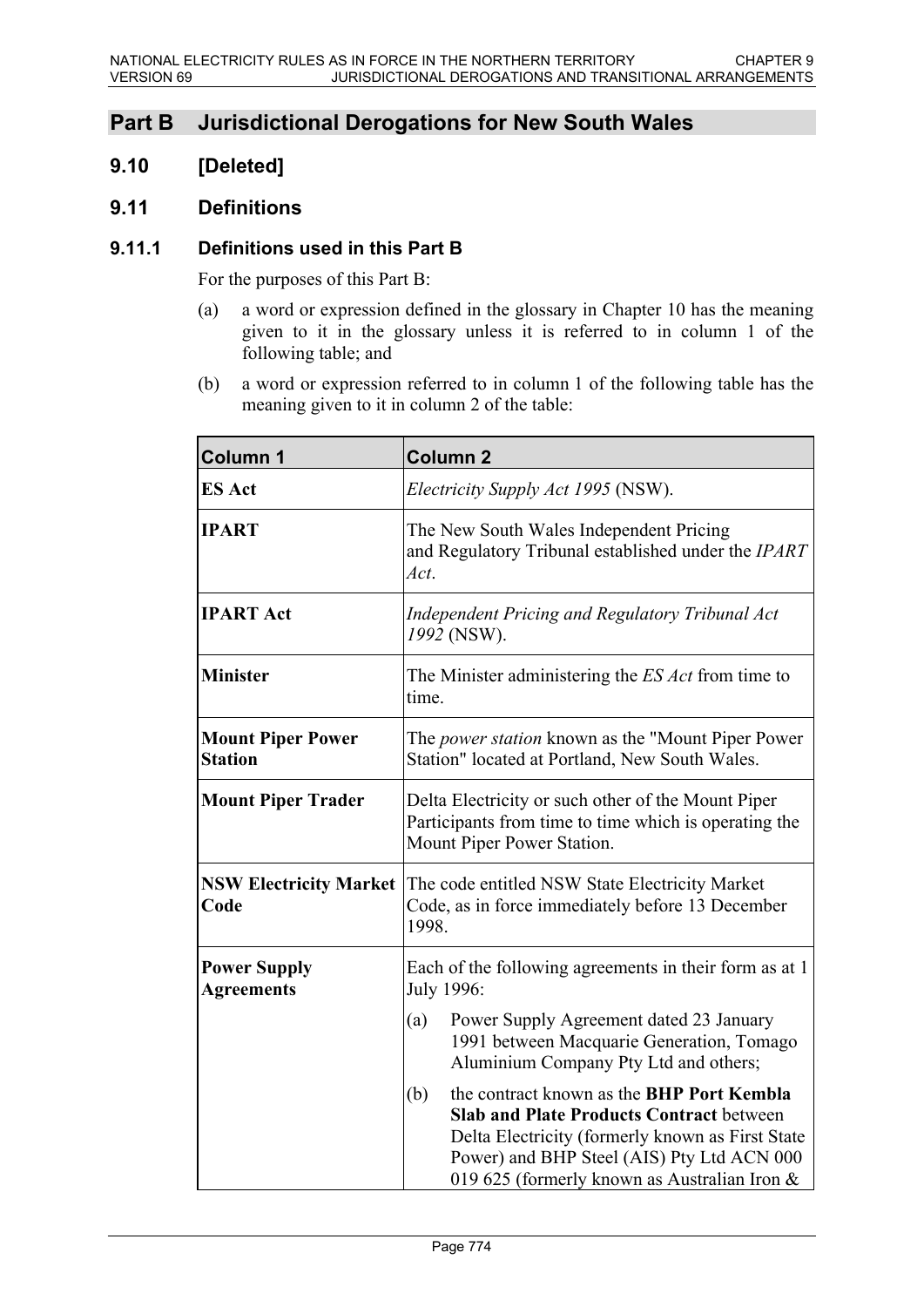| <b>Column 1</b>     | <b>Column 2</b>                                                                                                                                                                                                                  |
|---------------------|----------------------------------------------------------------------------------------------------------------------------------------------------------------------------------------------------------------------------------|
|                     | Steel Ltd), being the contract that arises from<br>the two agreements dated 24 May 1955, the<br>agreement dated 27 November 1958 and the<br>agreement dated 1 December 1969 (as amended<br>and supplemented before 1 July 1996). |
| <b>Power Trader</b> | Each of Delta Electricity (formerly known as First<br>State Power), Macquarie Generation and such other<br>person as may be nominated by the Minister to<br>perform any obligation under a Power Supply<br>Agreement.            |
| <b>TransGrid</b>    | The energy transmission operator known as<br>"TransGrid" and established under the <i>Energy</i><br>Services Corporations Act 1995 (NSW).                                                                                        |

### **9.12 Transitional Arrangements for Chapter 2 - Generators, Registered Participants, Registration and Cross Border Networks**

### **9.12.1 [Deleted]**

#### **9.12.2 Customers**

For the purposes of clause 2.3.1(e), and for the purposes of clause 2.4.2(b) in so far as it relates to *Customers*, a person satisfies the requirements of New South Wales for classification of a *connection point* of that person if that person is a retailer or is a wholesale customer (as defined in the *ES Act*).

### **9.12.3 Power Traders**

- (a) Each Power Trader for the purpose of supplying electricity under a Power Supply Agreement (the "**Power Supply Agreement**") is deemed to be and at all relevant times to have been registered with *AEMO* as a *Market Customer* in relation to electricity supplied under the Power Supply Agreement, which electricity is deemed to be and at all relevant times to have been a *market load*.
- (b) If complying with a requirement of the *Rules* ("the **Rules Requirement**") would result in a Power Trader being in breach of a provision of a Power Supply Agreement to which it is a party ("the **Contractual Requirement**"), the Power Trader is not required to comply with the Rules Requirement to the extent of the inconsistency between the Rules Requirement and the Contractual Requirement.
- (c) If a Power Trader does not comply with a Rules Requirement in the circumstances described in clause 9.12.3(b), then the Power Trader must:
	- (1) give written notice to the *AER* of:
		- (i) the Rules Requirement which has not been complied with;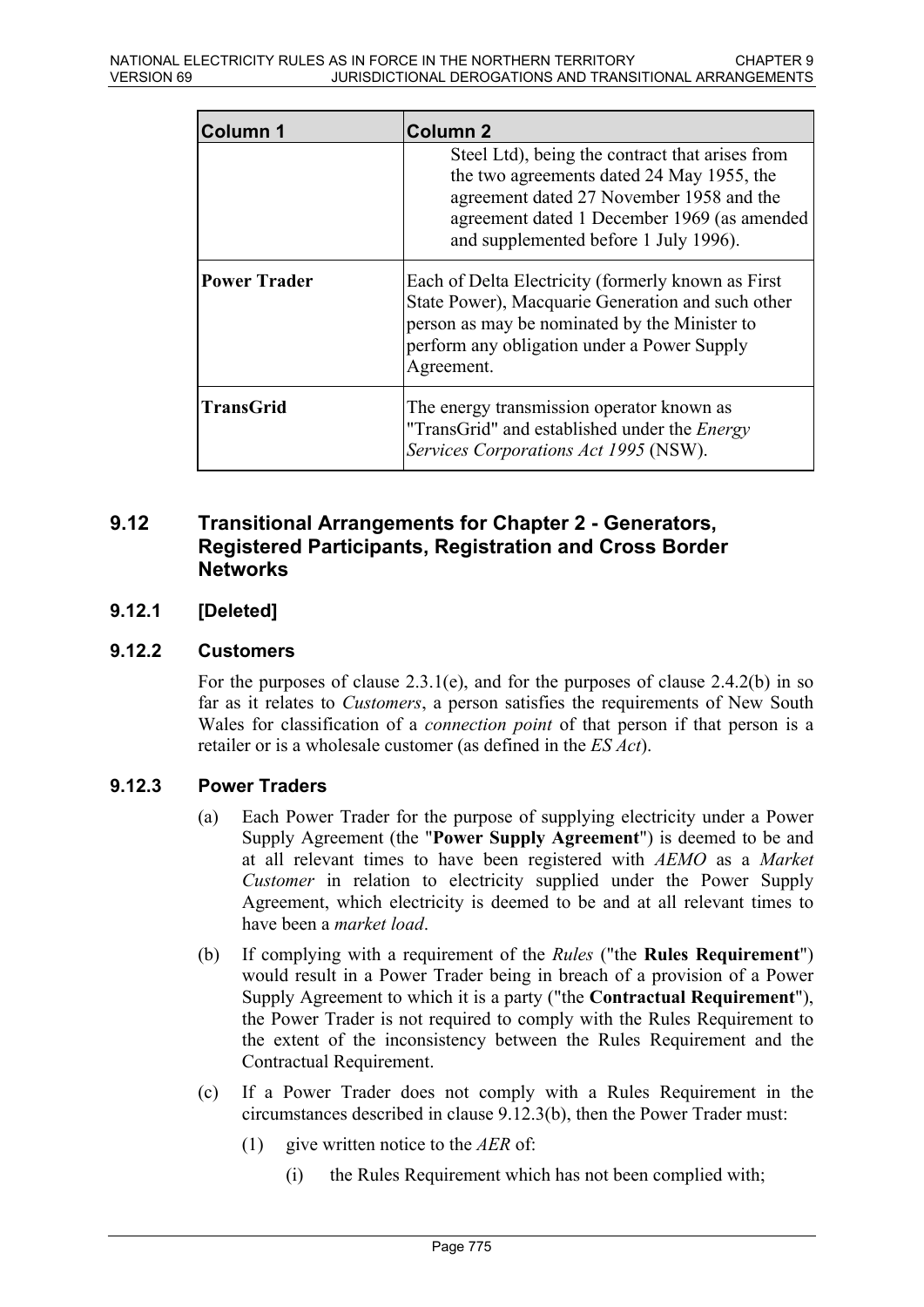- (ii) details of each act or omission which partly or wholly constitutes non-compliance with that Rules Requirement; and
- (iii) details of each Contractual Requirement which is said by the Power Trader to be inconsistent with the Rules Requirement,

by no later than 7 *days* after the non-compliance with the Rules Requirement occurs or commences; and

#### **Note**

This clause is classified as a civil penalty provision under the National Electricity (South Australia) Regulations. (See clause 6(1) and Schedule 1 of the National Electricity (South Australia) Regulations.)

(2) provide the *AER* with any documents or information in the possession or control of the Power Trader which evidence the matters referred to in clause 9.12.3(c)(l), within 14 *days* (or any further period agreed to by the *AER*) of receiving a written request from the *AER*.

#### **Note**

This clause is classified as a civil penalty provision under the National Electricity (South Australia) Regulations. (See clause 6(1) and Schedule 1 of the National Electricity (South Australia) Regulations.)

- (d) If:
	- (1) a Power Trader requires the co-operation of any other party to a Power Supply Agreement (a **counterparty**) to comply with a requirement of the *Rules* (the **Rules Requirement**);
	- (2) the Power Trader has used all reasonable endeavours to obtain the counterparty's co-operation in order to enable the Power Trader to comply with the Rules Requirement; and
	- (3) under the Power Supply Agreement the Power Trader has no ability to require the counterparty to so co-operate with the Power Trader and the counterparty is not in breach of the Power Supply Agreement by refusing to so co-operate with the Power Trader,

then the Power Trader is not required to comply with that Rules Requirement.

- (e) If a Power Trader does not comply with a Rules Requirement in the circumstances described in clause 9.12.3(d), then the Power Trader must:
	- (1) give written notice to the *AER* of:
		- (i) the Rules Requirement which has not been complied with;
		- (ii) details of each act or omission which partly or wholly constitutes non-compliance with that Rules Requirement; and
		- (iii) details of the endeavours made by the Power Trader to obtain the counterparty's co-operation to enable the Power Trader to comply with the Rules Requirement,

by no later than 7 *days* after the non-compliance with the Rules Requirement occurs or commences; and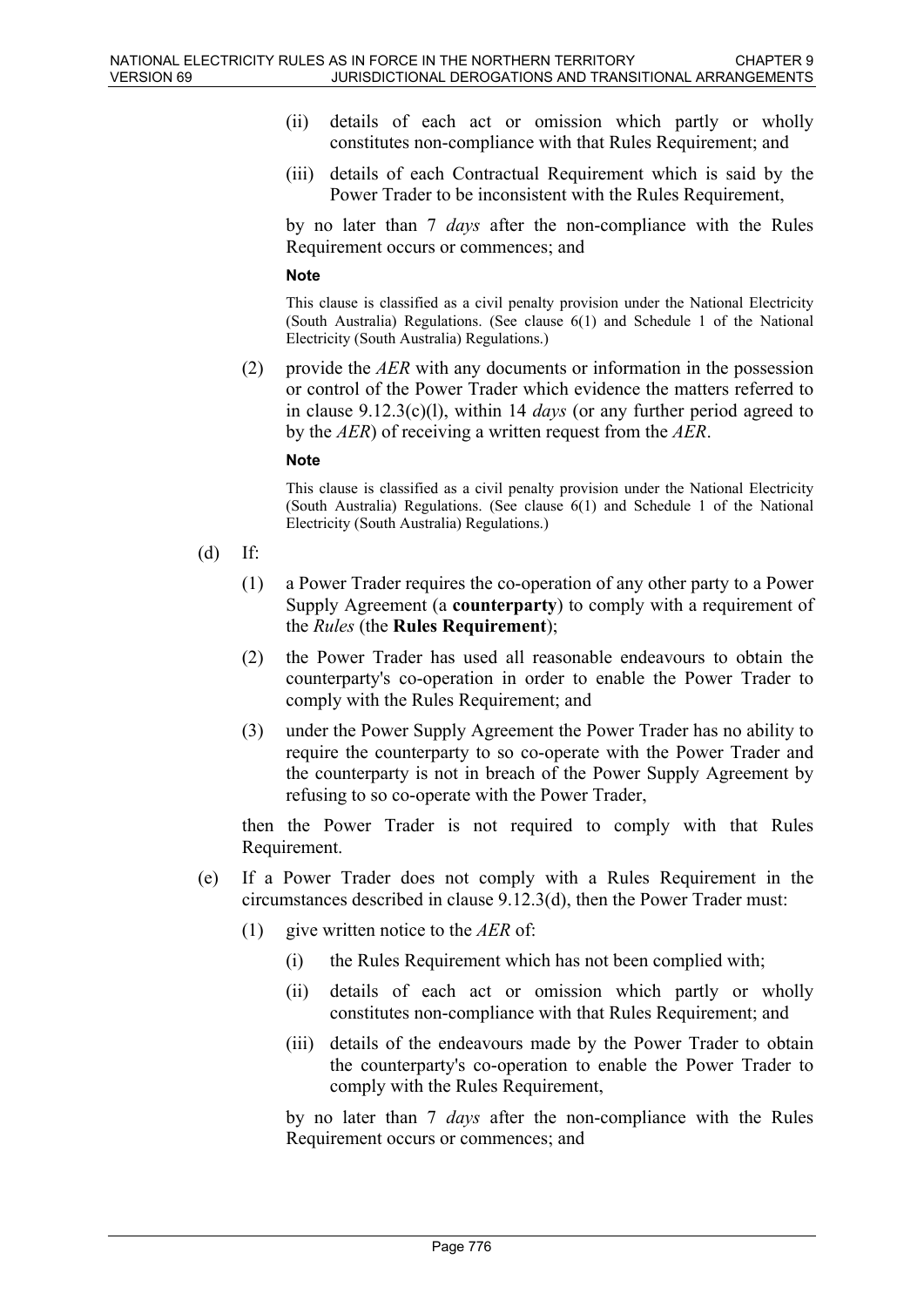#### **Note**

This clause is classified as a civil penalty provision under the National Electricity (South Australia) Regulations. (See clause 6(1) and Schedule 1 of the National Electricity (South Australia) Regulations.)

(2) provide the *AER* with any documents or information in the possession or control of the Power Trader which evidence the matters referred to in clause 9.12.3(e)(1), within 14 *days* (or any further period agreed to by the *AER*) of receiving a written request from the *AER*.

#### **Note**

This clause is classified as a civil penalty provision under the National Electricity (South Australia) Regulations. (See clause 6(1) and Schedule 1 of the National Electricity (South Australia) Regulations.)

- (f) To avoid any doubt, if:
	- (1) after reviewing any written notice provided by a Power Trader under clause  $9.12.3(c)(1)$  and any additional documents or information provided by the Power Trader under clause 9.12.3(c)(2), the *AER* forms the view that compliance with the relevant Rules Requirement would not have resulted in the Power Trader being in breach of the relevant Contractual Requirement; or
	- (2) after reviewing any written notice provided by a Power Trader under clause 9.12.3(e)(1) (the **Notice**) and any additional documents or information provided by the Power Trader under clause  $9.12.3(e)(2)$ , the *AER* forms the view that any of the requirements of clause 9.12.3(d) were not in fact satisfied in respect of the subject matter of the Notice,

then the matter may be dealt with by the *AER* as a breach of the *Rules*.

- (g) A Power Trader may provide notice and information to the *AER* as required in clauses 9.12.3(c) or (e), as the case requires, in advance if it becomes aware of the potential for the circumstances described in clauses 9.12.3(b) or (d) to arise. Such notice and information will be deemed to have been given in accordance with clauses 9.12.3(c) or (e), as the case requires.
- (h) Notwithstanding the provision of notice and information in advance in accordance with clause  $9.12.3(g)$ , the Power Trader must give notice of noncompliance with the *Rules* and provide such other documents or information as required in accordance with clauses 9.12.3(c) or (e), as the case requires, after such non-compliance has occurred or commenced.

#### **Note**

This clause is classified as a civil penalty provision under the National Electricity (South Australia) Regulations. (See clause 6(1) and Schedule 1 of the National Electricity (South Australia) Regulations.)

- (i) If non-compliance with the *Rules* is continuing, the notice of noncompliance with the *Rules* provided under clauses 9.12.3(c) or (e), as the case requires, will be effective in relation to that non-compliance until that non-compliance ends provided that:
	- (1) the notice specifies that the non-compliance is continuing; and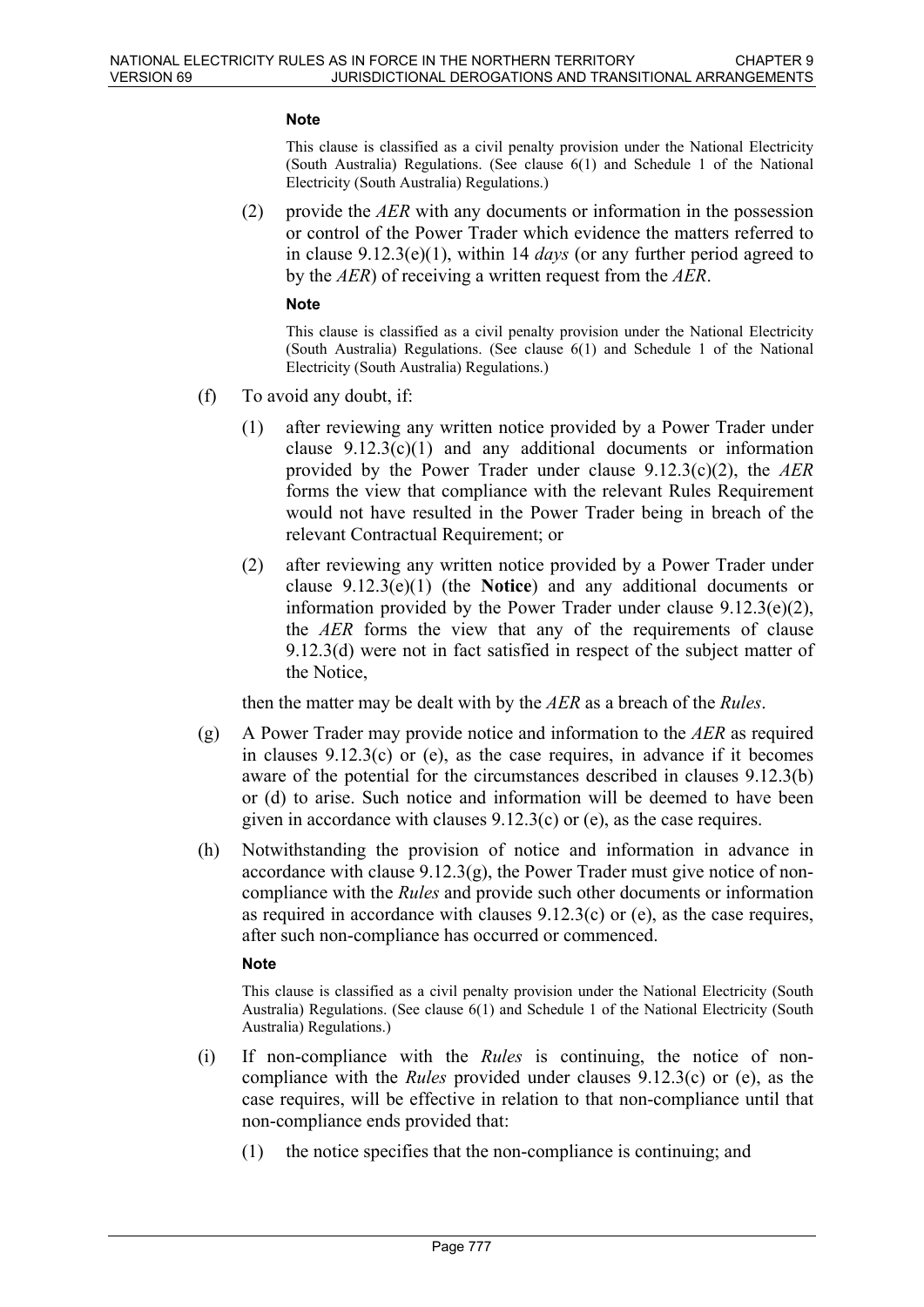- (2) the Power Trader notifies the *AER* of the end of the non-compliance no later than 7 *days* after the non-compliance ends.
- (j) Clauses 9.12.3(b) and (d) do not affect a Power Trader's obligation with respect to registration with *AEMO* or making payments in respect of:
	- (1) *Participant fees*;
	- (2) *prudential requirements*; or
	- (3) *settlement amounts*.
- (k) Within 30 *days* of the end of each quarter in each calendar year, the *AER* must prepare a quarterly report for the previous quarter and make it available on request to all *Registered Participants* and to the *participating jurisdictions* which participated in the *market* during the quarter covered by the report. The quarterly report must include:
	- (1) a summary of the acts or omissions of Power Traders constituting non-compliance with any Rules Requirement, as disclosed in written notices received by the *AER* under clauses 9.12.3(c) or (e) during the quarter covered by the report; and
	- (2) an assessment by the *AER* of the effect that those acts or omissions have had on the efficient operation of the *market* during the quarter covered by the report.
- (l) This clause 9.12.3 ceases to have effect in respect of a Power Supply Agreement upon termination of that agreement.

### **9.12.4 Cross Border Networks**

- $(a)$  If:
	- (1) the *Minister* considers that a *transmission network* or *distribution network* situated in New South Wales is a continuation of a *network* situated in another *participating jurisdiction* and should be considered to be part of the *network* of that other *participating jurisdiction*; and
	- (2) the *Minister* for that other *participating jurisdiction* consents,

then those *Ministers* may nominate that the *network* is deemed to be entirely in that other *participating jurisdiction* and the *Rules* including any relevant *jurisdictional derogations* for the other *participating jurisdiction* are deemed to apply to the *network* as if the *network* were located entirely within that other *participating jurisdiction*.

- (b) If a nomination is made under clause 9.12.4(a), then the *jurisdictional derogations* for New South Wales do not apply to the extended part of the relevant *network* which is situated in New South Wales.
- (c) If the *Minister* of another *participating jurisdiction* nominates that the *jurisdictional derogations* for New South Wales should apply to a *network* part of which is situated in that other *participating jurisdiction*, then if the *Minister* in respect of New South Wales consents, the *jurisdictional derogations* for New South Wales are also to apply to that part of the *network* situated in the other *participating jurisdiction*.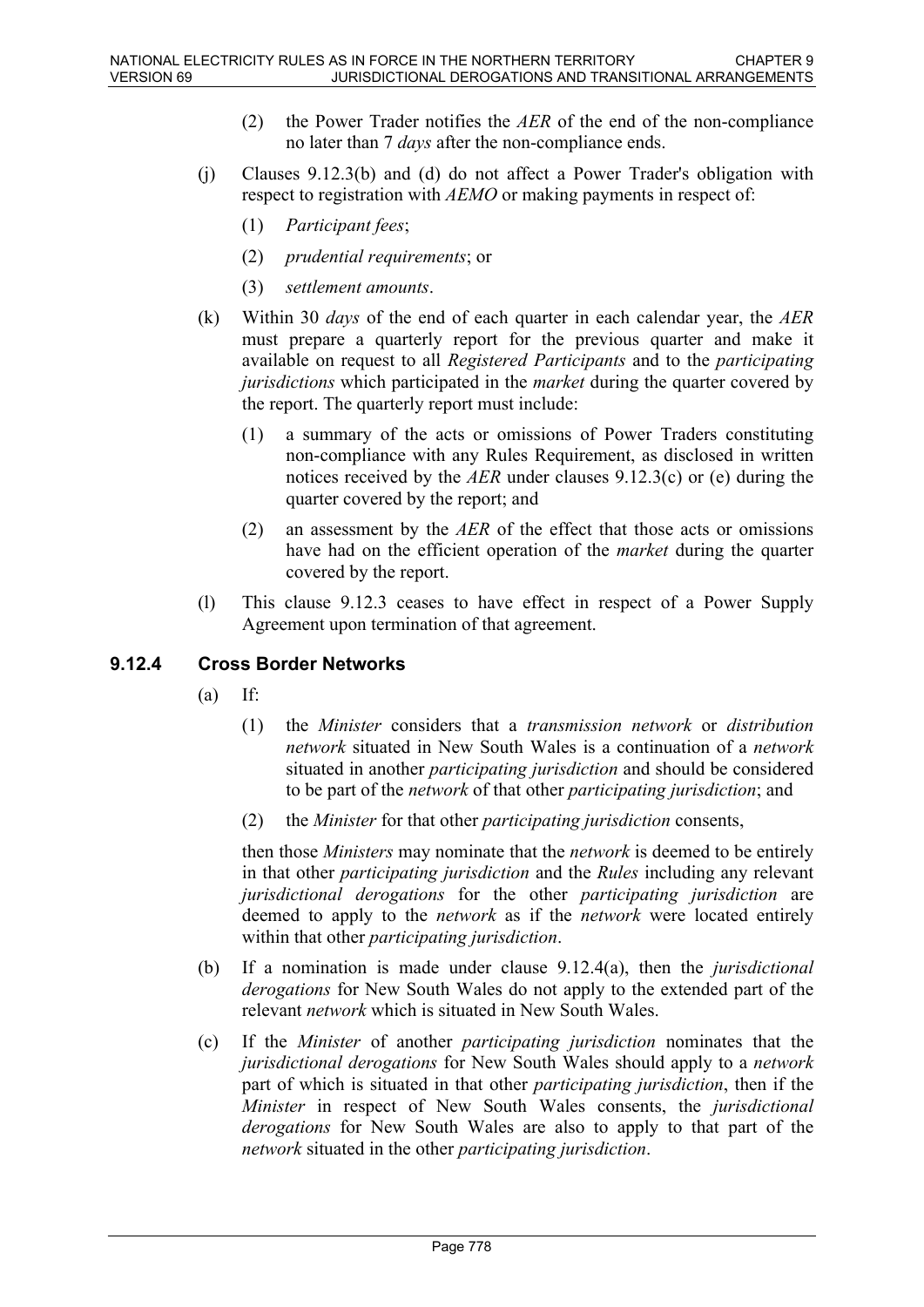# **9.13 [Deleted]**

### **9.14 Transitional Arrangements for Chapter 4 - System Security**

### **9.14.1 Power System Operating Procedures**

For the purposes of clause 4.10.1, the *regional specific power system operating procedures* that apply in respect of operations on the *network* situated in New South Wales are, with the inclusion of any operating procedures set out in such operating manuals and other documents as are specified by TransGrid and provided to *NEMMCO*, the *regional specific power system operating procedures* reviewed and updated under clause 4.10.2(e).

### **9.15 NSW contestable services for Chapter 5A**

#### **9.15.1 Definitions**

In this *rule* 9.15—

- (a) **connection service** has the same meaning as in Chapter 5A.
- (b) **NSW contestable service** means a connection service that is contestable under the *jurisdictional electricity legislation* of NSW, because that legislation permits the service to be provided by more than one supplier as a contestable service or on a competitive basis.

#### **9.15.2 Chapter 5A not to apply to certain contestable services**

Chapter 5A of the *Rules* does not apply to a NSW contestable service.

### **9.16 Transitional Arrangements for Chapter 6 - Network Pricing**

#### **9.16.1 NSW contestable services**

- (a) In this clause  $9.16.1$ 
	- (1) **connection service** has the same meaning as in Chapter 5A.
	- (2) **NSW contestable service** means a connection service that is contestable under the *jurisdictional electricity legislation* of NSW, because that legislation permits the service to be provided by more than one supplier as a contestable service or on a competitive basis.
- (b) Part DA of Chapter 6 does not apply to a NSW contestable service.

### **9.16.2 [Deleted]**

### **9.16.3 Jurisdictional Regulator**

- (a) **[Deleted]**I
- (b) However, the definitions of *local area* and *Local Network Service Provider* are to be read as if the reference to the authority responsible for administering the jurisdictional electricity legislation in the relevant participating jurisdiction were replaced by a reference to the laws of the State of New South Wales.
- (c) **[Deleted]**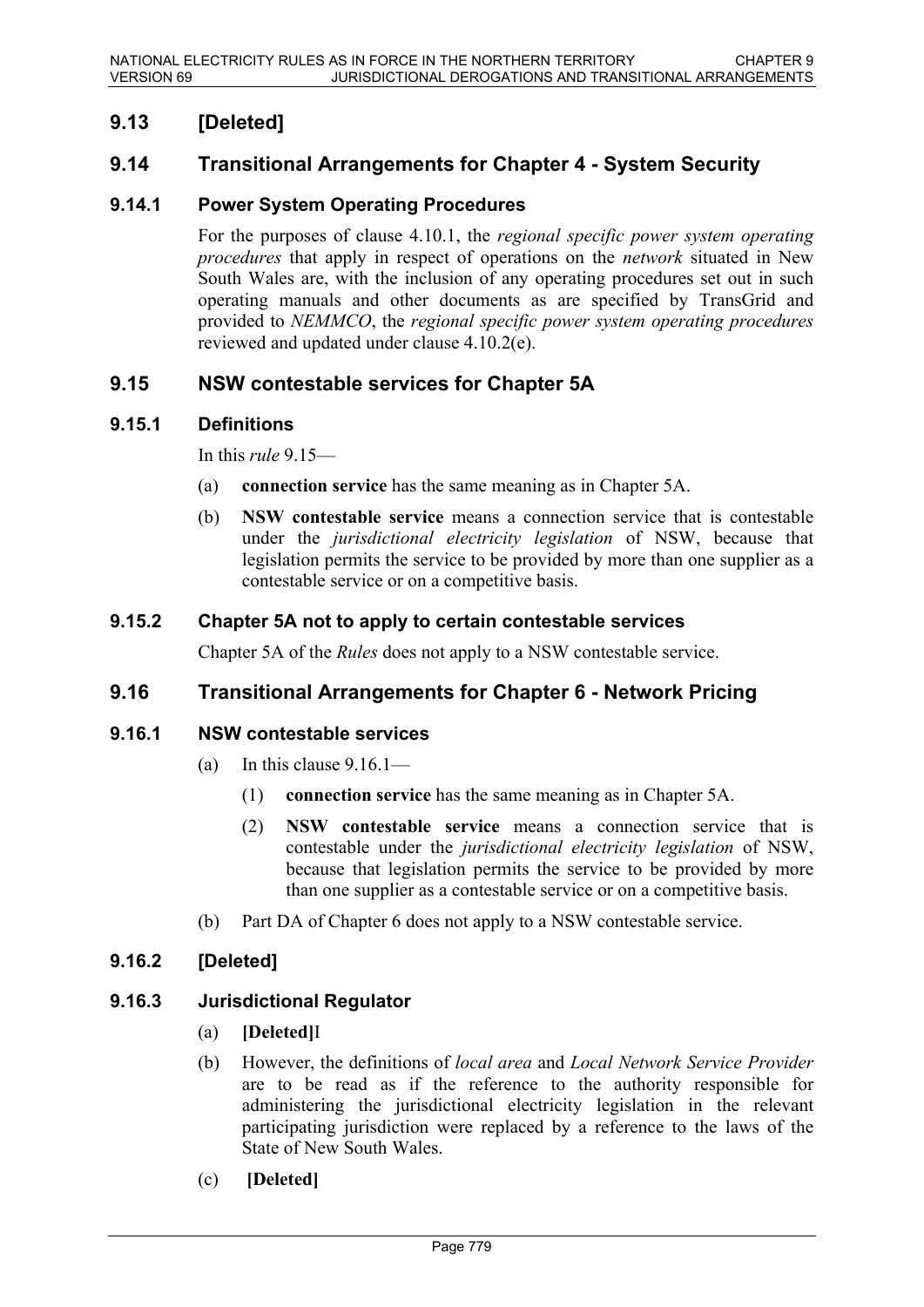### **9.16.4 Deemed Regulated Interconnector**

For the purposes of the *Rules*, the *interconnector* between Armidale in New South Wales and Tarong in Queensland, to the extent that it forms part of the *power system* in New South Wales, is deemed to be a *regulated interconnector*.

### **9.16.5 [Deleted]**

### **9.17 Transitional Arrangements for Chapter 7 - Metering**

### **9.17.1 Extent of Derogations**

- (a) **[Deleted]**
- (b) **[Deleted]**
- (c) The transitional arrangements set out in clauses 9.17.2 and 9.17.4 apply to all *metering installations* (including *check metering installations*) that were in use at 13 December 1998 and that were required to comply with (and did comply with) the NSW Electricity Market Code as at 13 December 1998.

### **9.17.2 Initial Registration (clause 7.1.2)**

- (a) Subject to clause 9.17.2(b), if:
	- (1) a *metering installation* to which this clause 9.17 applies was registered with TransGrid under the NSW Electricity Market Code as at 13 December 1998; and
	- (2) the details registered with TransGrid were provided to *NEMMCO* on or before 13 December 1998,

then the *metering installation* is taken to be registered with *AEMO* for the purposes of clause 7.1.2(a).

(b) The *responsible person* in respect of a *metering installation* which is taken to be registered under clause 9.17.2(a) must ensure that the requirements for registration of a *metering installation* under Chapter 7 are met by 13 December 1999 or such other time as may be agreed with *AEMO*.

### **9.17.3 Amendments to Schedule 9G1**

The transitional metering provisions set out in schedule 9G1, amended as follows, apply to New South Wales in respect of Chapter 7:

- (a) **[Deleted]**
- (b) **[Deleted]**
- (c) If, in respect of a *metering installation* commissioned before 13 December 1998, the *responsible person* has obtained an exemption prior to 13 December 1998 from TransGrid pursuant to clause 2.2(c) of Schedule 7.2 of the NSW Electricity Market Code, then that exemption is deemed to continue as an exemption granted by *AEMO* pursuant to clause S7.2.2(c) of schedule 7.2 of the *Rules*.
- (d) **[Deleted]**
- (e) **[Deleted]**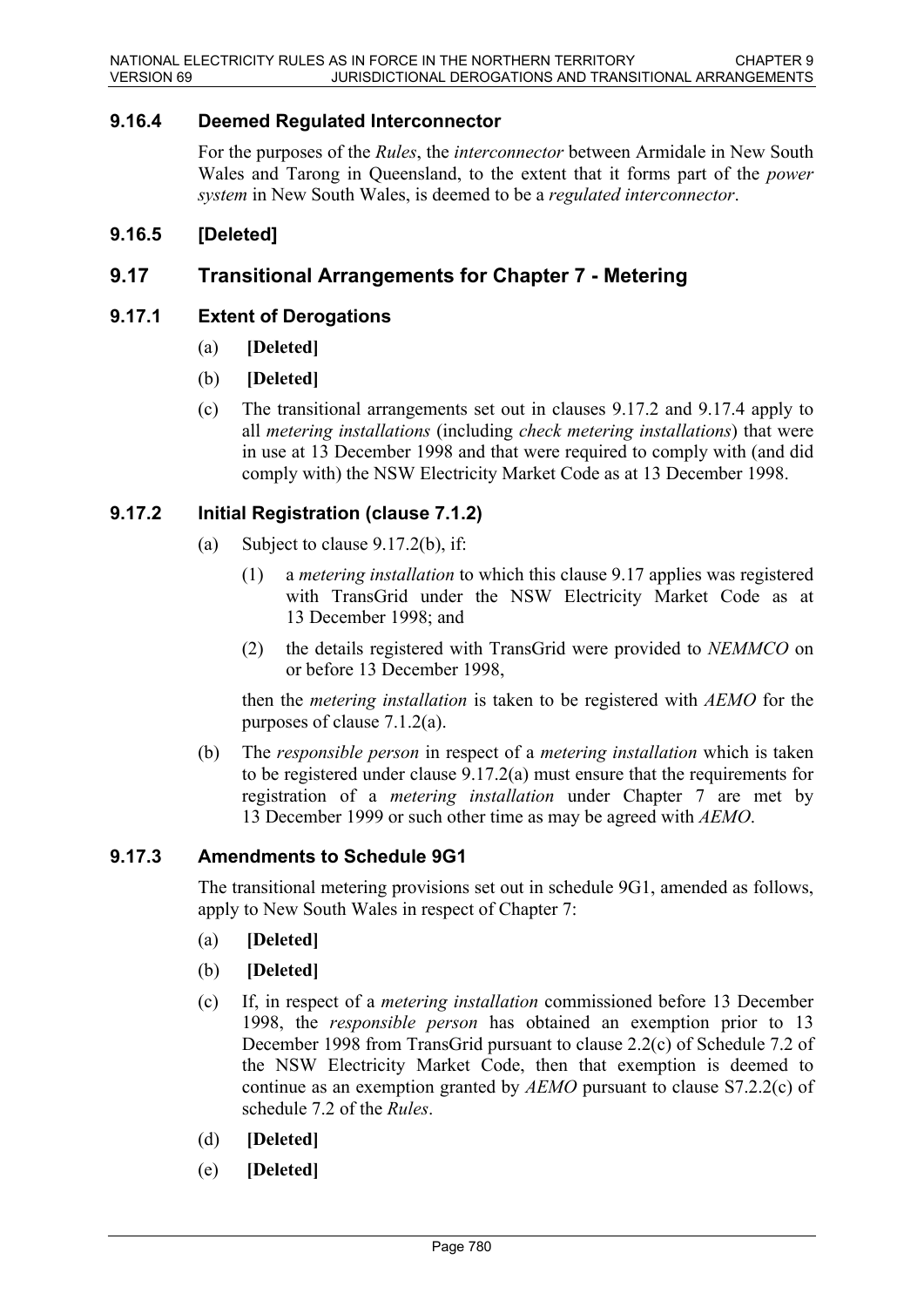### (f) **[Deleted]**

### **9.17.4 Compliance with AS/NZ ISO 9002 (clause S7.4.3(f) of schedule 7.4)**

Category 1A, 2A and 3A *Metering Providers* must be able to exhibit the requirements of clause S7.4.3(f)(1) of schedule 7.4 of the *Rules* by the date which is 2 years after the date the *Metering Provider* applied to be registered as a *Metering Provider* with *NEMMCO*.

### **9.17A [Deleted]**

**9.18 [Deleted]**

## **Part C Jurisdictional Derogations for the Australian Capital Territory**

**9.19 [Deleted]**

### **9.20 Definitions and Transitional Arrangements for Cross-Border Networks**

### **9.20.1 Definitions**

For the purposes of this Part C:

- (a) a word or expression defined in the glossary in Chapter 10 has the meaning given to it in the glossary unless it is referred to in column 1 of the following table; and
- (b) a word or expression referred to in column 1 of the following table has the meaning given to it in column 2 of the table:

| <b>Column 1</b> | ∣Column 2                                                                                                            |
|-----------------|----------------------------------------------------------------------------------------------------------------------|
| <b>Minister</b> | The Minister from time to time administering the<br>Utilities Act 2000 (ACT) or other applicable ACT<br>legislation. |

### **9.20.2 Cross Border Networks**

- $(a)$  If:
	- (1) the *Minister* considers that a *transmission network* or *distribution network* situated in the Australian Capital Territory is a continuation of a *network* situated in New South Wales and should be considered to be a part of the New South Wales *network*; and
	- (2) the *Minister* for New South Wales consents,

then those *Ministers* may nominate that the *network* is deemed to be entirely in New South Wales and the *Rules* including any relevant *jurisdictional derogations* for New South Wales are deemed to apply to the *network* as if the *network* were located entirely within New South Wales.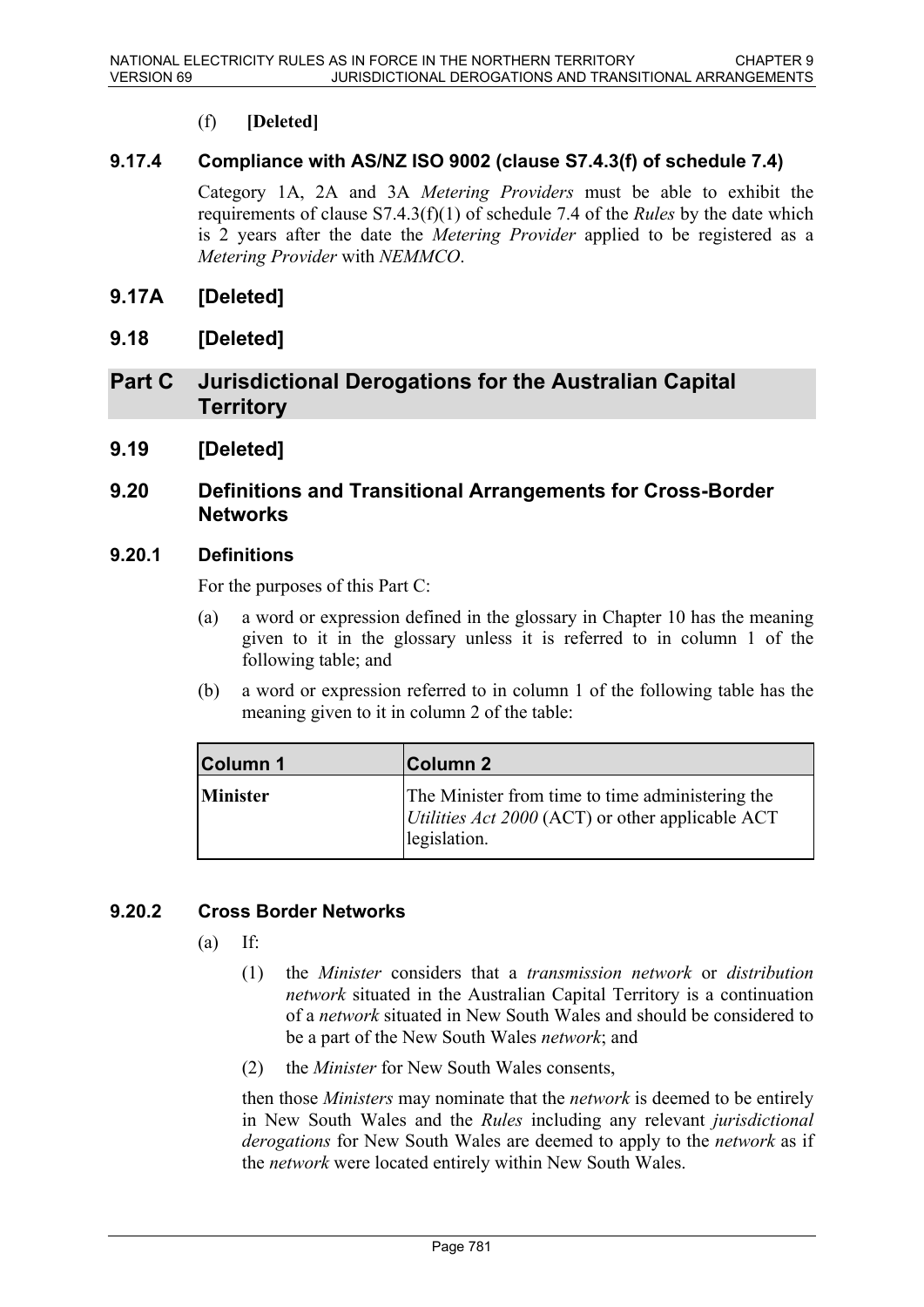- (b) If a nomination is made under clause 9.20.2(a), then the *jurisdictional derogations* for the Australian Capital Territory do not apply to the extended part of the relevant *network* which is situated in the Australian Capital Territory.
- (c) If the *Minister* for New South Wales nominates that the *jurisdictional derogations* for the Australian Capital Territory should apply to a *network* part of which is situated in New South Wales, then if the *Minister* for the Australian Capital Territory consents, the *jurisdictional derogations* for the Australian Capital Territory are also to apply to that part of the *network* situated in New South Wales.
- **9.21 [Deleted]**
- **9.22 [Deleted]**

## **9.23 Transitional Arrangements for Chapter 6 - Network Pricing**

- **9.23.1 [Deleted]**
- **9.23.2 [Deleted]**
- **9.23.3 [Deleted**
- **9.23.4 [Deleted]**
- **9.24 Transitional Arrangements**
- **9.24.1 Chapter 7 Metering**

The transitional metering provisions set out in schedule 9G1 apply to the Australian Capital Territory in respect of Chapter 7.

- **9.24.2 [Deleted]**
- **9.24A [Deleted]**

# **Part D Jurisdictional Derogations for South Australia**

- **9.25 Definitions**
- **9.25.1 [Deleted]**

### **9.25.2 Definitions**

- (a) For the purposes of this Part D, a word or expression defined in the glossary in Chapter 10 has the meaning given to it in the glossary unless it is referred to in column 1 of the table in clause 9.25.2(b).
- (b) For the purposes of this Part D, a word or expression referred to in column 1 of the following table has the meaning given to it in column 2 of the table: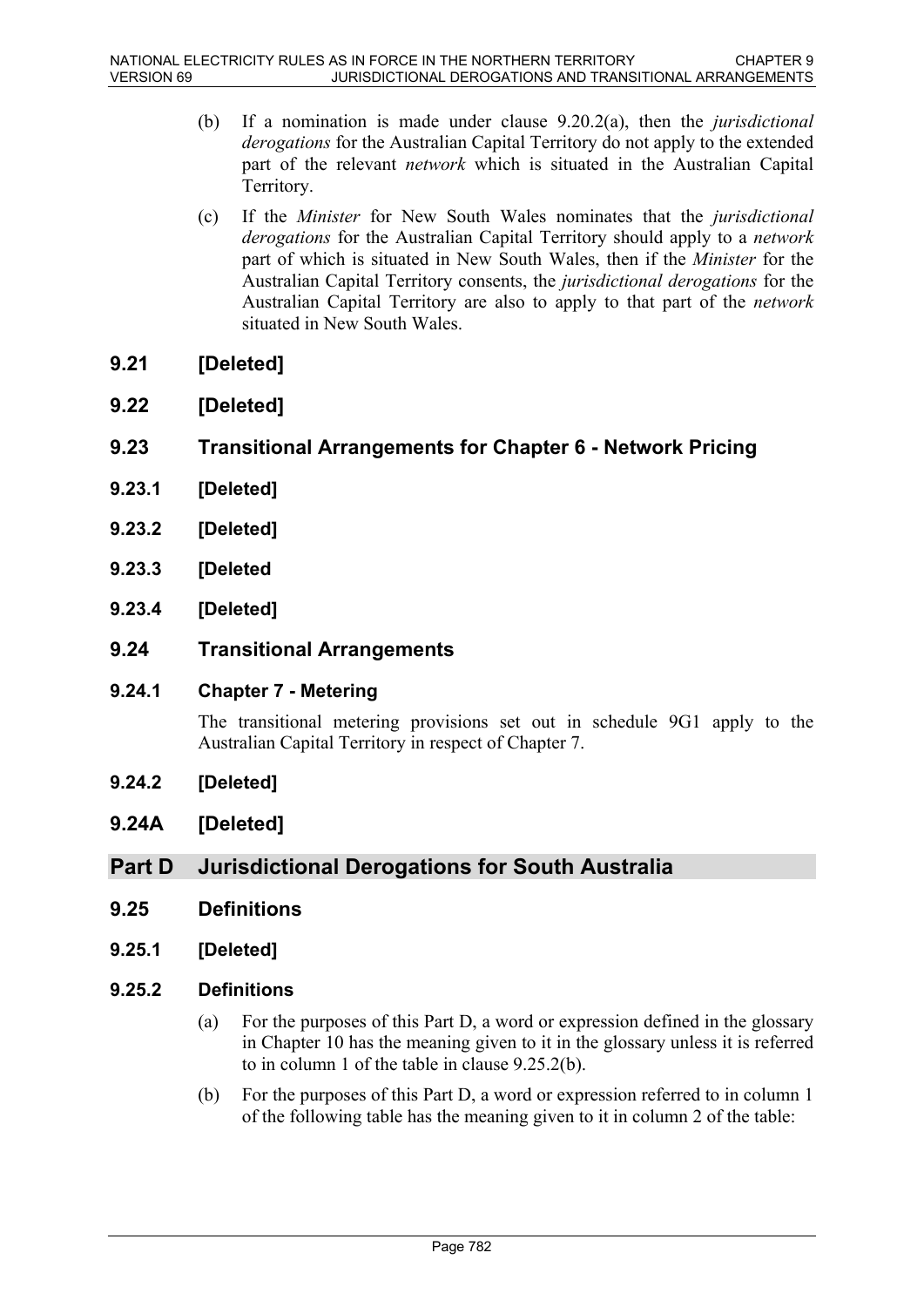| Column 1                                    | <b>Column 2</b>                                                                                                                                                                                                                                                                                                                                                                                                                                                                 |
|---------------------------------------------|---------------------------------------------------------------------------------------------------------------------------------------------------------------------------------------------------------------------------------------------------------------------------------------------------------------------------------------------------------------------------------------------------------------------------------------------------------------------------------|
| customer                                    | A customer as defined in the Electricity Act                                                                                                                                                                                                                                                                                                                                                                                                                                    |
| <b>Distribution Lessor</b><br>Corporation   | A subsidiary of the Treasurer of the State of South<br>Australia established by the Public Corporations<br>(Distribution Lessor Corporation) Regulations 1999<br>and known as "Distribution Lessor Corporation" and<br>includes any entity which replaces or assumes rights<br>or obligations of Distribution Lessor Corporation<br>under a South Australian Distribution Network Lease,<br>by way of succession, assignment, novation,<br>ministerial direction, or otherwise. |
| <b>Electricity Act</b>                      | <i>Electricity Act</i> 1996 (SA).                                                                                                                                                                                                                                                                                                                                                                                                                                               |
| <b>ETSA Corporation</b>                     | The statutory corporation established pursuant to the<br>Electricity Corporations Act 1994 and known as<br>"ETSA Corporation" and includes its successors and<br>assigns                                                                                                                                                                                                                                                                                                        |
| <b>ETSA Power</b>                           | The statutory corporation established as a subsidiary<br>of ETSA Corporation by the Public Corporations<br>(ETSA Power) Regulations 1995, and includes its<br>successors and assigns.                                                                                                                                                                                                                                                                                           |
| <b>ETSA Transmission</b><br>Corporation     | The statutory corporation established pursuant to the<br>Electricity Corporations Act 1994 and known as<br>"ETSA Transmission Corporation" and includes any<br>party which replaces or assumes rights or obligations<br>of ETSA Transmission Corporation as a party to the<br>South Australian Transmission Lease, by way of<br>succession, assignment, novation, ministerial<br>direction, or otherwise.                                                                       |
| <b>Generation Lessor</b><br>Corporation     | A subsidiary of the Treasurer of the State of South<br>Australia established by the <i>Public Corporations</i><br>(Generation Lessor Corporation) Regulations 1999<br>and known as "Generation Lessor Corporation" and<br>includes any entity which replaces or assumes rights<br>or obligations of Generation Lessor Corporation<br>under the South Australian Generation Leases, by<br>way of succession, assignment, novation, ministerial<br>direction, or otherwise.       |
| <b>Northern Power Station</b><br>agreements | The various agreements, documents and deeds in<br>their form as at 1 July 1996 relating to the leasing and<br>ownership of the <i>generating system</i> and associated<br><i>generating units comprising the Northern Power</i><br>Station entered into by ETSA Corporation and now                                                                                                                                                                                             |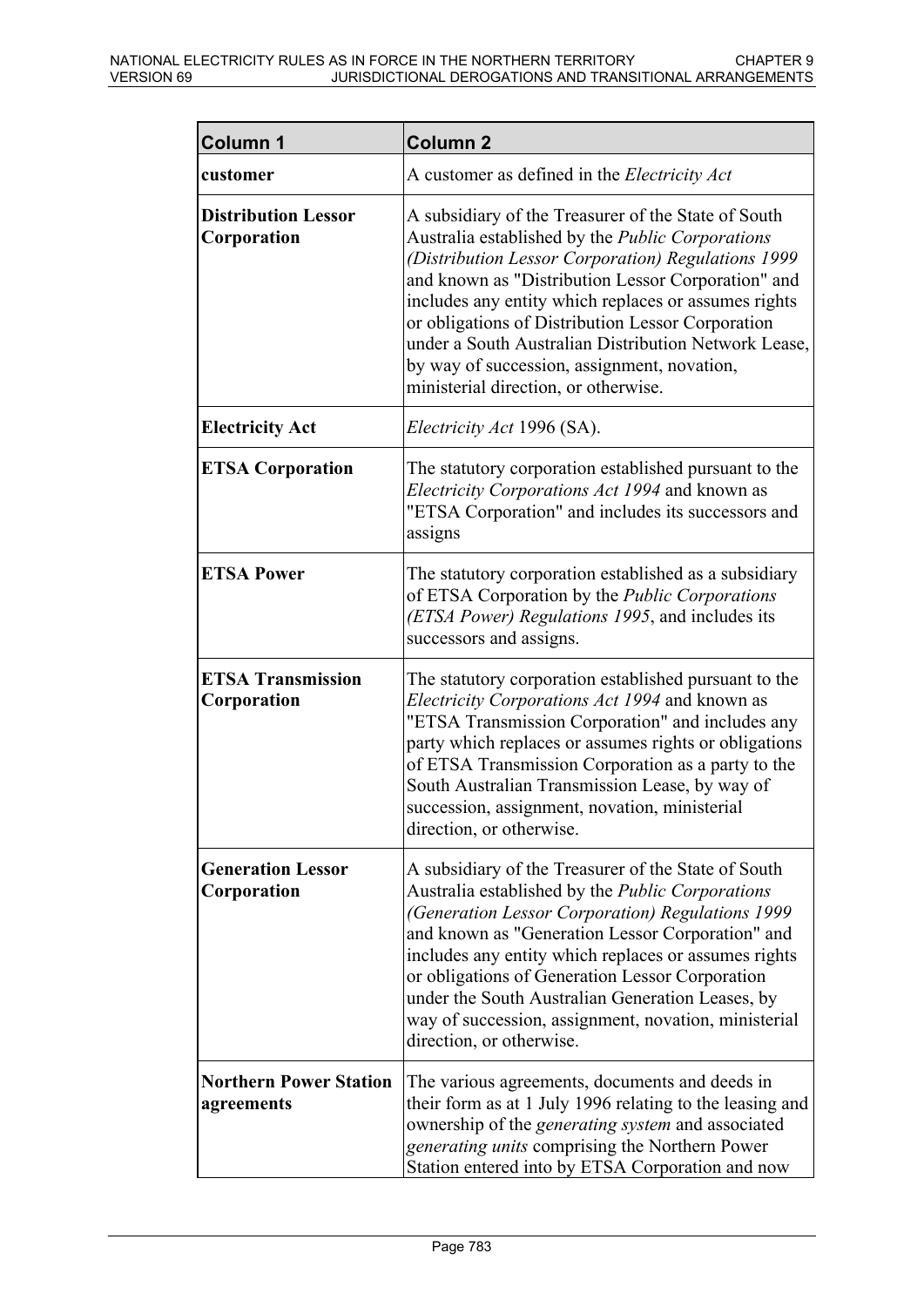| Column 1                                                                           | <b>Column 2</b>                                                                                                                                                                                                                                                                                                    |
|------------------------------------------------------------------------------------|--------------------------------------------------------------------------------------------------------------------------------------------------------------------------------------------------------------------------------------------------------------------------------------------------------------------|
|                                                                                    | under the control of SA Generation Corporation                                                                                                                                                                                                                                                                     |
| <b>Northern Power Station</b><br>Participants                                      | The parties to the Northern Power Station agreements<br>other than SA Generation Corporation.                                                                                                                                                                                                                      |
| <b>Osborne</b> agreement                                                           | The Agreement dated 4 June 1996 (in its form as at<br>1 July 1996) between ETSA Corporation and<br>Osborne Cogeneration Pty Ltd and known as the<br>"Osborne Power Purchase Agreement".                                                                                                                            |
| South Australian<br><b>Distribution Network</b><br>Lease                           | Any lease with respect to the electricity <i>distribution</i><br>network, plant and equipment owned by Distribution<br>Lessor Corporation from time to time.                                                                                                                                                       |
| <b>SA Generation</b><br>Corporation                                                | The statutory corporation established pursuant to the<br>Electricity Corporations Act 1994 and known as "SA<br>Generation Corporation" (trading as Optima Energy),<br>and includes its successors and assigns                                                                                                      |
| South Australian<br><b>Generation Leases</b>                                       | Leases with respect to electricity generating systems<br>and associated <i>generating units</i> owned by Generation<br>Lessor Corporation from time to time.                                                                                                                                                       |
| <b>South Australian</b><br>network                                                 | A network situated in South Australia or deemed to<br>be situated in South Australia by operation of clause<br>9.4.5.                                                                                                                                                                                              |
| South Australian<br><b>Transmission Lease</b>                                      | The various agreements, documents and deeds in<br>their form as at 31 August 1998 relating to the leasing<br>and ownership of the transmission network in South<br>Australia entered into by ETSA Transmission<br>Corporation.                                                                                     |
| <b>South Australian</b><br><b>Transmission Lease</b><br>Participants               | The parties to the South Australian Transmission<br>Lease other than ETSA Transmission Corporation.                                                                                                                                                                                                                |
| <b>South Australian</b><br><b>Transmission Network</b><br><b>Sub Sub Sub Lease</b> | Any sub sub-lease (together with any lease or<br>agreement to lease extending beyond the termination<br>date of such sub sub sub lease) with respect to the<br>electricity <i>transmission network</i> , plant and equipment<br>of which ETSA Transmission Corporation is sub sub<br>sub-lessor from time to time. |

### (c) **[Deleted]**

(d) For the purposes of the *Rules applicable regulatory instruments* includes the following South Australian instruments in relation only to the regulation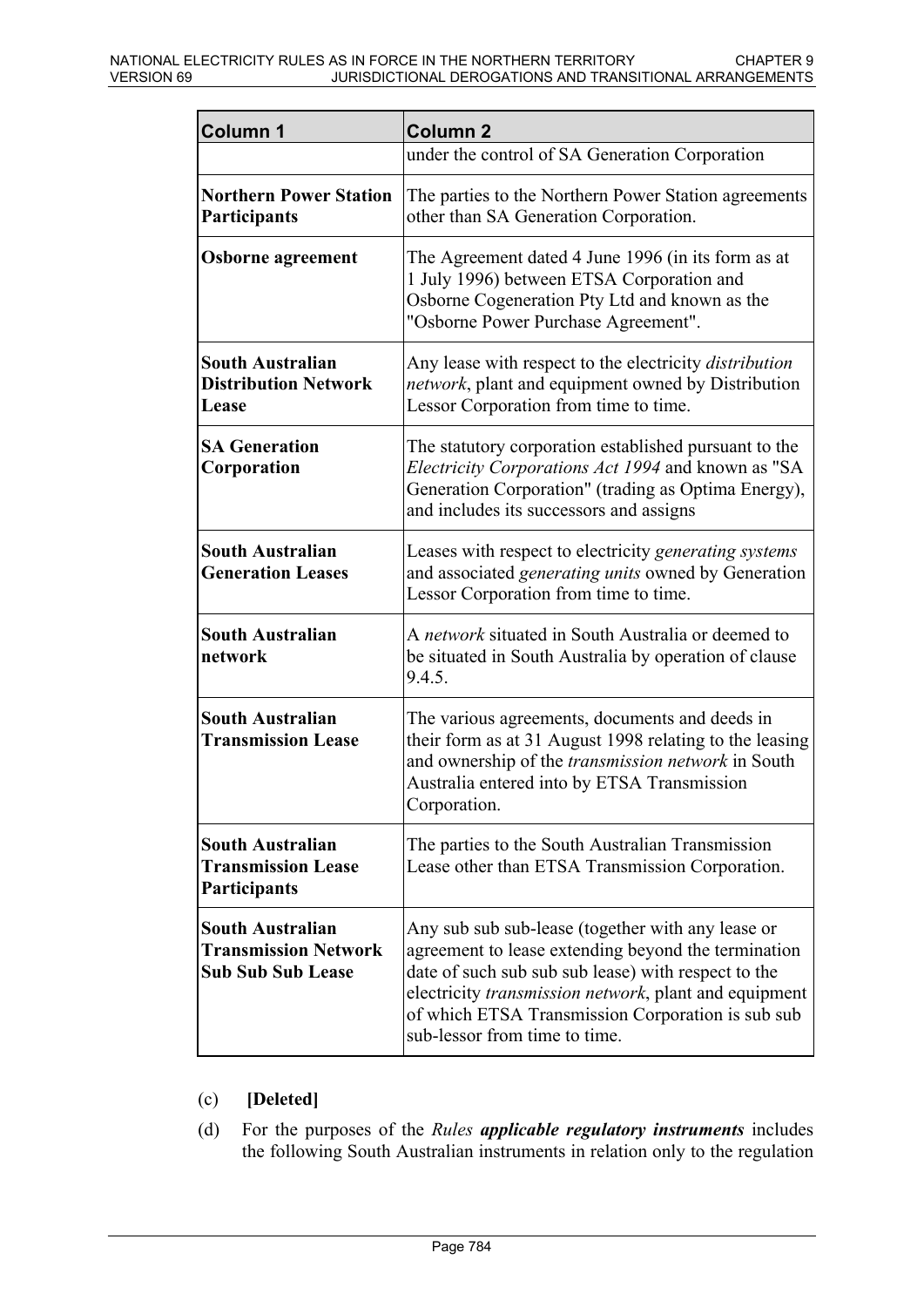of *networks*, *network services* and retail sales of electricity in South Australia:

- (i) the *Electricity Act*;
- (ii) all codes and regulations made and licences issued under the *Electricity Act*;
- (iii) all regulatory instruments applicable under those licences;
- (iv) the Electricity Pricing Order made under section 35B of the *Electricity Act*;
- (v) the *Electricity Corporations (Restructuring and Disposal) Act* 1999;
- (vi) the *Essential Services Commission Act* 2002; and
- (vii) all regulations and determinations made under the *Essential Services Commission Act* 2002.

### **9.26 Transitional Arrangements for Chapter 2 - Registered Participants, Registration And Cross Border Networks**

#### **9.26.1 Registration as a Generator**

For the purposes of the *Rules*:

- (a) ETSA Power and any one person that replaces or assumes rights or obligations of ETSA Power as party to the Osborne agreement, by way of succession, assignment, novation, ministerial direction, or otherwise, is deemed to be, and at all relevant times to have been, the person who must register as the *Generator* in relation to the *generating system* and associated *generating units* which are the subject of the Osborne agreement;
- (b) Osborne Cogeneration Pty Ltd is not to, and is not to be taken to be entitled to, and is to be taken to have been exempted from the requirement to, register as a *Generator* in relation to the *generating system* and associated *generating units* which are the subject of the Osborne agreement;
- (c) SA Generation Corporation and any person that replaces or assumes rights or obligations of SA Generation Corporation as party to the Northern Power Station agreements, by way of succession, assignment, novation, ministerial direction, or otherwise, is deemed to be, and at all relevant times to have been, the person that must register as the *Generator* (unless otherwise exempt) in relation to the *generating system* and associated *generating units* which are the subject of the Northern Power Station agreements;
- (d) the Northern Power Station Participants are not to, and are not to be taken to be entitled to, and are taken to have been exempted from the requirement to, register as a *Generator* in relation to the *generating system* and associated *generating units* which are the subject of the Northern Power Station agreements;
- (e) clauses 9.26.1(a) and (b) will cease to have effect on the termination of the Osborne agreement;
- (f) clauses  $9.26.1(c)$  and (d) will cease to have effect on the termination of the last of the Northern Power Station agreements;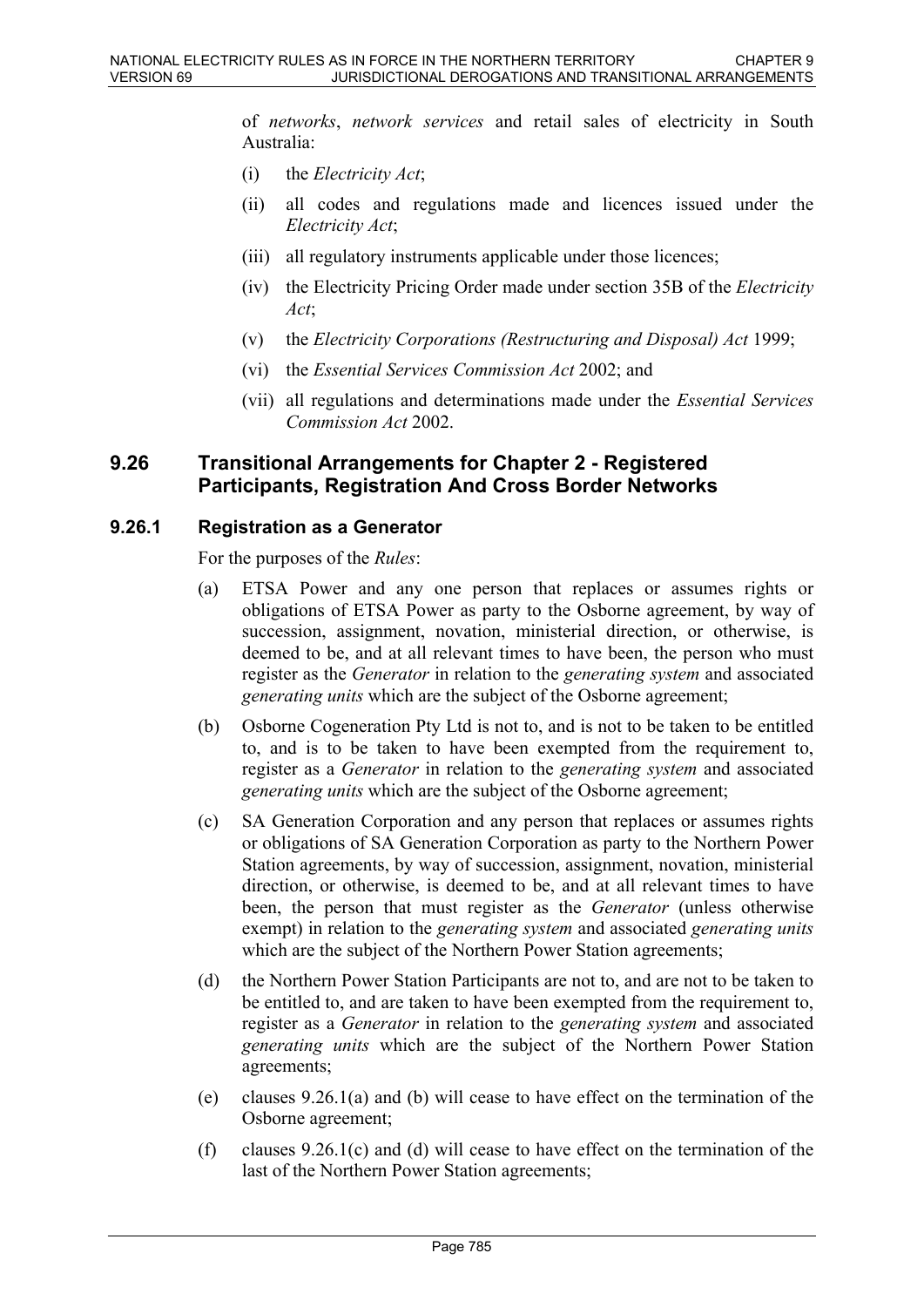- (g) Generation Lessor Corporation is not obliged to, and is not to be taken to be entitled to, and is to be taken to have been exempted from the requirement to, register as a *Generator* in relation to the *generating system* and associated *generating units* in South Australia which are the subject of the South Australian Generation Leases; and
- (h) clause  $9.26.1(g)$  will apply in respect of each South Australian Generation Lease from the time that lease becomes effective and will cease to have effect on the termination of that lease (or the termination of any renewal of that lease).

### **9.26.2 Registration as a Customer**

For the purposes of clause  $2.3.1(e)$ , a person may classify its electricity purchased at a *connection point* in South Australia if the person is a *retailer* or a customer pursuant to the Electricity Act and regulations.

### **9.26.3 Cross Border Networks**

- $(a)$  If:
	- (1) the *Minister* considers that a *transmission network* or *distribution network* situated in South Australia is a continuation of a *network* situated in another *participating jurisdiction* and should be considered to be part of the *network* of that other *participating jurisdiction*; and
	- (2) the *Minister* for that other *participating jurisdiction* consents,

then those *Ministers* may nominate that the *network* is deemed to be entirely in that other *participating jurisdiction* and the *Rules* including any relevant *jurisdictional derogations* for the other *participating jurisdiction* are deemed to apply to the *network* as if the *network* were located entirely within that other *participating jurisdiction*.

- (b) If a nomination is made under clause 9.26.3(a), then the *jurisdictional derogations* for South Australia do not apply to the extended part of the relevant *network* which is situated in South Australia.
- (c) If the *Minister* of another *participating jurisdiction* nominates that the *jurisdictional derogations* for South Australia should apply to a *network* part of which is situated in that other *participating jurisdiction*, then if the *Minister* in respect of South Australia consents, the *jurisdictional derogations* for South Australia are also to apply to that part of the *network* situated in the other *participating jurisdiction*.

### **9.26.4 [Deleted]**

### **9.26.5 Registration as a Network Service Provider**

For the purpose of the *Rules*:

(a) the South Australian Transmission Lease Participants are not obliged to, and are taken to have been exempted from the requirement to, register as a *Network Service Provider* in relation to the *transmission network* in South Australia which is the subject of the South Australian Transmission Lease.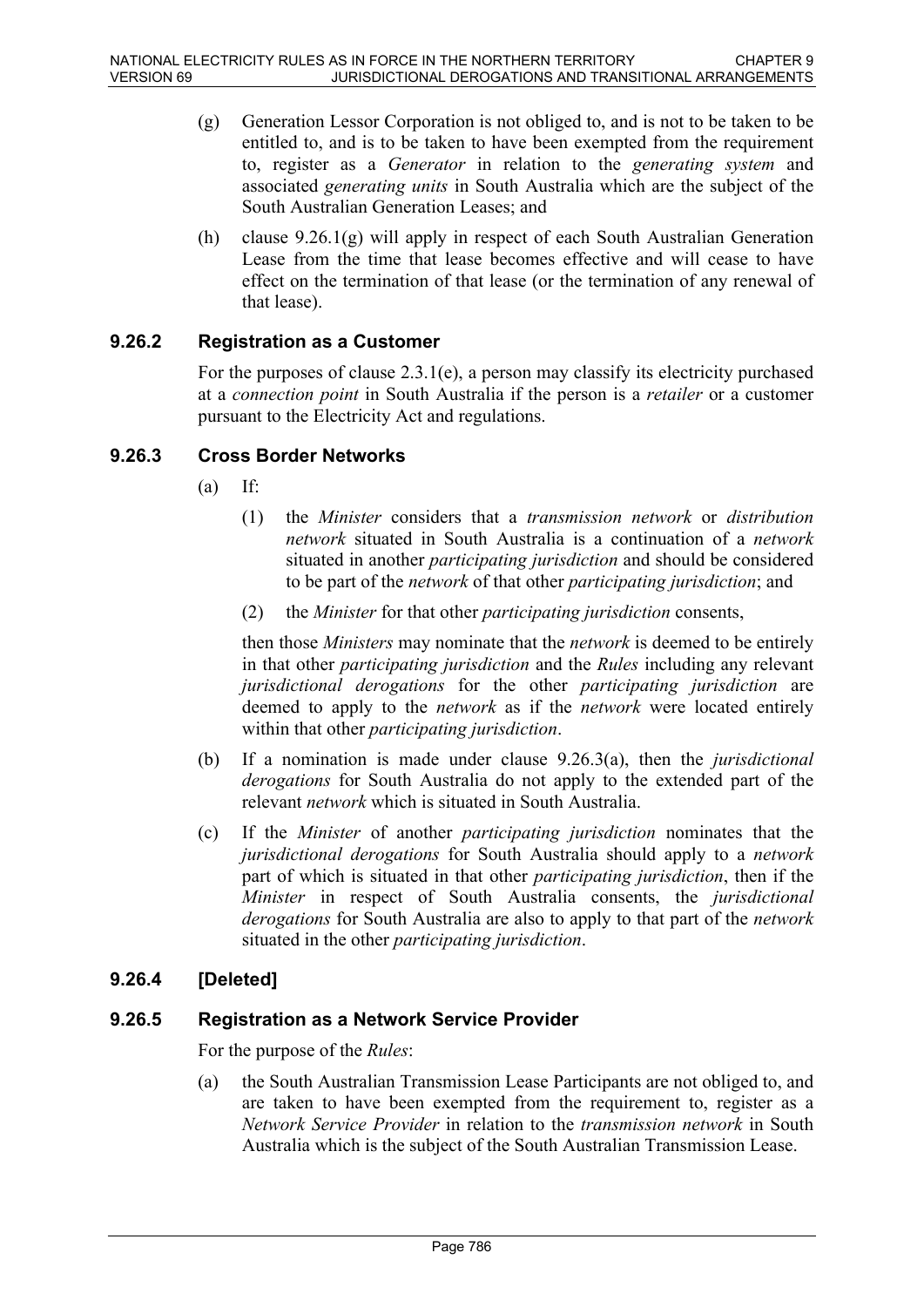- (b) Clause 9.26.5(a) will cease to have effect on the termination, extension or variation of the South Australian Transmission Lease.
- (c) Distribution Lessor Corporation is not obliged to, and is not to be taken to be entitled to, and is to be taken to have been exempted from the requirement to, register as a *Network Service Provider* in relation to the *distribution network* in South Australia which is the subject of the South Australian Distribution Network Lease.
- (d) ETSA Transmission Corporation (notwithstanding that it is the owner and sub sub sub lessor of the *transmission network* in South Australia) is not obliged to, and is not to be taken to be entitled to, and is to be taken to have been exempted from the requirement to, register as a *Network Service Provider* in relation to the *transmission network* in South Australia which is the subject of the South Australian Transmission Network Sub Sub Sub Lease.
- (e) Clause 9.26.5(c) will have effect for the period of each South Australian Distribution Network Lease (including the period of any renewal).
- (f) Clause 9.26.5(d) will have effect for the period of each South Australian Transmission Network Sub Sub Sub Lease (including the period of any renewal).

# **9.27 [Deleted]**

## **9.28 Transitional Arrangements for Chapter 5 - Network Connection**

### **9.28.1 Application of clause 5.2**

For the purposes of clause 5.2:

- (a) for *facilities* existing at *market commencement*, *Registered Participant* exemptions may be sought from *AEMO* in accordance with the *Rules* for particular *facilities* where material departures from the *Rules* are reasonably expected. Any necessity to alter the existing arrangements for *facilities* is to be negotiated and agreed by affected *Registered Participants*;
- (b) South Australia reserves the right to seek further exemptions from *AEMO* in accordance with the *Rules* for existing *power stations* if they are unable to meet the requirements of the *Rules* and those exemptions will not result in system damage; and
- (c) **[Deleted]**
- (d) **[Deleted]**
- (e) the provisions in this clause 9.28 apply until there are corresponding changes to the *Rules* which deliver equivalent outcomes to the satisfaction of the South Australian Government.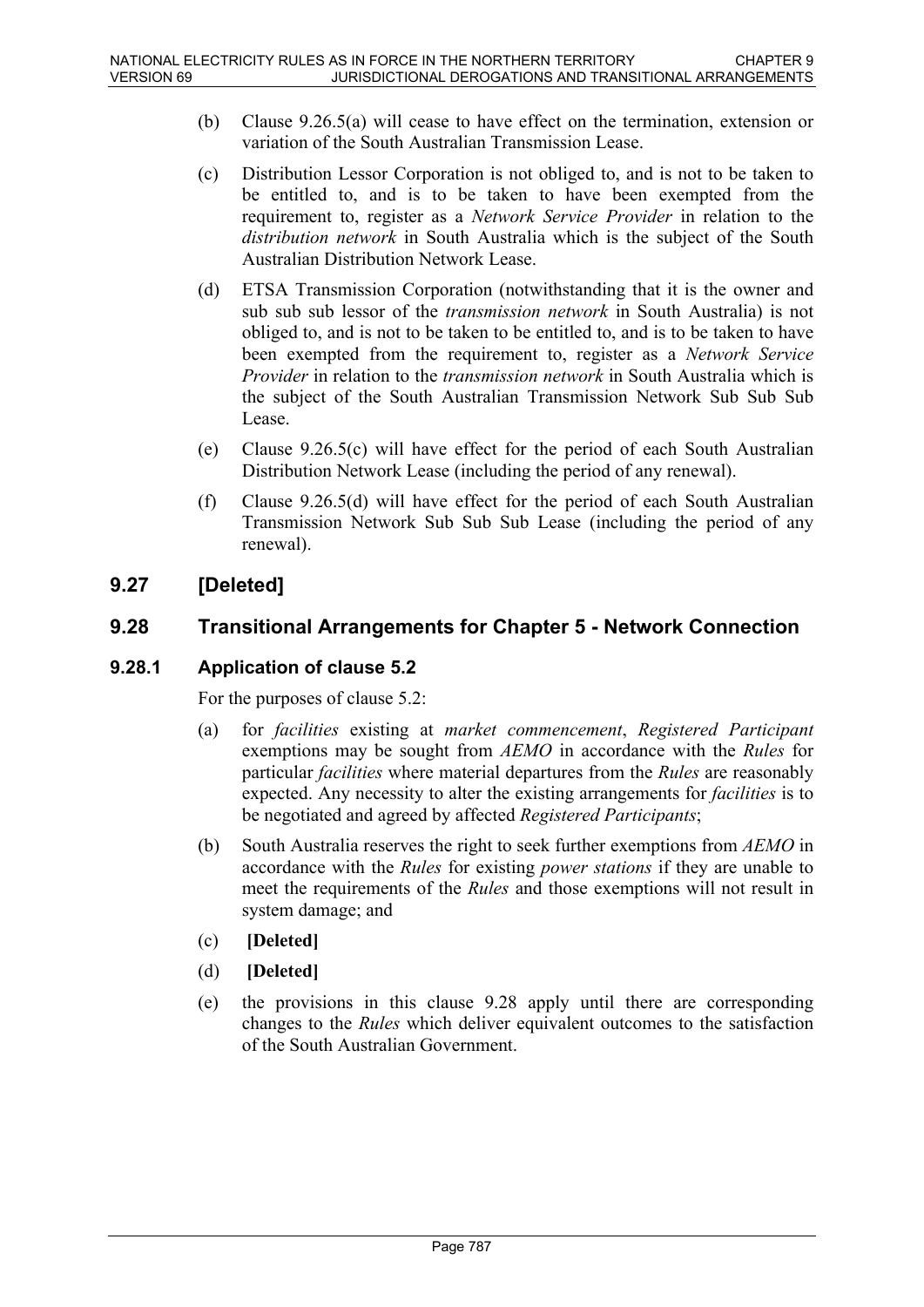### **9.28.2 [Deleted]**

- **9.29 Transitional Arrangements for Chapter 6 Economic Regulation of Distribution Services**
- **9.29.1 [Deleted]**
- **9.29.2 [Deleted]**
- **9.29.3 [Deleted]**
- **9.29.4 [Deleted]**

#### **9.29.5 Distribution Network Pricing – South Australia**

(a) In this clause:

**price determination** means Part B of the 2005–2010 Electricity Distribution Price Determination made under the *Essential Services Commission Act 2002* (SA).

**SA Distributor** means the *Distribution Network Service Provider* whose *distribution network* is situated in South Australia.

**relevant distribution determination** means the distribution determination for the SA Distributor for the *regulatory control period* that commences in 2010.

**small customer** has the same meaning as in the *Electricity Act 1996* (SA).

*statement of regulatory intent* means the *statement of regulatory intent* in regard to the electricity distribution efficiency carryover mechanism issued by the Essential Services Commission on 23 March 2007 under clause 7.4 of the Electricity Pricing Order made by the Treasurer under section 35B of the *Electricity Act 1996* (SA) on 11 October 1999.

- (b) The relevant distribution determination:
	- (1) must incorporate appropriate transitional arrangements to take into account the change from a pre-tax to a *post-tax revenue model* (which must be consistent with any agreement between the *AER* and the SA Distributor about the arrangements necessary to deal with the transition); and
	- (2) must allow the SA Distributor to carry forward impacts associated with the calculation of Maximum Average Distribution Revenue under the price determination into the 2010/11 and 2011/12 *regulatory years*.
- (c) The *efficiency benefit sharing scheme* under the relevant distribution determination must be consistent with the *statement of regulatory intent*.
- (d) The following side constraint is to be applied to tariffs for small customers for the *regulatory control period* to which the relevant distribution determination applies:

The fixed supply charge component of the tariff must not increase by more than \$10 from one *regulatory year* to the next.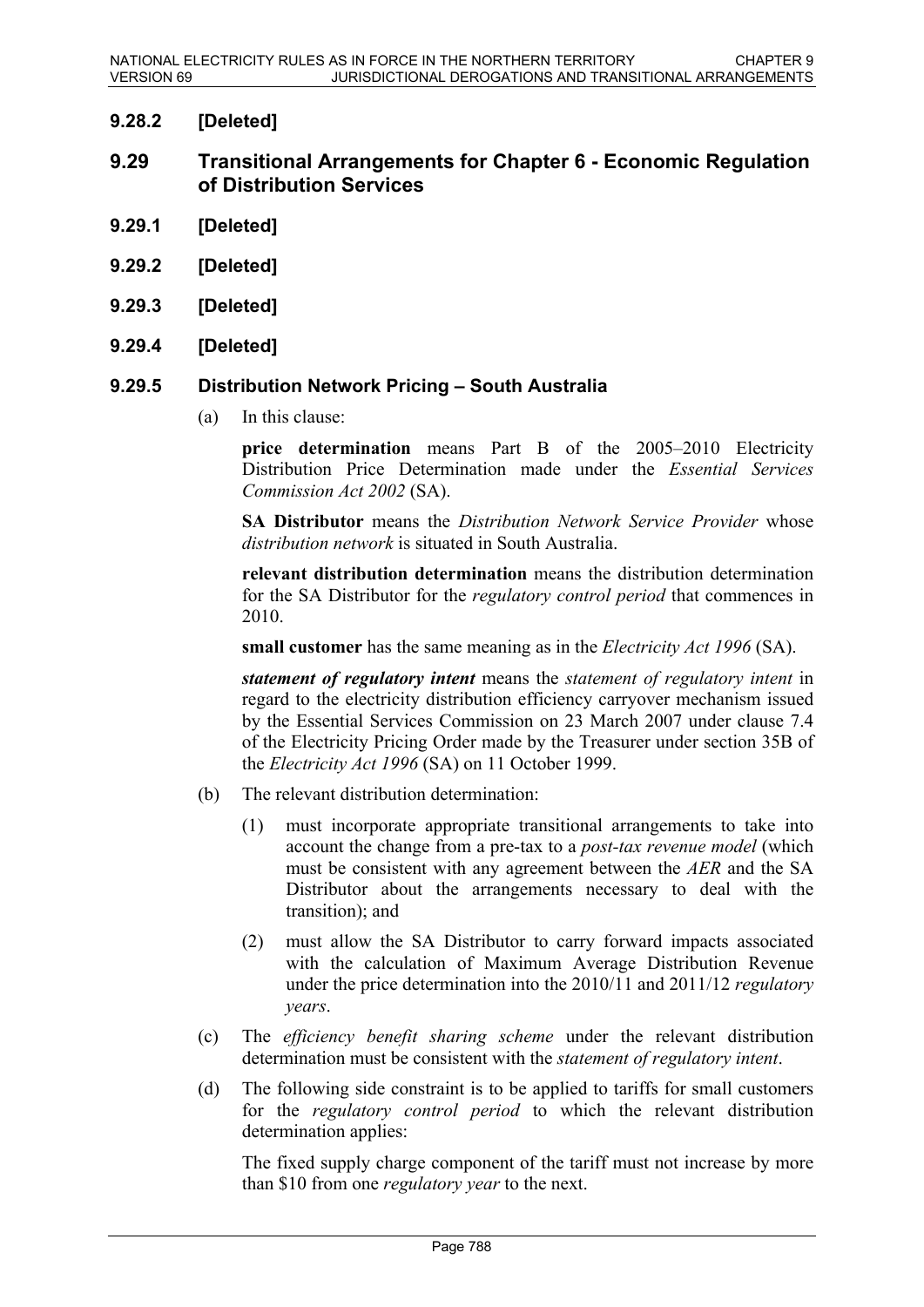- (e) In preparing its *framework and approach paper* for the distribution determination that is to follow the relevant distribution determination, the *AER* must consider whether the above side constraint should continue with or without modification.
- (f) Any reduction in *transmission network* charges as a result of a regulatory reset (excluding reductions resulting from the distribution of *settlements residue* and *settlements residue auction* proceeds) must be paid to all *customers*.

#### **9.29.6 Capital contributions, prepayments and financial guarantees**

- (a) The amount that a South Australian *Distribution Network Service Provider* may receive by way of capital contribution, prepayment and/or financial guarantee in respect of a South Australian network will be determined by the appropriate regulator in accordance with *applicable regulatory instruments*.
- (b) This clause operates to the exclusion of clause 6.7.2(b) of the former Chapter 6 (as it continues in force under transitional provisions) and clause 6.21.2(2) of the present Chapter 6.
- (c) In this clause:

#### **appropriate regulator** means:

- (1) if the South Australian Minister has made no transfer of regulatory responsibility to the *AER* under clause 11.14.4 – the South Australian Essential Services Commission;
- (2) if the South Australian Minister has made a transfer of regulatory responsibility to the *AER* under clause 11.14.4 – the *AER*.

### **9.29.7 Ring fencing**

On the *AER's* assumption of responsibility for the economic regulation of *distribution services* in South Australia, the guidelines entitled *Operational Ringfencing Requirements for the SA Electricity Supply Industry: Electricity Industry Guideline No. 9* dated June 2003 (including amendments and substitutions made up to the date the *AER* assumes that responsibility) will be taken to be distribution ring-fencing guidelines issued by the *AER* under Rule 6.17.

### **9.29A Monitoring and reporting**

- (a) This clause applies to information about *interconnectors* into South Australia or consisting of South Australian market data that is:
	- (1) within *AEMO's* control; and
	- (2) reasonably required by a relevant South Australian authority to fulfil obligations under:
		- (i) a relevant protocol on the use of emergency powers; or
		- (ii) regulations under the *Electricity Act 1996* (SA).
- (b) *AEMO* must, at the request of a relevant South Australian authority, provide the authority with information to which this clause applies.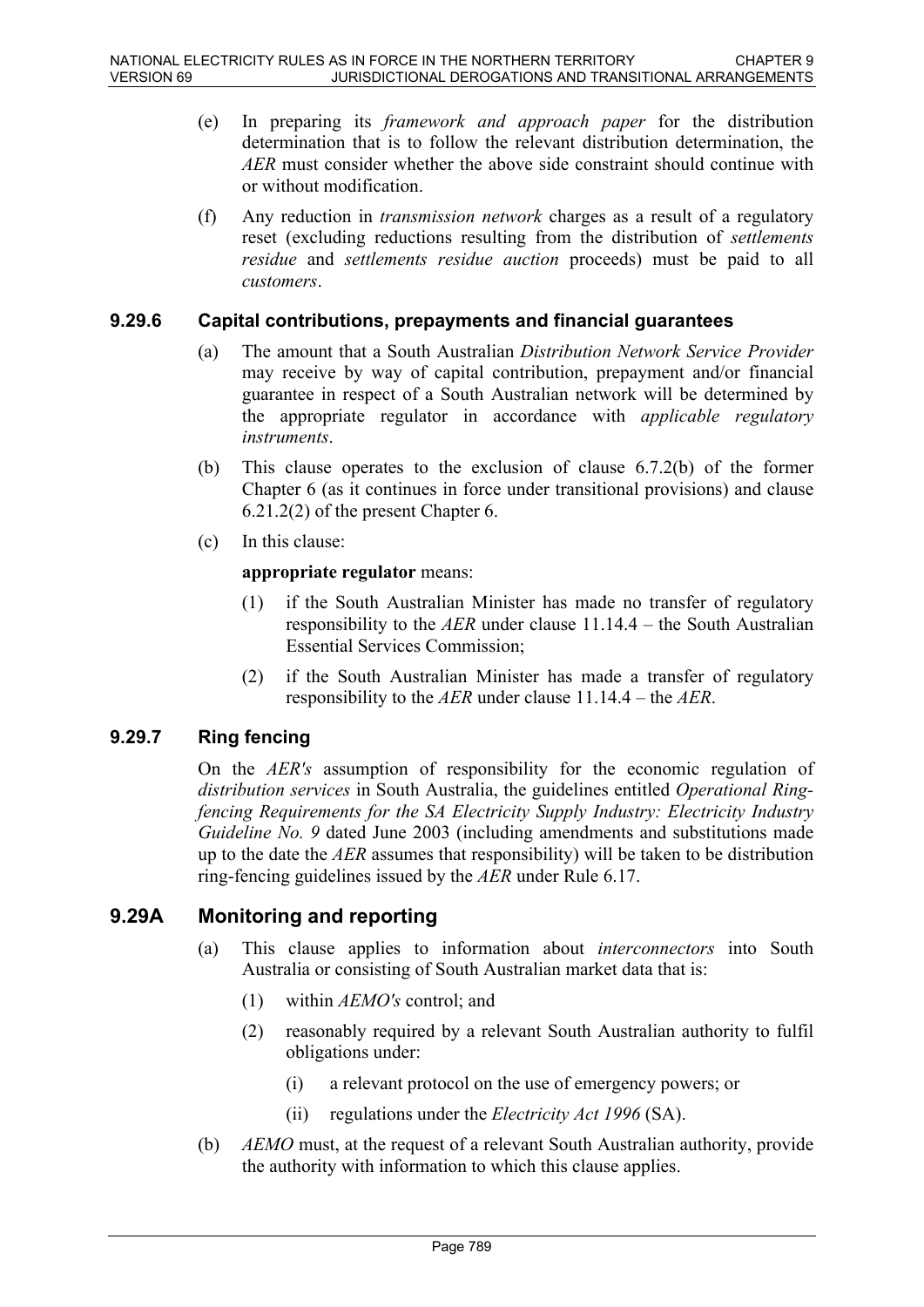- (c) The information must be provided by way of a real time data link or, if such a link is not available, by the most expeditious means reasonably practicable in the circumstances.
- (d) If the cost incurred by *AEMO* in providing information under this clause exceeds the cost usually incurred in providing a *Market Participant* with information in accordance with the *Rules*, the relevant South Australian authority that requested the information must pay the excess.
- (e) In this *Rule*:

**relevant protocol on the use of emergency powers** means the National Electricity Market Memorandum of Understanding on the Use of Emergency Powers (as amended from time to time) and includes any later protocol on the use of emergency powers agreed between jurisdictions participating in the National Electricity Market.

#### **relevant South Australian authority** means:

- (a) the Technical Regulator; or
- (b) an officer of the South Australian Public Service nominated by the SA Minister to be a responsible officer for the purpose of fulfilling obligations under:
	- (i) a relevant protocol on the use of emergency powers; or
	- (ii) regulations under the *Electricity Act 1996* (SA).

**Technical Regulator** means the person holding or acting in the office of Technical Regulator under section 7 of the *Electricity Act 1996* (SA).

### **9.30 Transitional Provisions**

### **9.30.1 Chapter 7 - Metering**

(1) The transitional metering provisions set out in schedule 9G1 apply to South Australia in respect of Chapter 7.

# **Part E Jurisdictional Derogations for Queensland**

**9.31 [Deleted]**

### **9.32 Definitions and Interpretation**

### **9.32.1 Definitions**

- (a) For the purposes of this Part E:
	- (1) a word or expression defined in the glossary in Chapter 10 has the meaning given to it in the glossary unless it is referred to in column 1 of the following table; and
	- (2) a word or expression referred to in column 1 of the following table has the meaning given to it in column 2 of the table: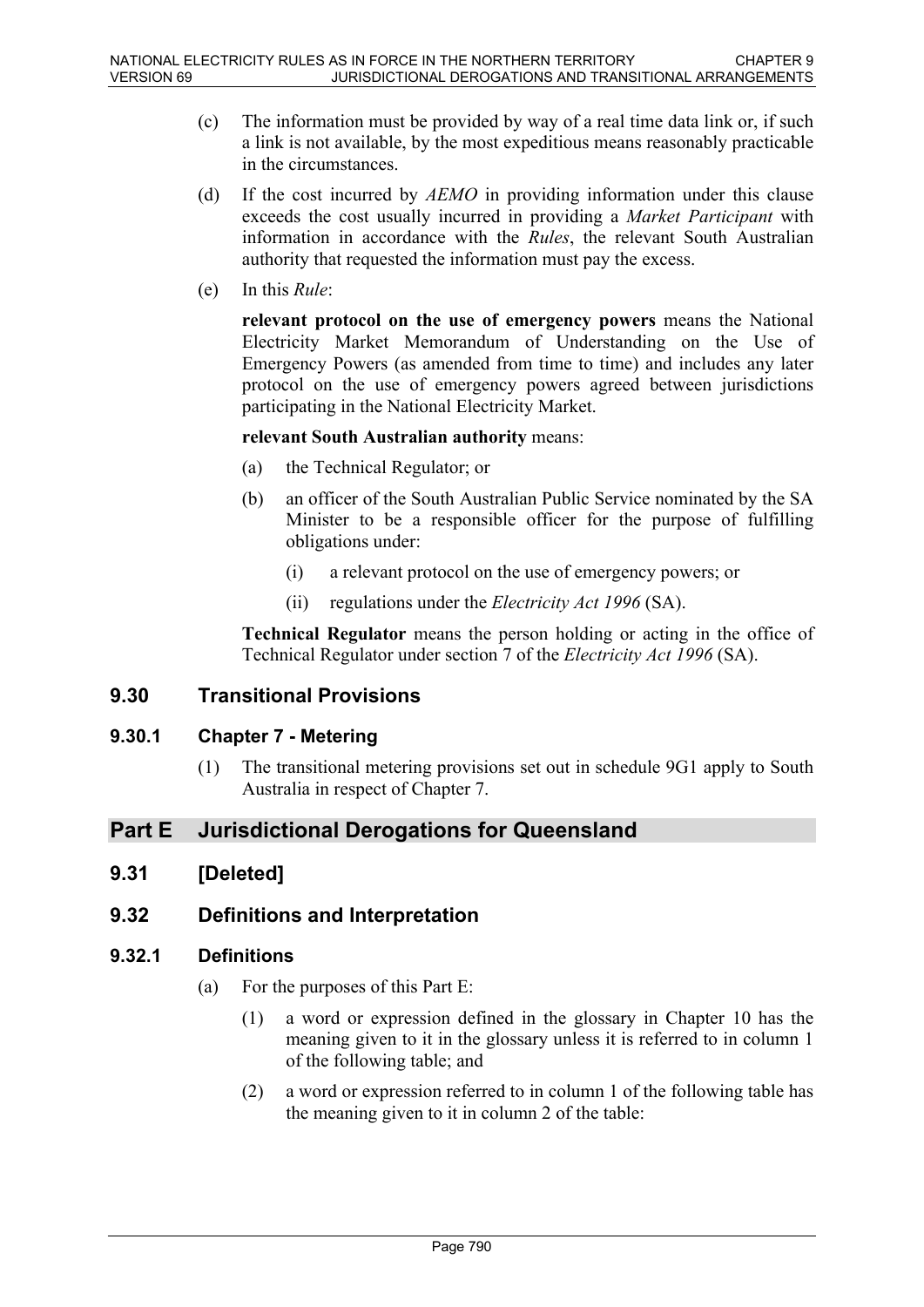| Column 1                                  | <b>Column 2</b>                                                                                                                                                                                                                                                                  |
|-------------------------------------------|----------------------------------------------------------------------------------------------------------------------------------------------------------------------------------------------------------------------------------------------------------------------------------|
| connection agreement                      | Includes all "Connection and Access Agreements"<br>established in Queensland prior to <i>market</i><br>commencement.                                                                                                                                                             |
| <b>Electricity Act</b>                    | The <i>Electricity Act 1994</i> (Qld).                                                                                                                                                                                                                                           |
| excluded customer                         | An excluded customer as defined in the <i>Electricity</i><br>Act.                                                                                                                                                                                                                |
| exempt seller                             | An exempt seller as defined in the National Energy<br>Retail Law (Queensland).                                                                                                                                                                                                   |
| exempted generation<br>agreement          | An agreement between a State Electricity Entity and<br>the owner or operator of a <i>generating system</i> , as listed<br>at schedule 9E1, and any amendment of such<br>agreement made prior to 13 December 1998 or, if<br>made in accordance with clause 9.34.6(s), thereafter. |
| <b>GOC Act</b>                            | The Government Owned Corporations Act 1993<br>(Qld).                                                                                                                                                                                                                             |
| <b>Minister</b>                           | The Minister administering the <i>Electricity Act</i> from<br>time to time.                                                                                                                                                                                                      |
| <b>Nominated Generator</b>                | A State Electricity Entity determined by the Minister<br>for the purposes described in clause 9.34.6 for a<br>generating system to which an exempted generation<br>agreement applies.                                                                                            |
| <b>Powerlink Queensland</b>               | Queensland Electricity Transmission Corporation<br>Ltd, a corporation established under the GOC Act.                                                                                                                                                                             |
| <b>Authority</b>                          | Queensland Competition The Queensland Competition Authority established<br>under the Queensland Competition Authority Act.                                                                                                                                                       |
| <b>Authority Act</b>                      | <b>Queensland Competition</b> The Queensland Competition Authority Act 1997<br>(Qld).                                                                                                                                                                                            |
| <b>Queensland distribution</b><br>network | A <i>distribution network</i> (including any part of a<br><i>distribution network</i> ) situated in Queensland.                                                                                                                                                                  |
| <b>Queensland Grid Code</b>               | The Code of that name first issued by the Department<br>of Mines and Energy (Qld) on 28 November 1994, as<br>amended from time to time.                                                                                                                                          |
| <b>Queensland system</b>                  | The sum of the <i>transmission network</i> located in<br>Queensland operating at a nominal voltage of 275 kV,<br>the connection assets associated with that network<br>and any transmission system or distribution system                                                        |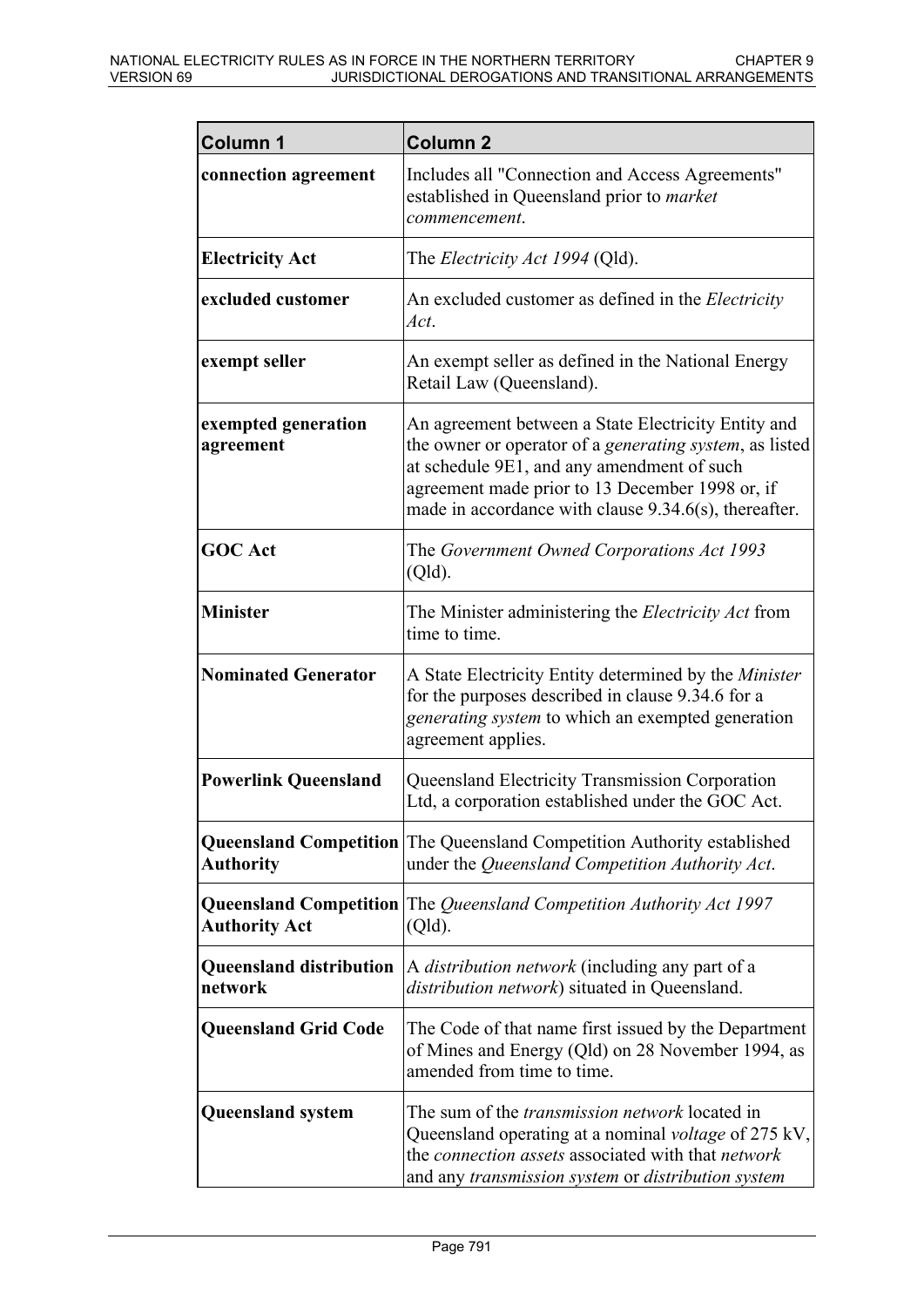| <b>Column 1</b>                           | <b>Column 2</b>                                                                                                                                                                                                                                                                                                                                                                                                                                                            |
|-------------------------------------------|----------------------------------------------------------------------------------------------------------------------------------------------------------------------------------------------------------------------------------------------------------------------------------------------------------------------------------------------------------------------------------------------------------------------------------------------------------------------------|
|                                           | connected to that network and also located in<br>Queensland.                                                                                                                                                                                                                                                                                                                                                                                                               |
| <b>Queensland</b><br>transmission network | A <i>transmission network</i> (including any part of a<br>transmission network) situated in Queensland.                                                                                                                                                                                                                                                                                                                                                                    |
| <b>Small Generator</b>                    | A Generator whose generating system is connected to<br>the Queensland system and has a <i>nameplate rating</i> of<br>less than 5MW.                                                                                                                                                                                                                                                                                                                                        |
| <b>Stanwell Corporation</b><br>Ltd        | A corporation established under the GOC Act.                                                                                                                                                                                                                                                                                                                                                                                                                               |
| <b>Stanwell Cross Border</b><br>Leases    | The various agreements, documents and deeds<br>relating to the leasing, ownership and operation of the<br>generating systems comprising the Stanwell Power<br>Station entered into, or to be entered into, at the<br>request of, or for the benefit of, one or more of<br>Stanwell Corporation Ltd and the State of Queensland<br>and whether or not any of Stanwell Corporation Ltd<br>or the State of Queensland is a party to those<br>agreements, documents and deeds. |
| <b>Stanwell Power Station</b>             | The <i>power station</i> known as the "Stanwell Power"<br>Station" located at Stanwell, Queensland.                                                                                                                                                                                                                                                                                                                                                                        |
| <b>State Electricity Entity</b>           | A State electricity entity as defined in the Electricity<br>Act.                                                                                                                                                                                                                                                                                                                                                                                                           |
| transmission authority                    | An authority of that name issued under the <i>Electricity</i><br>Act.                                                                                                                                                                                                                                                                                                                                                                                                      |

(b) For the purposes of the *Rules*, to the extent that any *network* is located in Queensland, a *network* or part of a *network* is a *transmission network* if and only if it satisfies the following definition of "*transmission network*" and the definition of "*transmission network*" given in the glossary in Chapter 10 does not apply in those circumstances:

| transmission network | Despite clause $6A.1.5(b)$ and the glossary of the           |
|----------------------|--------------------------------------------------------------|
|                      | Rules, in Queensland the transmission network assets         |
|                      | are to be taken to include only those assets owned by        |
|                      | Powerlink Queensland or any other Transmission               |
|                      | Network Service Provider that holds a transmission           |
|                      | authority irrespective of the <i>voltage</i> level and does  |
|                      | not include any assets owned by a <i>Distribution</i>        |
|                      | Network Service Provider whether or not such                 |
|                      | <i>distribution</i> assets are operated in parallel with the |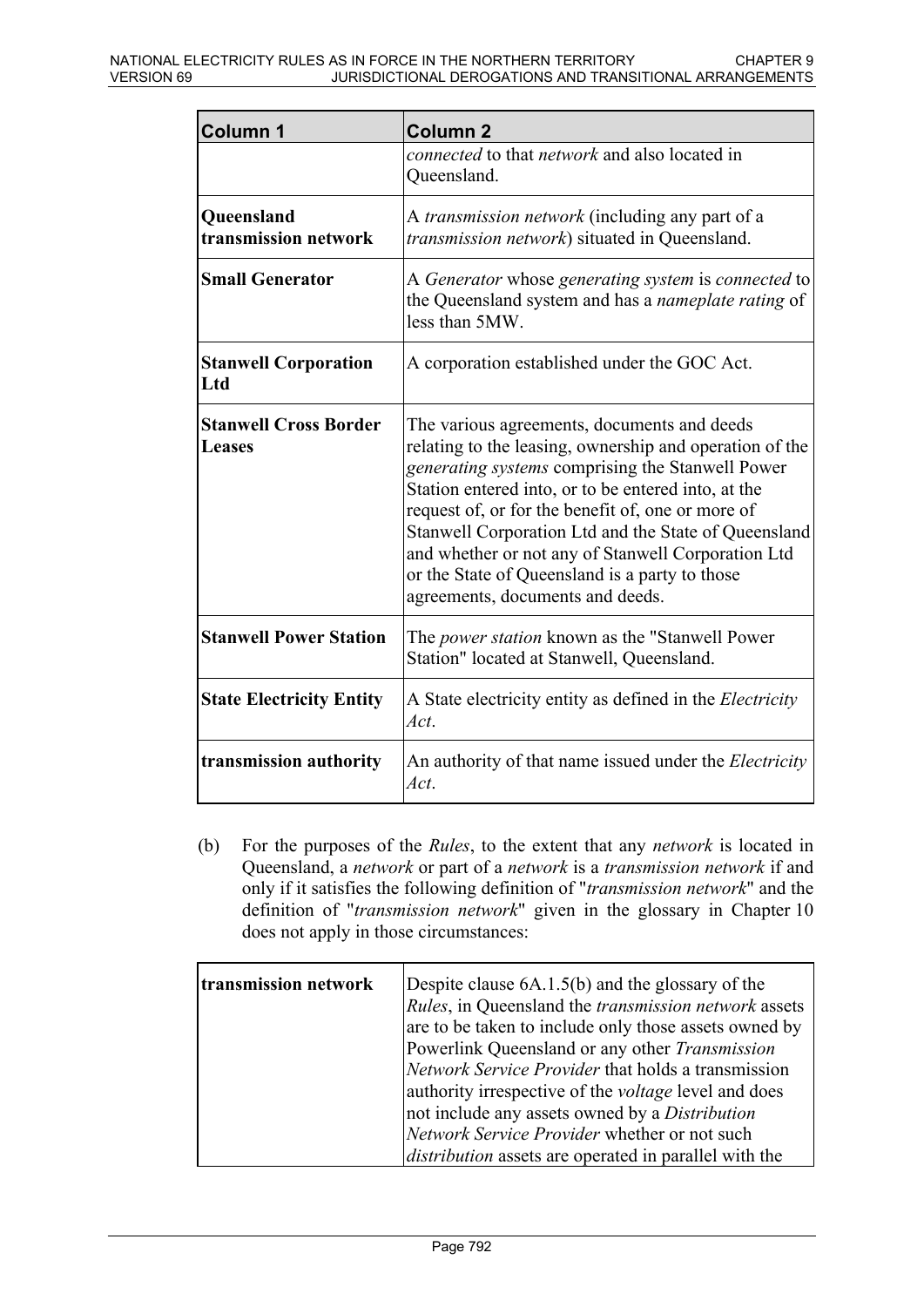*transmission system*.

#### **9.32.2 Interpretation**

In this Part E, a reference to any authority, corporation or body whether statutory or otherwise, in the event of that authority, corporation or body ceasing to exist or being reconstituted, renamed or replaced or its powers, duties or functions being transferred to or assumed by any other authority, corporation or body, will, as the case requires, be taken to refer to the authority, corporation or body replacing it or the authority, corporation or body, succeeding to or assuming the powers, duties or functions of it.

### **9.33 Transitional Arrangements for Chapter 1**

#### **9.33.1 [Deleted]**

### **9.34 Transitional Arrangements for Chapter 2 - Registered Participants and Registration**

#### **9.34.1 Application of the Rules in Queensland (clauses 2.2 and 2.5)**

Any person who engages in the activity of owning, controlling or operating:

- (a) a *generating system* that *supplies* electricity to a *transmission system* or *distribution system* of a kind referred to in clause 9.34.1(b); or
- (b) a *transmission system* or *distribution system* in Queensland which does not form part of the *national grid*,

is not to, and is not to be taken to be entitled to, and is taken to have been exempted from the requirement to, register as a *Registered Participant* in relation to that activity.

#### **9.34.2 Stanwell Cross Border Leases (clause 2.2)**

- (a) Stanwell Corporation Ltd is deemed to be the person that must register as a *Generator* in relation to the *generating systems* which are the subject of the Stanwell Cross Border Leases.
- (b) The parties (other than Stanwell Corporation Ltd) to the Stanwell Cross Border Leases are not to be and are not to be entitled to, and are taken to have been exempted from the requirement to, register as a *Generator* in relation to the *generating systems* which are the subject of the Stanwell Cross Border Leases.
- (c) Clauses 9.34.2(a) and (b) cease to have effect upon the expiry or earlier termination of the last of the Stanwell Cross Border Leases.

### **9.34.3 [Deleted]**

#### **9.34.4 Registration as a Customer (clause 2.3.1)**

(a) Subject to clause  $9.34.4(c)$ , for the purpose of clause  $2.3.1(e)$ , a person satisfies the requirements of Queensland for classification of a *connection point* if that person is: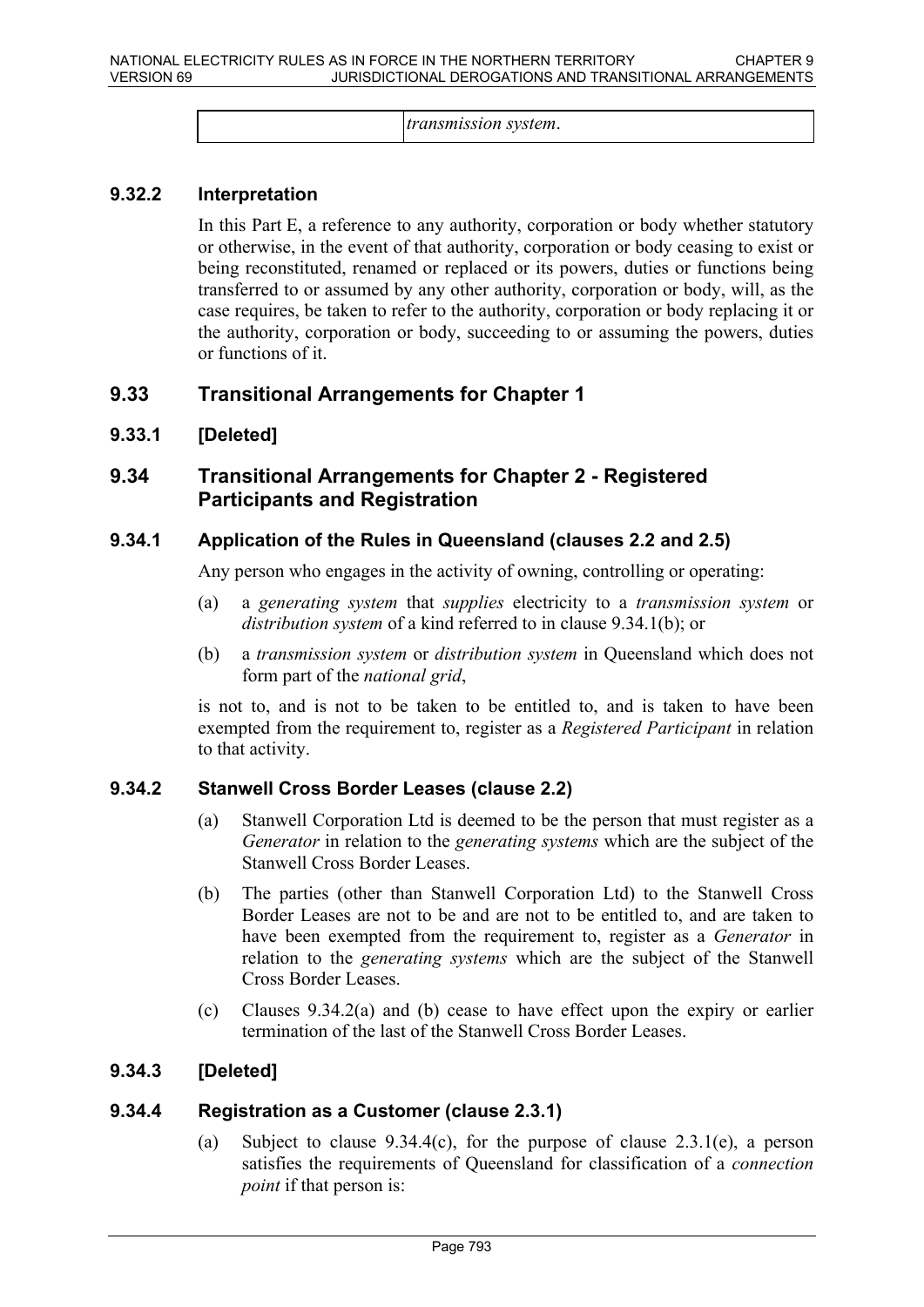- (1) a customer (other than an excluded customer) in relation to that *connection point*; or
- (2) a *retailer* who is authorised to sell electricity to the person *connected* at that *connection point*; or
- (3) an exempt seller; or
- (4) a person exempted under the *National Energy Retail Law* (Queensland), from the operation of section 88 of that Act.
- (b) For the purpose of clause  $2.3.1(e)$ , a person does not satisfy the requirements of Queensland for classification of its electricity purchased at a *connection point* in Queensland if the electricity is *supplied* through a *transmission system* which does not form part of the *national grid*.

#### **9.34.5 There is no clause 9.34.5**

#### **9.34.6 Exempted generation agreements (clause 2.2)**

- (a) For the purpose of supplying electricity under any exempted generation agreement, for each *generating system* which forms part of one of the *power stations* listed in schedule 9E1 the Minister may determine, in consultation in each case with the owner of the relevant *generating system*, whether a State Electricity Entity (the "**Nominated Generator**"), rather than another person engaging in the activity of owning, operating or controlling the *generating system*, should be the *Generator* in respect of the *generating system*.
- (b) For the purposes of the *Rules* if the Minister has determined a Nominated Generator for any *generating system* as described in clause 9.34.6(a):
	- (1) the Nominated Generator is taken to be, and at all relevant times to have been, and is the person that must register as, a *Generator* in relation to that *generating system*; and
	- (2) any person engaging in the activity of owning, controlling or operating that *generating system*, not being the Nominated Generator, is not to, is not entitled to, and is taken to have been exempted from the requirement to, register as a *Generator* in relation to that *generating system*.
- (c) If complying with a requirement of the *Rules* ("the *Rules* **Requirement**") would result in a Nominated Generator being in breach of a provision of an exempted generation agreement to which it is a party (the **contractual requirement**), the Nominated Generator is not required to comply with the *Rules* requirement to the extent of the inconsistency between the *Rules* requirement and the contractual requirement provided that this clause 9.34.6(c) must not be interpreted to relieve a Nominated Generator of the obligation to submit offers in respect of a *scheduled generating unit* or to operate the *generating unit* in accordance with *dispatch instructions* determined under Chapter 3.
- (d) If:
	- (1) a Nominated Generator requires the co-operation of one or more of the parties to an exempted generation agreement (a "**counterparty**")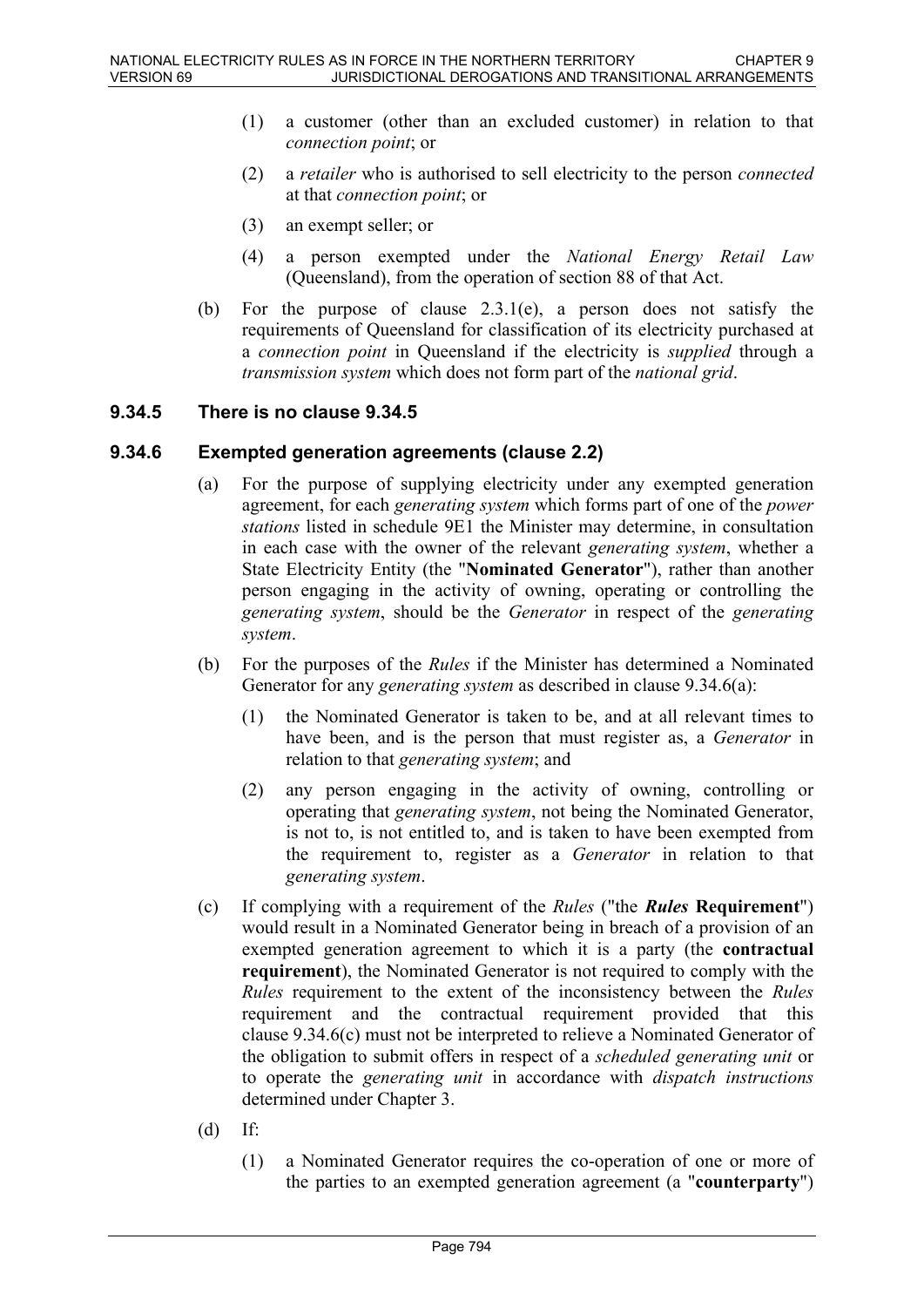in order to enable the Nominated Generator to comply with the *Rules* requirement;

- (2) the Nominated Generator has used its reasonable endeavours to obtain the counterparty's co-operation in order to enable the Nominated Generator to comply with the *Rules* requirement; and
- (3) the Nominated Generator has no ability to require the counterparty to so co-operate with the Nominated Generator and the counterparty is not in breach of the exempted generation agreement by refusing to so co-operate,

then the Nominated Generator is not required to comply with the *Rules* requirement.

- (e) If a Nominated Generator does not comply with a *Rules* requirement in the circumstances set out in clause 9.34.6(c) or (d), the Nominated Generator must:
	- (1) give notice to the *AER* as soon as practicable, and in any event before the expiration of 7 *days* after the non-compliance with the *Rules* requirement occurs or commences, of:
		- (a) details of the *Rules* requirement which has not been or will not be complied with;
		- (b) details of each act or omission which partly or wholly constitutes non-compliance with that *Rules* requirement;
		- (c) in the case of circumstances described in clause  $9.34.6(c)$ , unless explicitly prohibited by the terms of the relevant exempted generation agreement, details of each contractual requirement which is considered by the Nominated Generator to be inconsistent with the *Rules* requirement; and
		- (d) in the case of circumstances described in clause 9.34.6(d), details of the endeavours made by the Nominated Generator to obtain the counterparty's co-operation to enable the Nominated Generator to comply with the *Rules* requirement; and
	- (2) unless explicitly prohibited by the terms of the relevant exempted generation agreement, give the *AER* any documents or information in the possession or control of the Nominated Generator which evidence the matters referred to in clause 9.34.6(e)(1) within 14 *days* (or any further period agreed to by the *AER*) of receiving a written request from the *AER*.
- (f) To avoid any doubt, if after reviewing a notice and any documents or information given by the Nominated Generator under clause 9.34.6(e), the *AER* forms the view that:
	- (1) in the case of circumstances described in clause 9.34.6(c), compliance with the *Rules* requirement would not have resulted in the Nominated Generator being in breach of the relevant contractual requirement; or
	- (2) in the case of circumstances described in clause 9.34.6(d), any of the requirements of clause 9.34.6(d) were not in fact satisfied,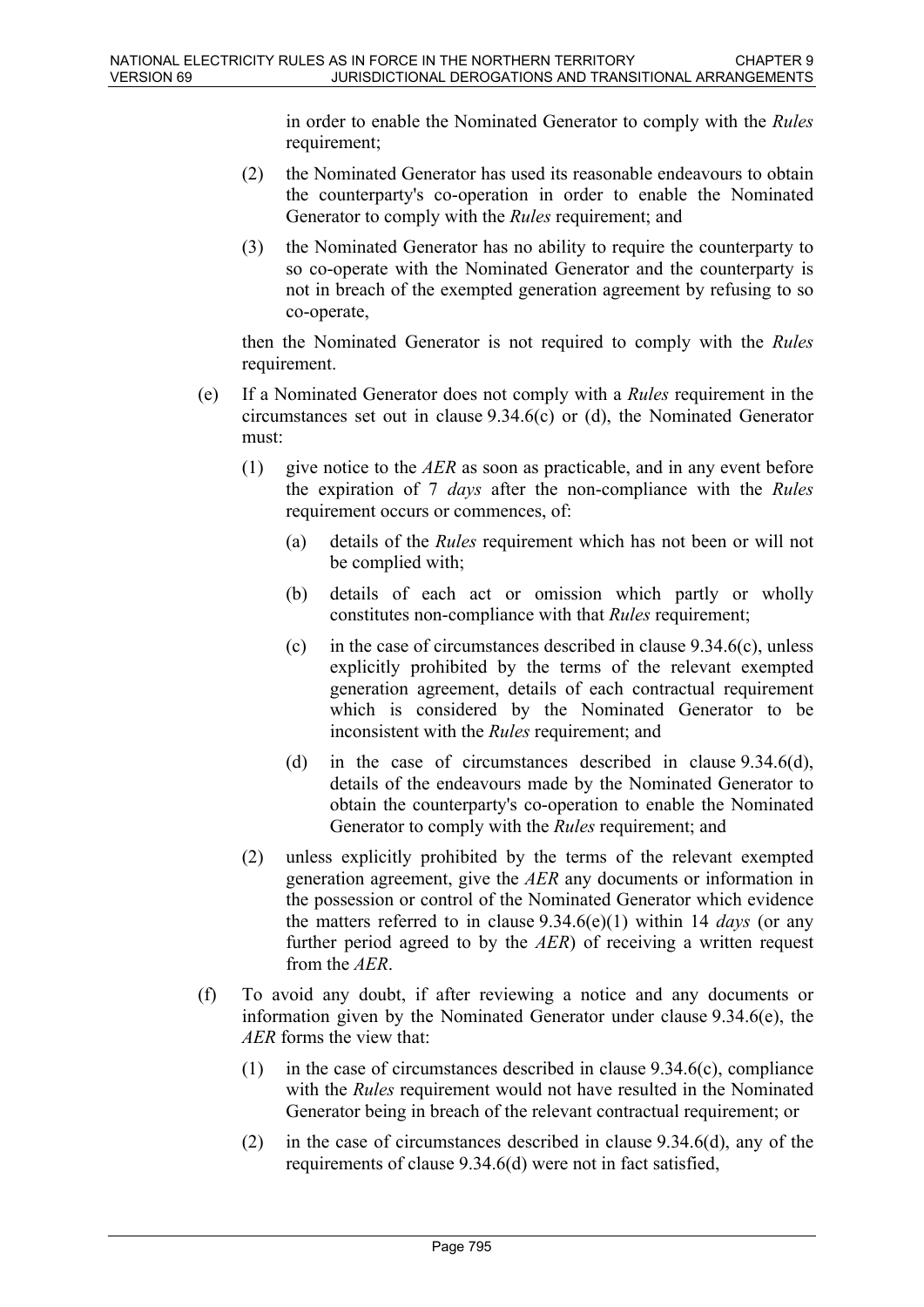then the matter may be dealt with by the *AER* as a breach of the *Rules*.

- (g) **[Deleted]**
- (h) A Nominated Generator may give notice and information to the *AER* as required in clause 9.34.6(e) in advance if it becomes aware of the potential for the circumstances described in clause 9.34.6(c) or 9.34.6(d) to arise, and the giving of that notice and information will be taken to satisfy the requirements of the Nominated Generator in clause 9.34.6(e)(1) in respect of those circumstances.
- (i) Notwithstanding the provision of notice and information in advance in accordance with clause 9.34.6(h), the Nominated Generator must provide such other documents or information as may be required in accordance with clause 9.34.6(e) after such non-compliance has occurred or commenced.
- (j) If non-compliance with the *Rules* is continuing, the notice of noncompliance with the *Rules* provided under clause 9.34.6(e) will be effective in relation to that non-compliance until that non-compliance ends provided that:
	- (1) the notice specifies that the non-compliance is continuing; and
	- (2) the Nominated Generator notifies the *AER* of the end of the noncompliance no later than 7 days after the non-compliance ends.
- (k) Clauses 9.34.6(c) and 9.34.6(d) do not affect the obligations of a Nominated Generator with respect to registration with *AEMO* or to making payments under the provisions of the *Rules* in respect of:
	- (1) *Participant fees*;
	- (2) *prudential requirements*; or
	- (3) *settlement amounts*.
- (l) Within 30 *days* of the end of each quarter in each calendar year, the *AER* must prepare a quarterly report for the previous quarter and make it available upon request to all *Registered Participants* and those *participating jurisdictions* that participated in the *market* during the quarter covered by the report. The quarterly report must include:
	- (1) a summary of the acts or omissions of the Nominated Generator constituting non-compliance with any requirement of the *Rules*, as disclosed in written notices received by the *AER* under this clause 9.34.6 during the quarter covered by the report: and
	- (2) an assessment by the *AER* of the effect that those acts or omissions have had on the efficient operation, during the quarter covered by the report, of the *spot market*.
- (m) **[Deleted]**
- (n) No amendment, other than an amendment to correct a typographical error, may be made to an exempted generation agreement unless the parties to the exempted generation agreement submit to the *AER*: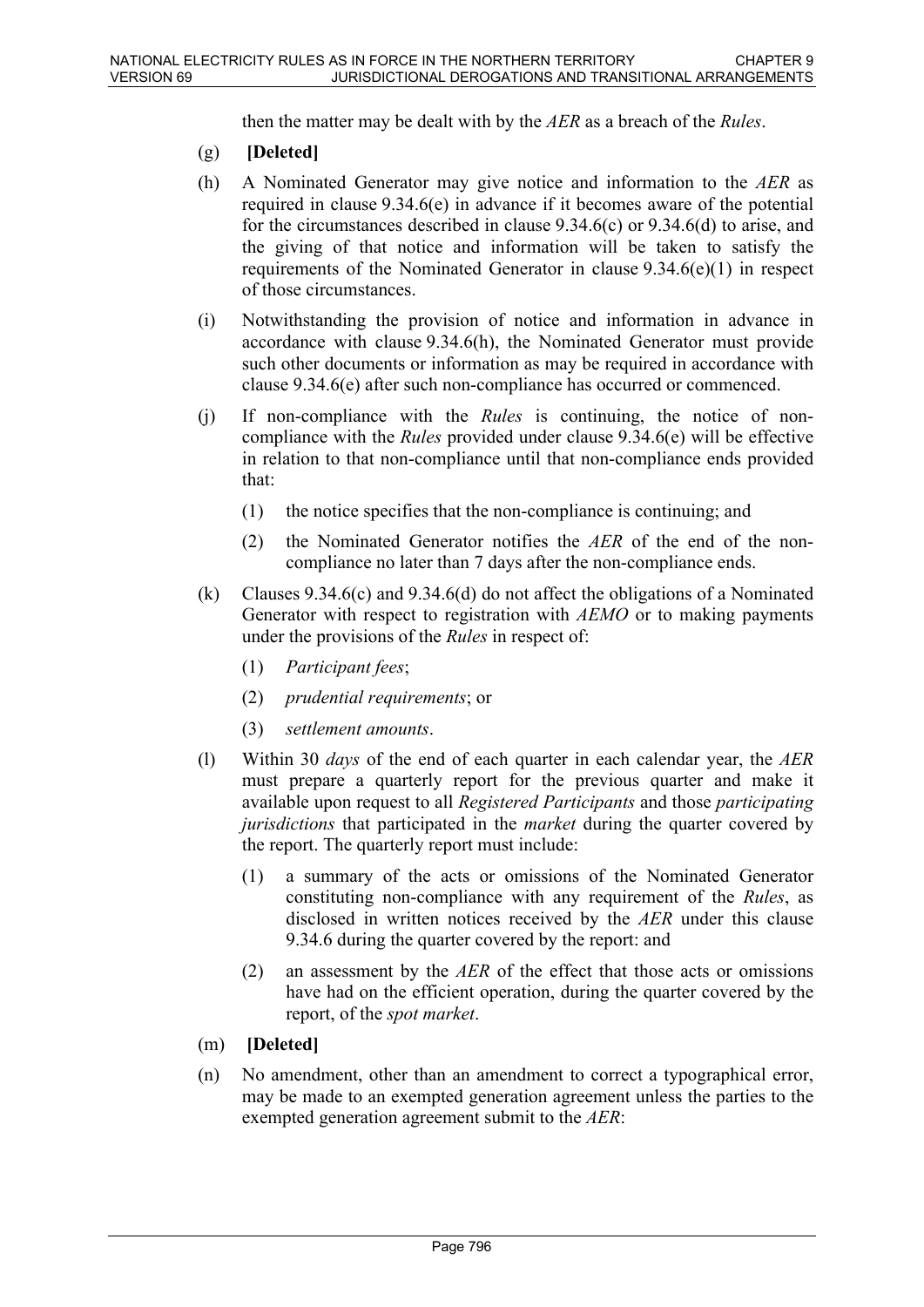- (1) the proposed amendment, a copy of the exempted generation agreement and such supporting information as the parties consider necessary (the **EGA amendment material**);
- (2) a request that the *AER* seek advice from the *ACCC* as to whether the *ACCC* considers that the proposed amendment would or may:
	- (i) **[Deleted]**
	- (ii) **[Deleted]**
	- (iii) contravene a provision of the *Competition and Consumer Act 2010* (Cth) or the Competition Code of a *participating jurisdiction*; and
- (3) if requested by the *AER* to do so, such further information as may be required by the *AER* in order for the *ACCC* to consider the matters referred to in clause  $9.34.6(n)(2)$ ,

and the proposed amendment is not prohibited under clause 9.34.6(q).

- (o) When the parties to an exempted generation agreement submit EGA amendment material to the *AER* in accordance with clause 9.34.6(n), they may include as part of the material submitted a written request that the *AER* and the *ACCC* treat the EGA amendment material as confidential. In such a case the *AER*:
	- (1) must comply with that request until such time as the parties to the exempted generation agreement notify the *AER* in writing that the *AER* is no longer under an obligation to do so; and
	- (2) must not provide any EGA amendment material to the *ACCC* unless the parties to the exempted generation agreement have notified the *AER* in writing that they have agreed acceptable confidentiality arrangements in relation to the EGA amendment material with the *ACCC* and that the *AER* should provide the EGA amendment material to the *ACCC*.

### (p) **[Deleted]**

- (q) If, within 10 *business days* of receiving the material referred to in clause 9.34.6(n) or such other period as is agreed between the *AER* and the parties to the exempted generation agreement, the *AER* responds that:
	- (1) the *ACCC* considers that the proposed amendment would or may have any or all of the effects referred to in clause  $9.34.6(n)(2)$ ; or
	- (2) the *ACCC* considers that it is unable, because of:
		- (i) insufficient information before it; or
		- (ii) any confidentiality arrangements in relation to the EGA amendment material agreed between the *ACCC* and the parties to the exempted generation agreement,

to reasonably consider whether the proposed amendment would have any or all of the effects referred to in clause  $9.34.6(n)(2)$ ,

then the proposed amendment must not be made.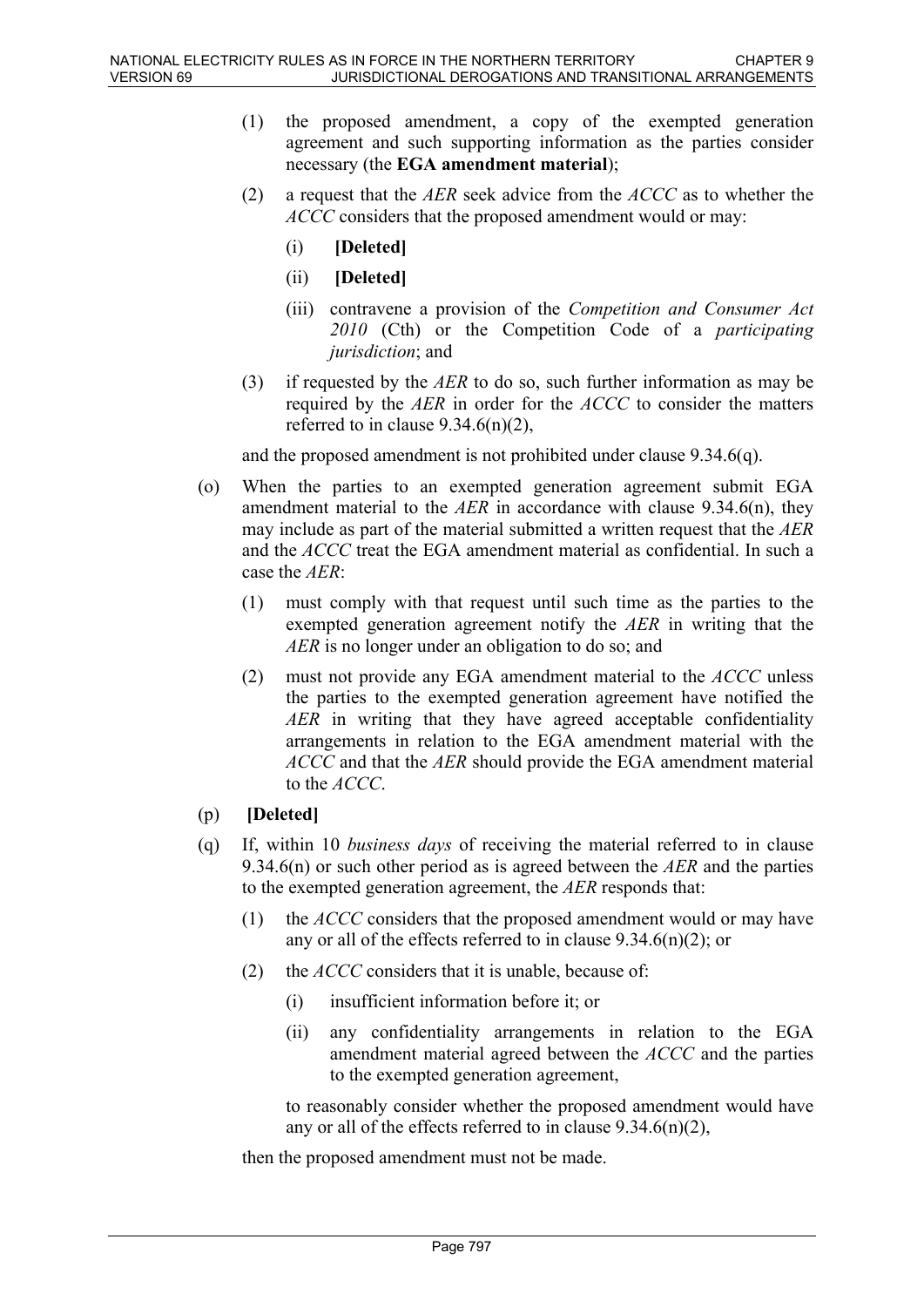- (r) If the *AER* has not provided a response to a request made in accordance with clause  $9.34.6(n)(2)$  within:
	- (1) 10 *business days* of receiving the material referred to in clause 9.34.6(n); or
	- (2) such other period as is agreed between the *AER* and the parties to the exempted generation agreement,

the *ACCC* is deemed to have no objection to the proposed amendment.

- (s) If the *AER* notifies the parties to the exempted generation agreement that the *ACCC* has no objection to the proposed amendment, or if the *ACCC* is deemed under clause 9.34.6(r) to have no objection to the proposed amendment, the parties to the exempted generation agreement may make the proposed amendment.
- (t) This clause 9.34.6 ceases to have effect in respect of a *generating system* the subject of an exempted generation agreement upon the termination of that agreement.

## **9.35 [Deleted]**

**9.36 [Deleted]**

# **9.37 Transitional Arrangements for Chapter 5 - Network Connection**

**9.37.1 [Deleted]**

### **9.37.2 Existing connection and access agreements (clause 5.2)**

- (a) The technical connection and network pricing requirements of the Interconnection and Power Pooling Agreement dated 30 March 1994 between the owners of the Gladstone Power Station and the Queensland Electricity Commission (as amended prior to 18 January 1998) are to be taken to be a *connection agreement* in respect of both the Gladstone Power Station and the Boyne Island aluminium smelter unless replacement *connection agreements* are entered into in respect of the power station and smelter.
- (b) Despite anything to the contrary in clause 5.2.2, if the *generating system* at Gladstone Power Station meets the technical connection requirements of the Interconnection and Power Pooling Agreement, or the technical requirements of a replacement *connection agreement* no less onerous than those in the Interconnection and Power Pooling Agreement, the relevant *generating system* is to be deemed to comply with all the technical connection requirements of the *Rules* in respect of the Gladstone Power Station.
- (c) Despite anything to the contrary in clause 5.2.2, if the Boyne Island aluminium smelter meets the technical connection requirements of the Interconnection and Power Pooling Agreement, or the technical requirements of a replacement *connection agreement* no less onerous than those in the Interconnection and Power Pooling Agreement, the Boyne Island aluminium smelter is to be deemed to comply with all the technical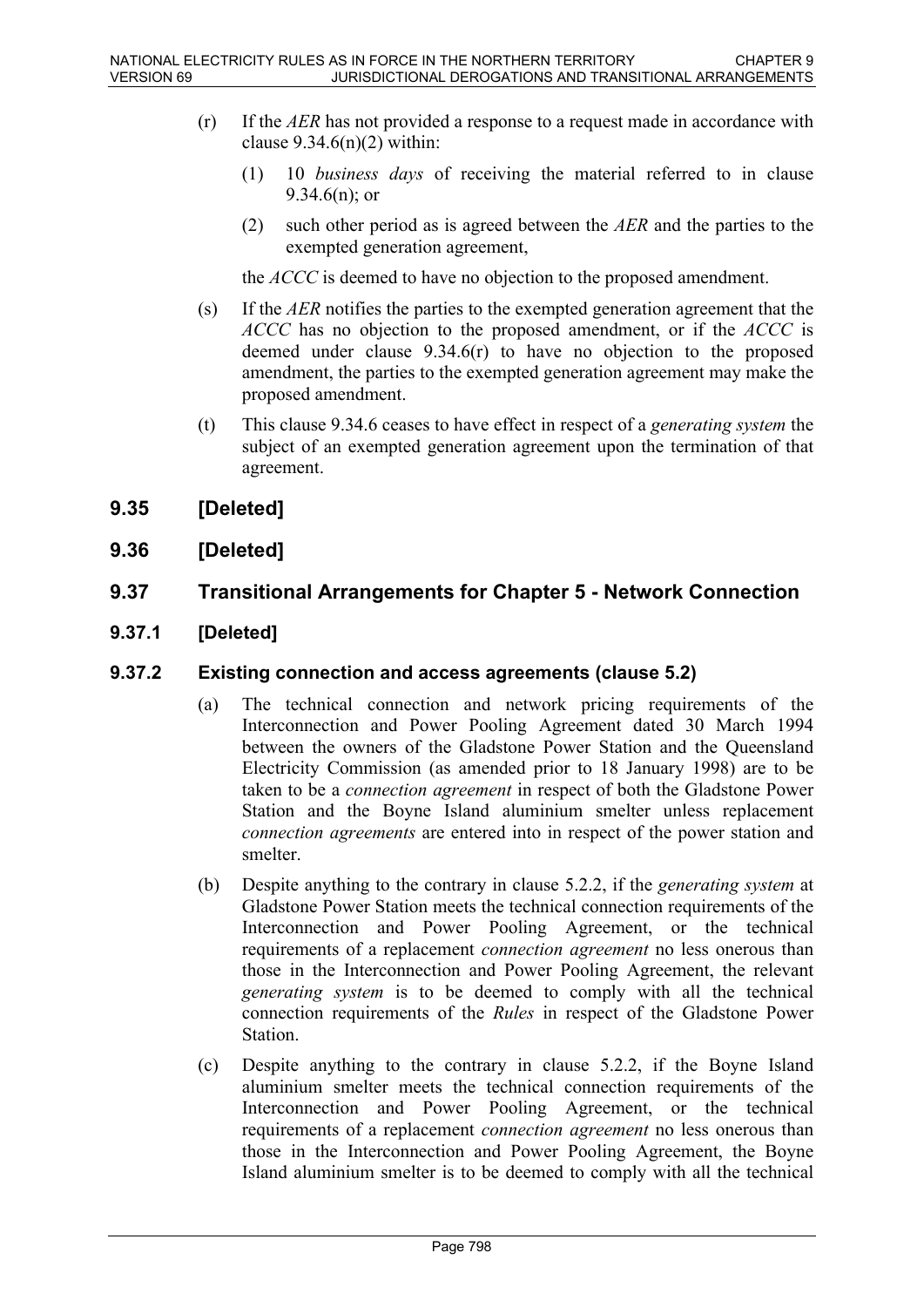connection requirements of the *Rules* in respect of the Boyne Island aluminium smelter.

- (d) Despite anything to the contrary in clause 5.2.2, if Queensland Rail complies with the technical requirements in the *connection agreements* for Queensland Rail *connections* as at 18 January 1998, Queensland Rail is to be deemed to comply with all the technical connection requirements of the *Rules*.
- (e) Small Generators are not required to comply with the conditions of *connection* set out in schedule 5.2 of the *Rules*.

### **9.37.3 [Deleted]**

## **9.37.4 [Deleted]**

### **9.37.5 Forecasts for connection points to transmission network (clause 5.11.1)**

If a *Network Service Provider*, on the Queensland system, modifies forecast information in accordance with clause 5.11.1(d), then that *Network Service Provider* is not required to notify the relevant *Registered Participant* if it has conflicting confidentiality obligations to other *Registered Participants*.

### **9.37.6 There is no clause 9.37.6**

### **9.37.7 Cross Border Networks**

- $(a)$  If:
	- (1) the *Minister* considers that a *transmission network* or *distribution network* situated in Queensland is a continuation of a *network* situated in another *participating jurisdiction* and should be considered to be part of the *network* of that other *participating jurisdiction*; and
	- (2) the *Minister* for that other *participating jurisdiction* consents,

then those *Ministers* may nominate that the *network* is deemed to be entirely in that other *participating jurisdiction* and the *Rules* including any relevant *jurisdictional derogations* for the other *participating jurisdiction* are deemed to apply to the *network* as if the *network* were located entirely within that other *participating jurisdiction*.

- (b) If a nomination is made under clause 9.37.7(a), then the *jurisdictional derogations* for Queensland do not apply to the continuation of the relevant *network* which is situated in Queensland.
- (c) If the *Minister* of another *participating jurisdiction* nominates that the *jurisdictional derogations* for Queensland should apply to a *network* part of which is situated in that other *participating jurisdiction*, then if the *Minister* in respect of Queensland consents, the *jurisdictional derogations* for Queensland are also to apply to that part of the *network* situated in the other *participating jurisdiction*.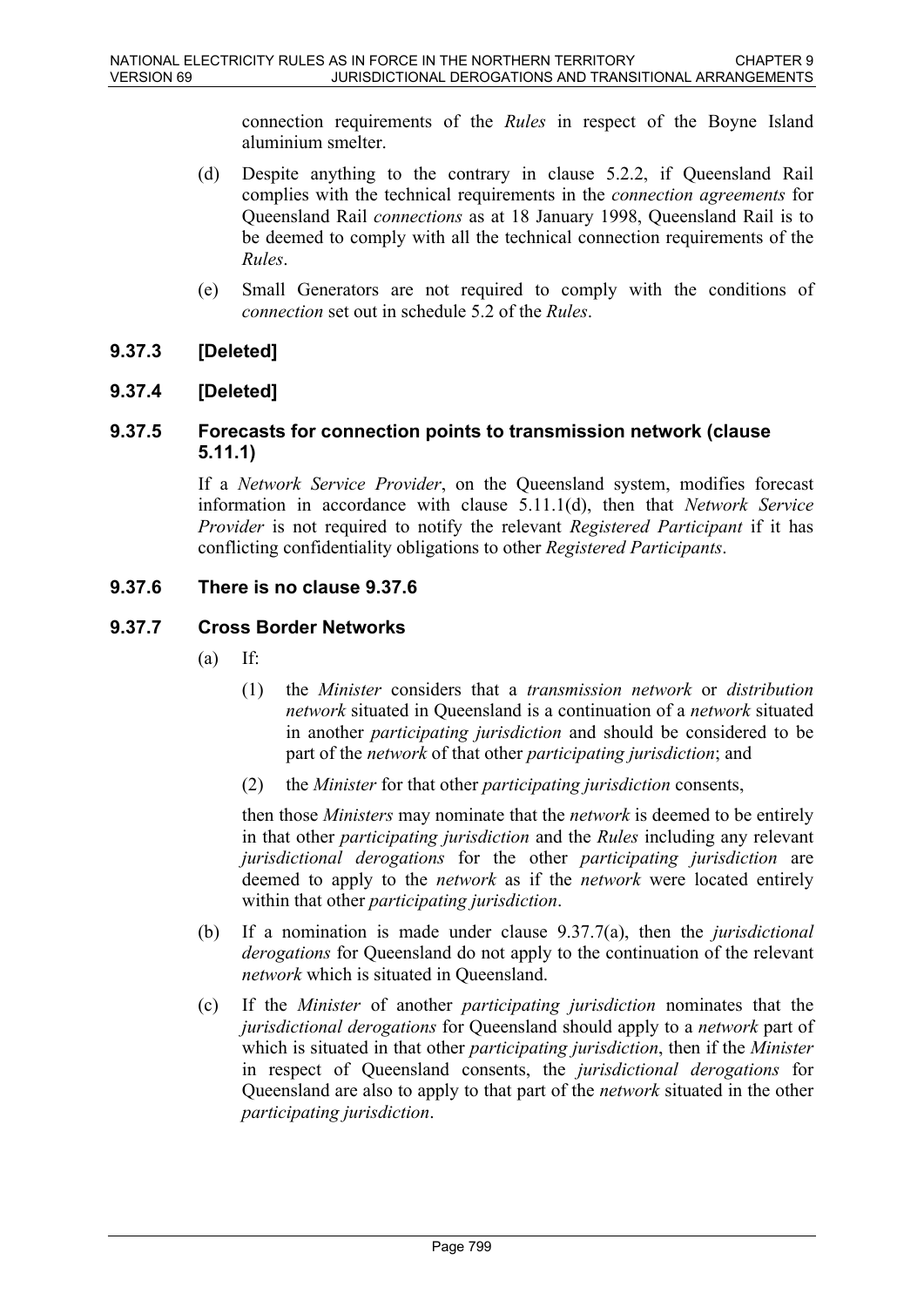## **9.37.8 [Deleted]**

### **9.37.9 Credible contingency events (clause S5.1.2.1 of schedule 5.1)**

(a) The *protection systems* installed on any 110/132kV lines located in Queensland and existing at *market commencement* are deemed to comply with clause S5.1.2.1(d) of schedule 5.1 of the *Rules* except where such *protection system* has a material effect in degrading the stability and security of the Queensland system or the *power system*.

#### **9.37.10 Reactive power capability (clause S5.2.5.1 of schedule 5.2)**

Clause S5.2.5.1 of schedule 5.2 of the *Rules* is replaced for each of the *generating units* situated at the relevant *power station* listed in the following table by the following:

For the purpose of this clause S5.2.5.1:

**rated** *active power* **output** means the 'Rated MW Generated)' (as defined in the *Generating System Design Data Sheet*) for the relevant *synchronous generating unit*; and

**nominal terminal** *voltage* means the 'Nominal Terminal *Voltage*' (as defined in the *Generating System Design Data Sheet*) for the relevant *synchronous generating unit*.

- (a) Each of the *generating units*, while operating at any level of *active power* output, must be capable of:
	- (1) supplying at its terminals an amount of *reactive power* of at least the amount that would be supplied if the *generating unit* operated at rated *active power* output, nominal terminal voltage and a lagging power factor of 0.9; and
	- (2) absorbing at its terminals an amount of *reactive power* of at least the amount that would be absorbed if the *generating unit* operated at rated *active power* output, nominal terminal *voltage* and a leading power factor set out in respect of that *generating unit* in column 3 of the following table.
- (b) In the event that any of the relevant power factors referred to in paragraph (a) above cannot be provided in respect of a *generating unit*, the relevant *Generator* must reach a commercial arrangement under its *connection agreement* with the relevant *Network Service Provider*, or with another *Registered Participant*, for the supply of the deficit in *reactive power* as measured at that *generating unit's* terminals.

| <b>Power station</b> | <b>Generating units</b> | <b>Leading power factor</b> |
|----------------------|-------------------------|-----------------------------|
| Gladstone            | Units 1 to 4            | 0.99                        |
| Gladstone            | Units $5 & 6$           | 0.94                        |
| <i>Collinsville</i>  | Units 1 to 5            | 0.95                        |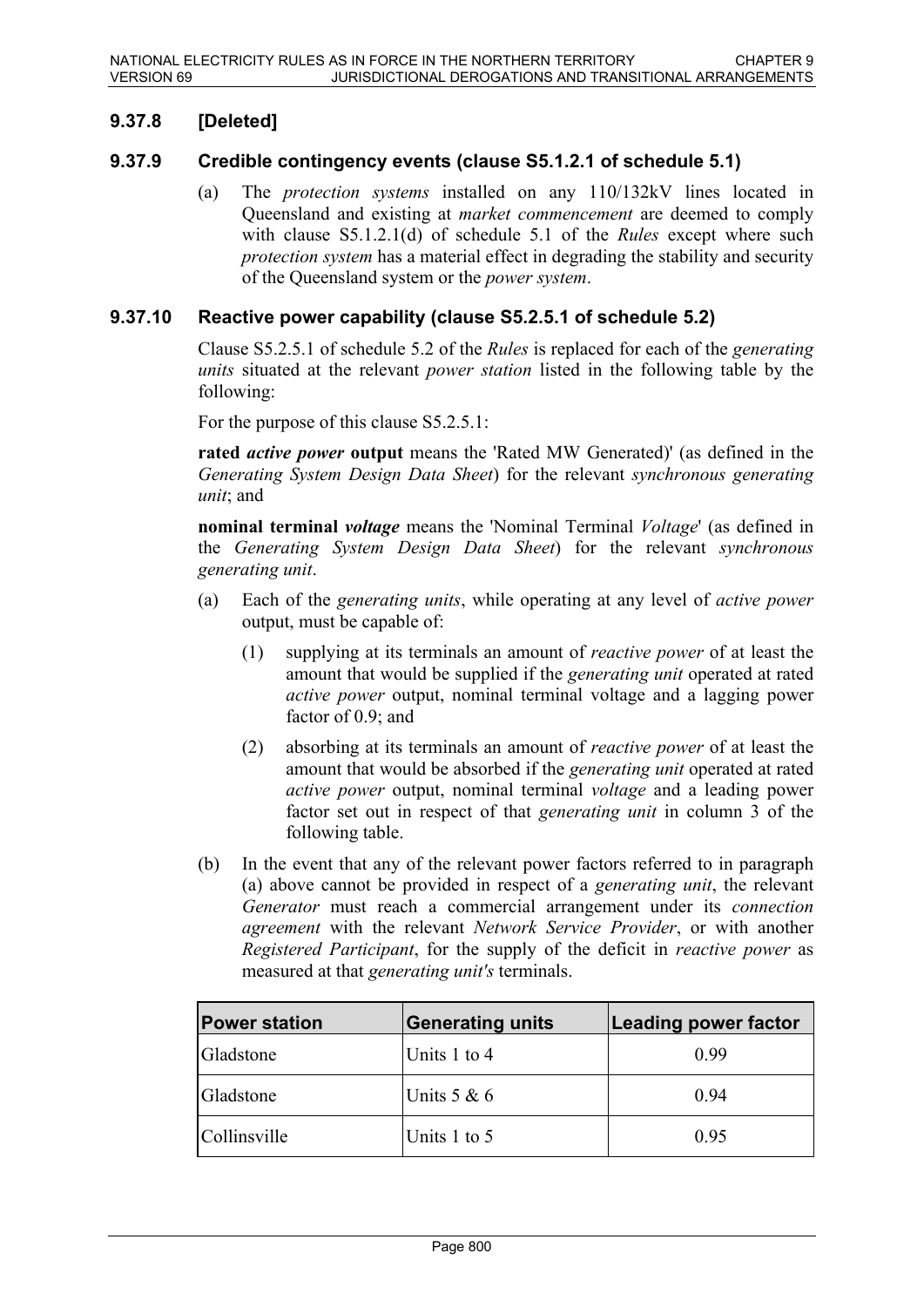## **9.37.11 [Deleted]**

### **9.37.12 Voltage fluctuations (clause S5.1.5 of schedule 5.1)**

For application in Queensland, clause S5.1.5 of schedule 5.1 of the *Rules* is replaced with the following:

"A *Network Service Provider* whose *network* is a Queensland transmission network or a Queensland distribution network must include conditions in *connection agreements* in relation to the permissible variation with time of the power *generated* or *load* taken by a *Registered Participant* to ensure that other *Registered Participants* are supplied with a power-*frequency voltage* which fluctuates to an extent that is less than the limit defined by the "Threshold of Perceptibility" or the "Threshold of Irritability" as the case may be for the conditions specified in the paragraph below, in Figure 1 of *Australian Standard* AS2279, Part 4.

A *Network Service Provider* whose *network* is a Queensland transmission network or a Queensland distribution network must ensure that *voltage* fluctuations caused by the switching or operation of *network plant* does not exceed the following amounts referenced to Figure 1 of *Australian Standard* AS 2279, Part 4:

- (1) Above 66kV:
	- (A) the "Threshold of Perceptibility" when all *network plant* is in service; and
	- (B) the "Threshold of Irritability" during any *credible contingency event* which is reasonably expected to be of short duration;
- (2) 66kV and below: the "Threshold of Irritability" when all *network plant* is in service.

The requirements of paragraphs (1) and (2) above do not apply to events such as switching of *network plant* to or from an abnormal state or to *network* faults which occur infrequently (ie. less than one event per day).

Where the *Rules* (other than this Part E) refer to clause S5.1.5(a) or (b) of schedule 5.1 of the *Rules* then, in so far as that reference relates to a *Network Service Provider* whose *network* is a Queensland transmission network or a Queensland distribution network or to a *network* which is a Queensland transmission network or a Queensland distribution network, that reference must be construed as a reference to the immediately preceding paragraph.

A *Network Service Provider* whose *network* is a Queensland transmission network or a Queensland distribution network is responsible only for excursions in *voltage* fluctuations outside the range defined in the first two paragraphs of this clause S5.1.5 caused by *network plant* and the pursuit of all reasonable measures available under the *Rules* to remedy the situation in respect of *Registered Participants* whose *plant* does not perform to the standards defined by clause S5.2.5.2(c) of schedule 5.2 of the *Rules* for *Generators*, the standards set out in the first paragraph below for *Customers* and the standards set out in the second paragraph below for *Market Network Service Providers*.

Each *Customer* must ensure that variations in current at each of its *connection points* including those arising from the *energisation*, de-energisation or operation of any *plant* within or supplied from the *Customer's substation* are such that the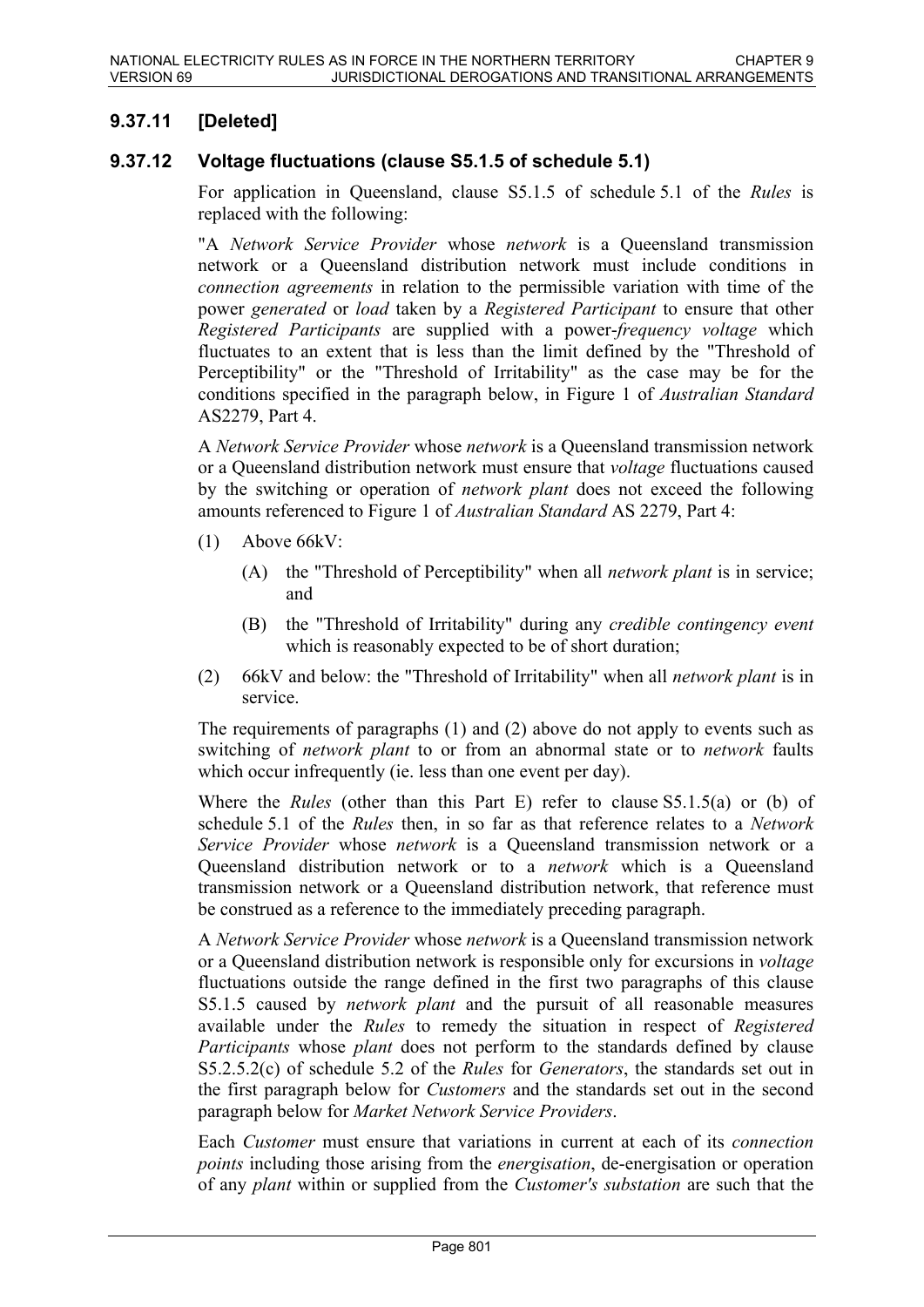contribution to the magnitude and rate of occurrence of the resulting *voltage* disturbance does not exceed the following limits:

- (i) where only one *Customer* has a *connection point* associated with the point of *supply*, the limit is 80% of the threshold of perceptibility set out in Figure 1 of *Australian Standard* AS2279, Part 4; or
- (ii) where two or more *Distribution Network Service Providers* or *Customers* causing *voltage* fluctuations have a *connection point* associated with a point of *supply*, the threshold of perceptibility limit is to be shared in a manner to be agreed between the *Distribution Network Service Provider* and the *Registered Participant* in accordance with *good electricity industry practice* that recognises the number of *Registered Participants* in the vicinity that may produce *voltage* fluctuations.

Each *Market Network Service Provider* must ensure that variations in current at each of its *connection points* arising from the *energisation*, de-energisation or operation of any of its *plant* involved in the provision of *market network services* are such that the contribution to the magnitude and rate of occurrence of the resulting *voltage* disturbance does not exceed the following limits:

- (i) where only one *Market Network Service Provider* has a *connection point* associated with the point of *supply*, the limit is 80% of the threshold of perceptibility set out in Figure 1 of *Australian Standard* AS2279, Part 4; or
- (ii) where two or more *Distribution Network Service Providers*, *Market Network Service Providers* or *Customers* causing *voltage* fluctuations have a *connection point* associated with a point of *supply*, the threshold of perceptibility limit is to be shared in a manner to be agreed between the *Distribution Network Service Provider* and the *Registered Participant* in accordance with *good electricity industry practice* that recognises the number of *Registered Participants* in the vicinity that may produce *voltage* fluctuations.

For these purposes, references to *Australian Standard* AS2279 are references to that standard as it existed prior to it being superseded by AS/NZS 61000.3.7:2001."

#### **Note**

See clause 11.10.7.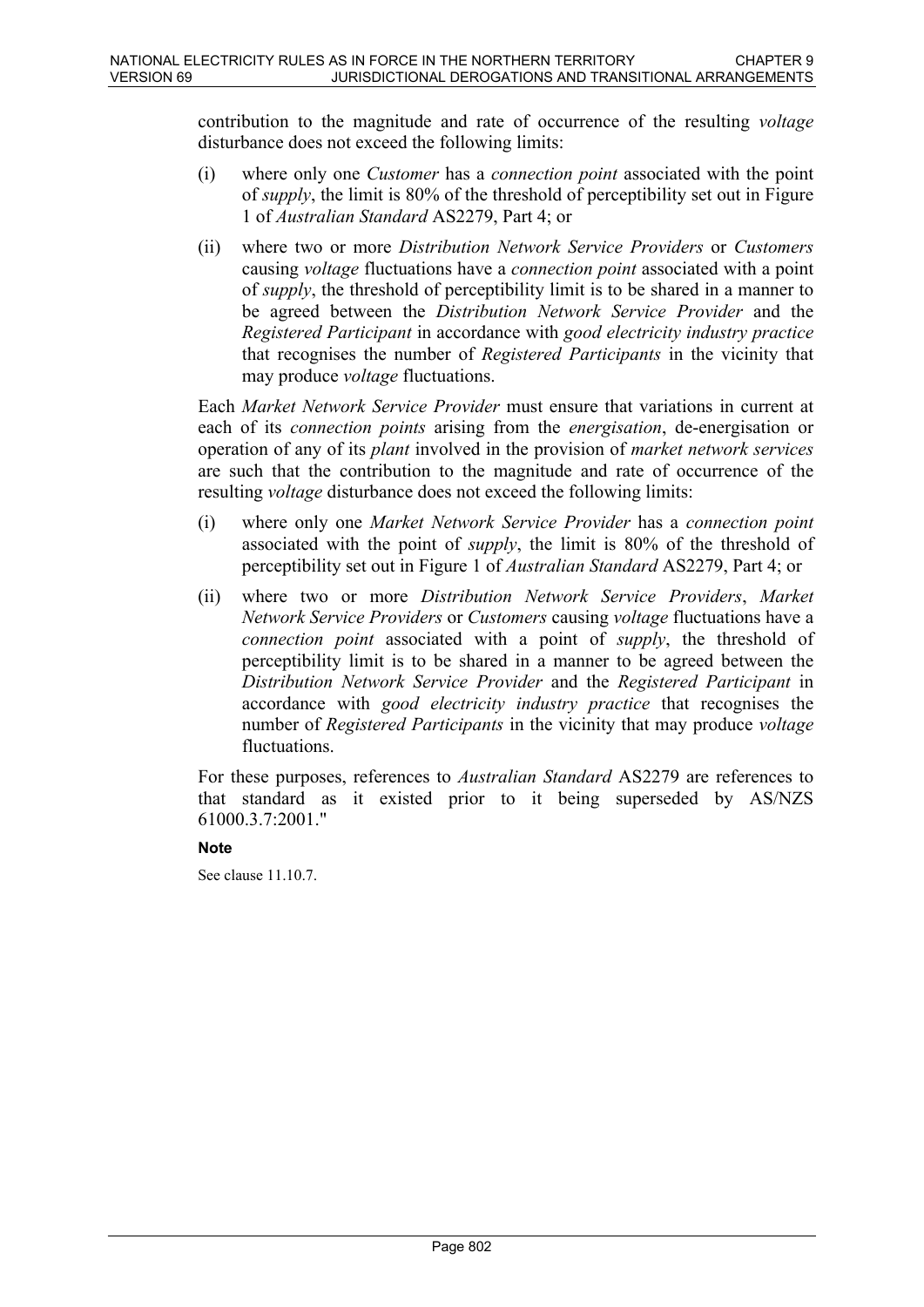- **9.37.13 [Deleted]**
- **9.37.14 [Deleted]**
- **9.37.15 [Deleted]**
- **9.37.16 [Deleted]**
- **9.37.17 [Deleted]**
- **9.37.18 [Deleted]**

#### **9.37.19 Generating unit response to disturbances (clause S5.2.5.3 of schedule 5.2)**

(a) Despite the provisions of clause S5.2.5.3 of schedule 5.2 of the *Rules*, the *generating units* listed in the following table are not required to operate continuously outside the corresponding *frequency* band specified in column three of the following table:

| <b>Power station</b> | <b>Generating units</b> | <b>Frequency band</b>       |
|----------------------|-------------------------|-----------------------------|
| Gladstone            | Units $1$ to $6$        | 47.5 Hz to 51.5 Hz          |
| Collinsville         | Units 1 to 4            | 48.0 Hz to 51 Hz            |
| Collinsville         | Unit 5                  | $ 48.0 \text{ Hz}$ to 52 Hz |

- (b) **[Deleted]**
- (b1) **[Deleted]**

### **9.37.20 [Deleted]**

### **9.37.21 Excitation control system (clause S.5.2.5.13 of schedule 5.2)**

- (a) For each of the *generating units* listed in the following table:
	- (1) the application of clause S5.2.5.13(a) of schedule 5.2 of the *Rules* is modified by amending it to ensure that the short-time average *generating unit* stator *voltage* at highest rated power output level is not required to be more than 5% above nominal stator *voltage*; and
	- (2) the application of clause S5.2.5.13(b) of schedule 5.2 of the *Rules* is modified by deleting the words "all operating conditions" and replacing them with the words "all normal operating conditions and any *credible contingency event*".

| <b>Power station</b> | <b>Generating units</b> |
|----------------------|-------------------------|
| <b>Gladstone</b>     | Units 1 to $6$          |
| <i>Collinsville</i>  | Units 1 to 5            |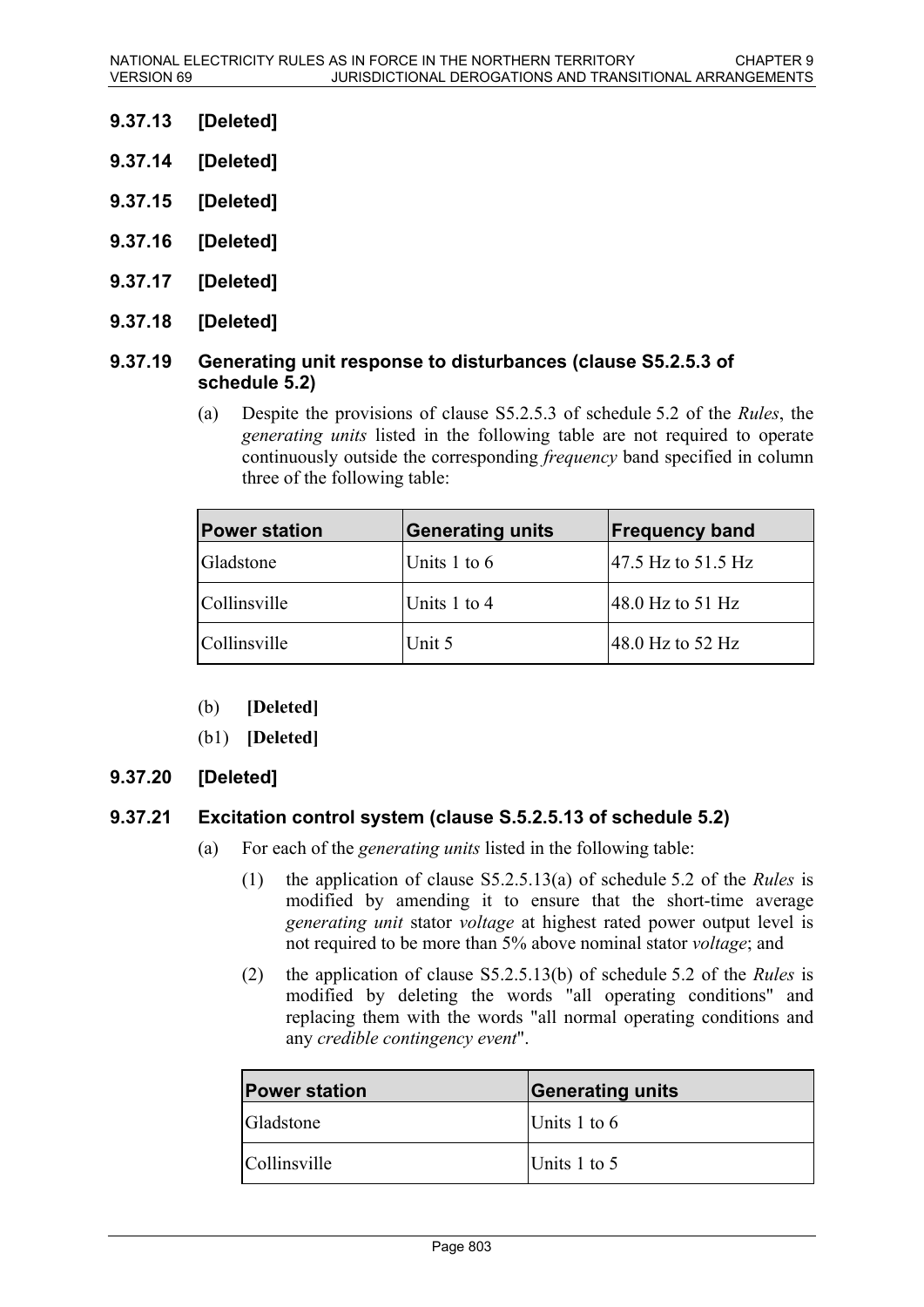- (b) **[Deleted]**
- (c) **[Deleted]**
- (d) For Collinsville Power Station, any variation to the minimum performance requirements specified in clause S5.2.5.13 of schedule 5.2 of the *Rules* is to be limited to figures agreed with the *Network Service Provider* to whose *network* the Collinsville Power Station is *connected*.
- (e) A *Generator* whose *generating unit* is situated in Queensland must ensure that each new *synchronous generating unit* of greater than 100MW is fitted with a *static excitation system* or some other *excitation control system* which will provide *voltage* regulation to within 0.5% of the selected setpoint value unless otherwise agreed with the relevant *Network Service Provider*.

#### **Note**

See clause 11.10.7.

### **9.37.22 [Deleted]**

### **9.37.23 Annual forecast information for planning purposes (schedule 5.7)**

Each *Registered Participant* that has a *connection point* to a Queensland *transmission network* must submit to the relevant Queensland *Transmission Network Service Provider* a forecast of the annual *energy* consumption associated with each *connection point* together with the information set out in schedule 5.7 of the *Rules*.

### **9.38 Transitional Arrangements for Chapter 6 - Network Pricing**

- **9.38.1 [Deleted]**
- **9.38.2 [Deleted]**
- **9.38.3 [Deleted]**

#### **9.38.4 Interconnectors between regions**

For the purposes of the *Rules*, the *interconnector* between Armidale in New South Wales and Tarong in Queensland, to the extent that it forms part of the Queensland system, is deemed to be a *regulated interconnector*.

#### **9.38.5 Transmission pricing for exempted generation agreements**

- (a) Notwithstanding the provisions of Chapter 6, the amounts payable for *transmission services* in respect of a *generating system* or a *load* the subject of an exempted generation agreement by a *Generator* or *Customer* which is referred to in an exempted generation agreement, or the relevant State Electricity Entity nominated pursuant to clause 9.34.6(a), as the case may be, will be the amounts payable under the *connection agreement* in respect of that *generating system* or *load*.
- (b) If the amounts payable for *transmission services* under clause 9.38.5(a) differ to those that would have been payable if the amounts had been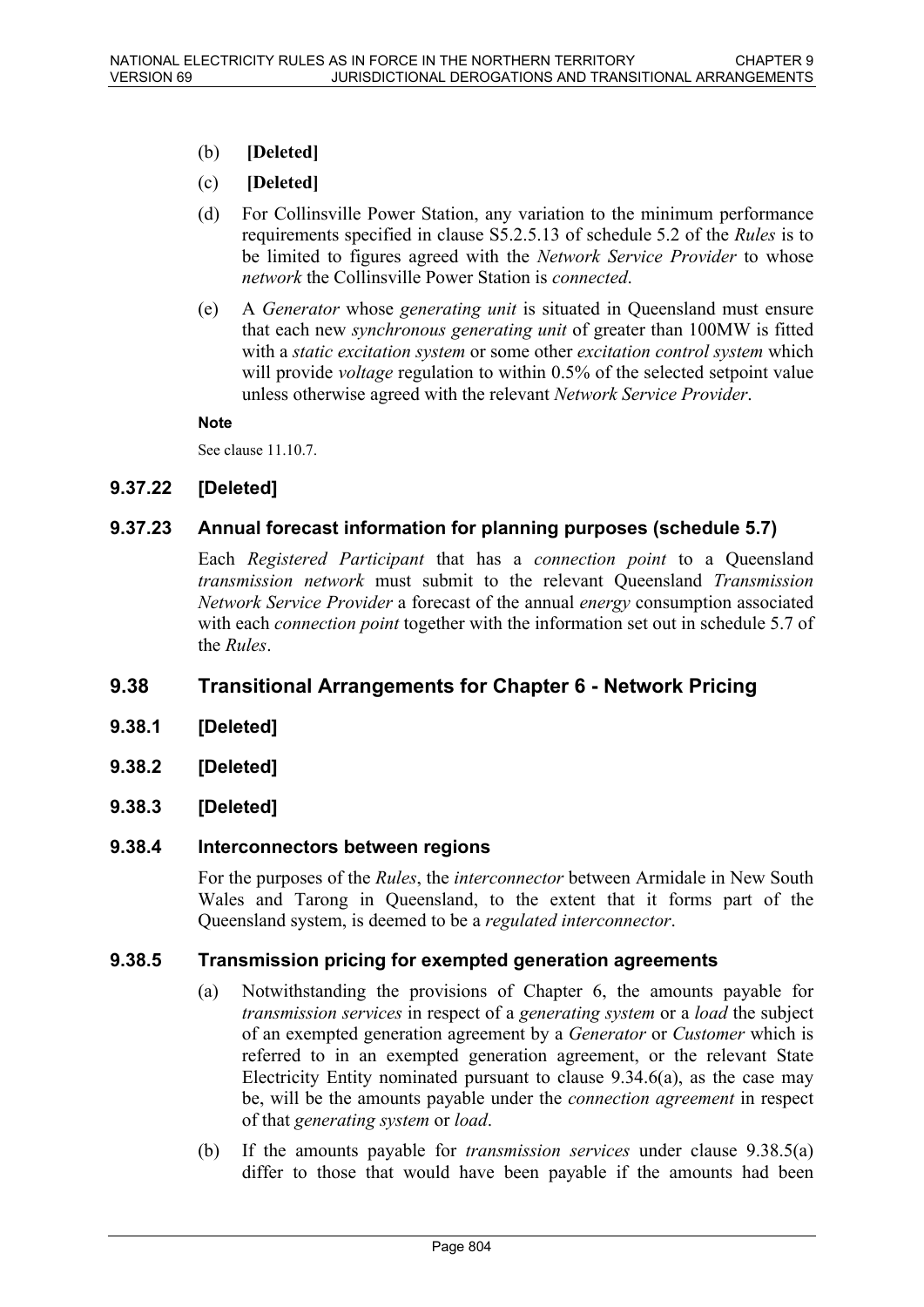calculated in accordance with the provisions of Chapter 6 (as modified by this clause 9.38) then the amount of that difference is to be recovered in accordance with clause 6.5.6(a).

- (c) For the purpose of clause 9.38.5(b), the amount of any difference is to be recovered from *Transmission Customers* located in Queensland and connected to the Queensland system and is not otherwise to be taken into account in determining *Transmission Customer common service* charges under clause 6.5.6(a).
- (d) For the application of clause 9.38.5(a) to the *generating system* at Gladstone Power Station and the *load* at the Boyne Island aluminium smelter, the *connection agreement* referred to is the Interconnection and Power Pooling Agreement dated 30 March 1994 between the owners of the Gladstone Power Station and the Queensland Electricity Commission (as amended prior to 18 January 1998), or any *connection agreements* entered into in respect of those *connection points* in replacement of that agreement, provided that in the latter case any difference to be recovered pursuant to clause 9.38.5(b) must not exceed that which would have applied had that agreement continued.
- (e) Clause 9.38.5(a) continues to apply in respect of the *generating system* at Gladstone Power Station and the *load* at the Boyne Island aluminium smelter despite the entering into *connection agreements* in replacement of the Interconnection and Power Pooling Agreement as envisaged in clause 9.38.5(d).

# **9.39 Transitional Arrangements for Chapter 7 - Metering**

### **9.39.1 Metering installations to which this clause applies**

- (a) The transitional metering provisions set out in schedule 9G1 apply to Queensland in respect of Chapter 7.
- (b) Notwithstanding the application of schedule 9G1 in Queensland, the transitional arrangements set out in this clause 9.39 apply in relation to a *metering installation* (including a *check metering installation*) that meets the following criteria:
	- (1) at 1 October 1997, the *metering installation*:
		- (i) was a *metering installation* to which the Queensland Grid Code applied; and
		- (ii) complied with the metering requirements of the Queensland Grid Code; and
	- (2) excepting normal repair and maintenance, no part of the *metering installation* has been modified or replaced since 1 October 1997.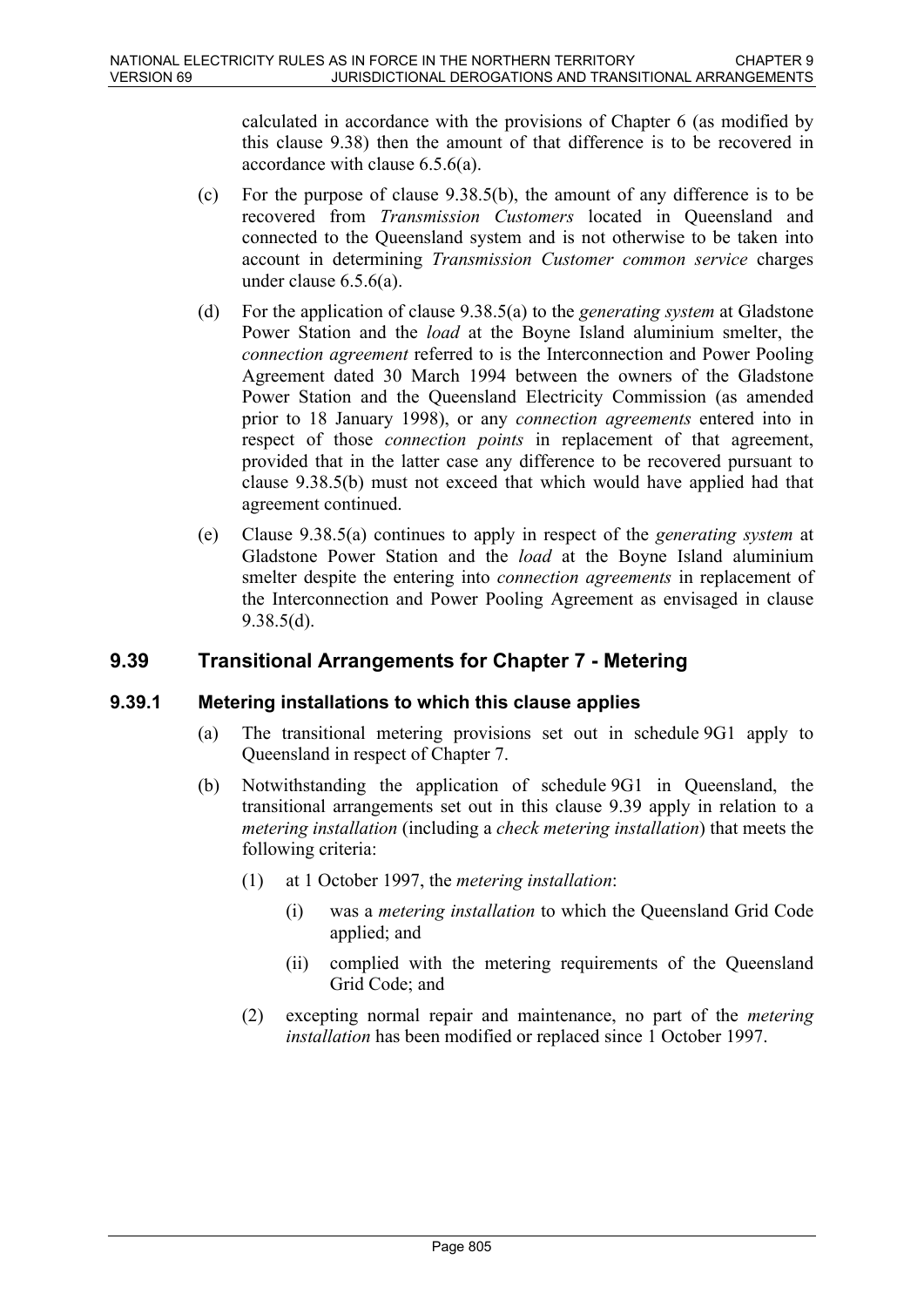- **9.39.2 [Deleted]**
- **9.39.3 [Deleted]**
- **9.39.4 [Deleted]**
- **9.39.5 [Deleted]**
- **9.40 Transitional Arrangements for Chapter 8 Administration Functions**
- **9.40.1 [Deleted]**
- **9.40.2 [Deleted]**
- **9.40.3 [Deleted]**
- **9.41 [Deleted]**

# **Schedule 9E1 Exempted Generation Agreements**

| <b>Station Name</b>                      | <b>Owner or Operator of Station</b>                                                                                                                                       | Date of<br><b>Agreement</b> |
|------------------------------------------|---------------------------------------------------------------------------------------------------------------------------------------------------------------------------|-----------------------------|
| <b>Gladstone Power</b><br><b>Station</b> | GPS Participants <sup>1</sup>                                                                                                                                             | 30 March 1994               |
| Collinsville Power<br>Station            | Collinsville Participants <sup>2</sup>                                                                                                                                    | 30 November 1995            |
| <b>Townsville Power</b><br>Station       | Transfield Townsville Pty Ltd A.C.N.<br>075 001 991                                                                                                                       | 2 August 1996               |
| Oakey Power<br>Station                   | Oakey Power Pty Ltd<br>A.C.N. 075 258 114                                                                                                                                 | 10 September 1996           |
| Mt Stuart Power<br>Station               | Origin Energy Mt Stuart, a general<br>partnership between Origin Energy Mt<br>Stuart BV (ARBN 079 232 572) &<br>Origin Energy Australia Holdings BV<br>(ARBN 079 234 165) | 5 August 1996               |
| Various Sugar<br>Mills                   | Queensland Sugar Power Pool Pty Ltd<br>A.C.N. 072 003 537                                                                                                                 | 21 December 1995            |
| Somerset Dam<br>Hydro                    | <b>Hydro Power Pty Ltd</b><br>A.C.N. 010 669 351                                                                                                                          | 1 June 1996                 |
| <b>Browns Plains</b><br>Landfill Gas     | EDL LFG (QLD) Pty Ltd A.C.N. 071<br>31 July 1996<br>089 579 and Energex Limited A.C.N.<br>078 849 055                                                                     |                             |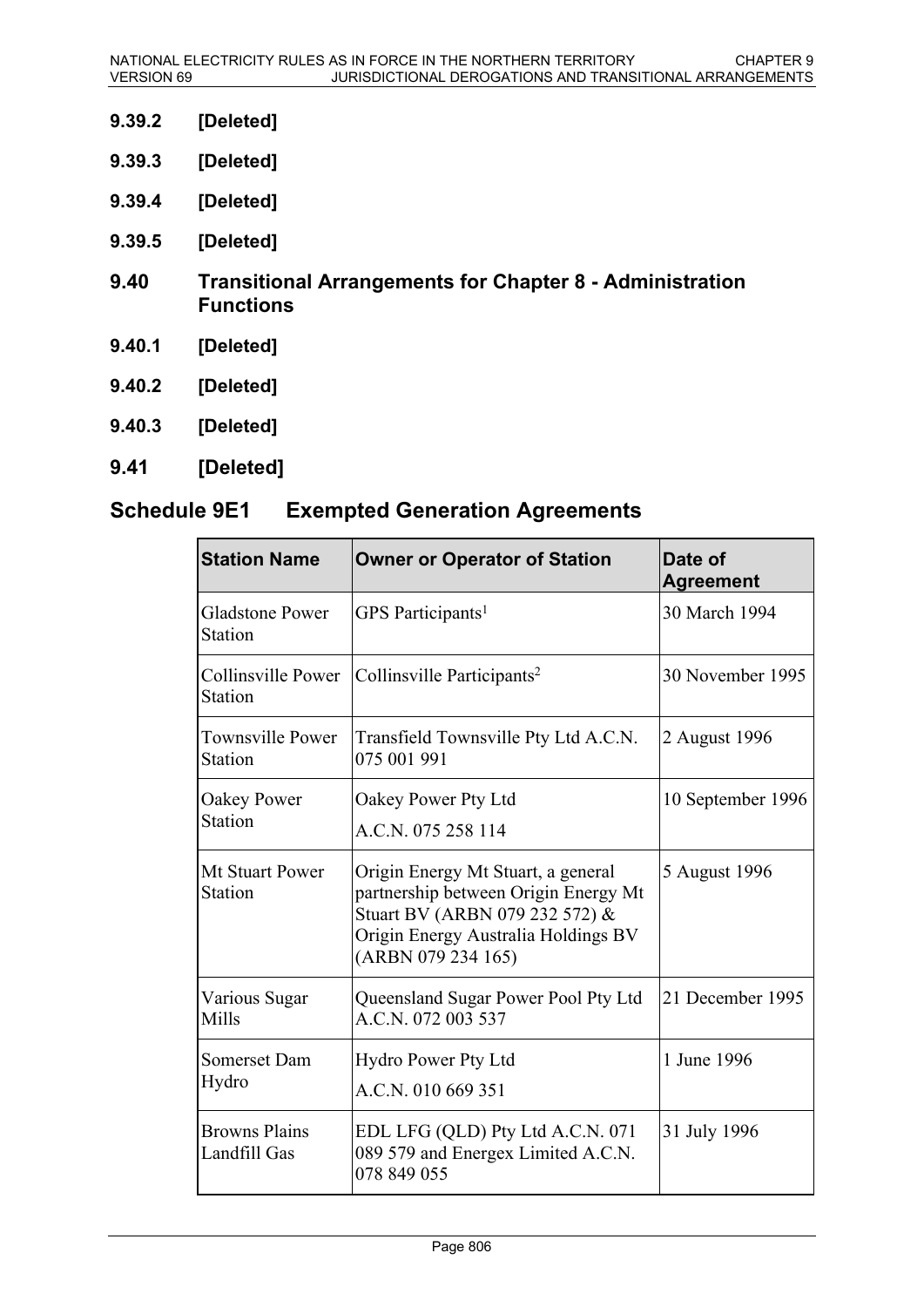| $1$ GPS<br>Participants | Each of: GPS Power Pty Ltd, A.C.N. 009 103 422;        |
|-------------------------|--------------------------------------------------------|
|                         | GPS Energy Pty Ltd, A.C.N. 063 207 456;                |
|                         | Sunshine State Power B.V., A.R.B.N. 062 295 425;       |
|                         | Sunshine State Power (No 2) B.V., ARBN 063 382<br>829; |
|                         | SLMA GPS Pty Ltd, A.C.N. 063 779 028;                  |
|                         | Ryowa II GPS Pty Ltd, A.C.N. 063 780 058; and          |
|                         | YKK GPS (Queensland) Pty Ltd, A.C.N. 062 905<br>275.   |
|                         |                                                        |

| <sup>2</sup> Collinsville<br>Participants | Each of: Transfield Collinsville Pty Ltd, A.C.N. 058 436 847;<br>and |
|-------------------------------------------|----------------------------------------------------------------------|
|                                           | Transfield Services Collinsville B.V., A.R.B.N. 070<br>968 606.      |

# **Part F Jurisdictional Derogations for Tasmania**

### **9.42 Definitions and interpretation**

### **9.42.1 Definitions**

For the purposes of this Part F:

- (a) a word or expression defined in the glossary in chapter 10 has the meaning given to it in the glossary, unless it is referred to in column 1 of the following table; and
- (b) a word or expression referred to in column 1 of the following table has the meaning given to it in column 2 of the table:

| <b>Column 1</b> | <b>Column 2</b>                                                                                                                                 |
|-----------------|-------------------------------------------------------------------------------------------------------------------------------------------------|
| Aurora          | Aurora Energy Pty Ltd (ABN 85 082 464 622).                                                                                                     |
| <b>Basslink</b> | The project for the interconnection, by means of a DC<br>electricity transmission link, of the Victorian and<br>Tasmanian transmission systems. |
| <b>ESI</b> Act  | The <i>Electricity Supply Industry Act 1995</i> (Tas).                                                                                          |
|                 | George Town Substation The electricity substation located on the land<br>comprised in Certificate of Title Volume 34076 Folio                   |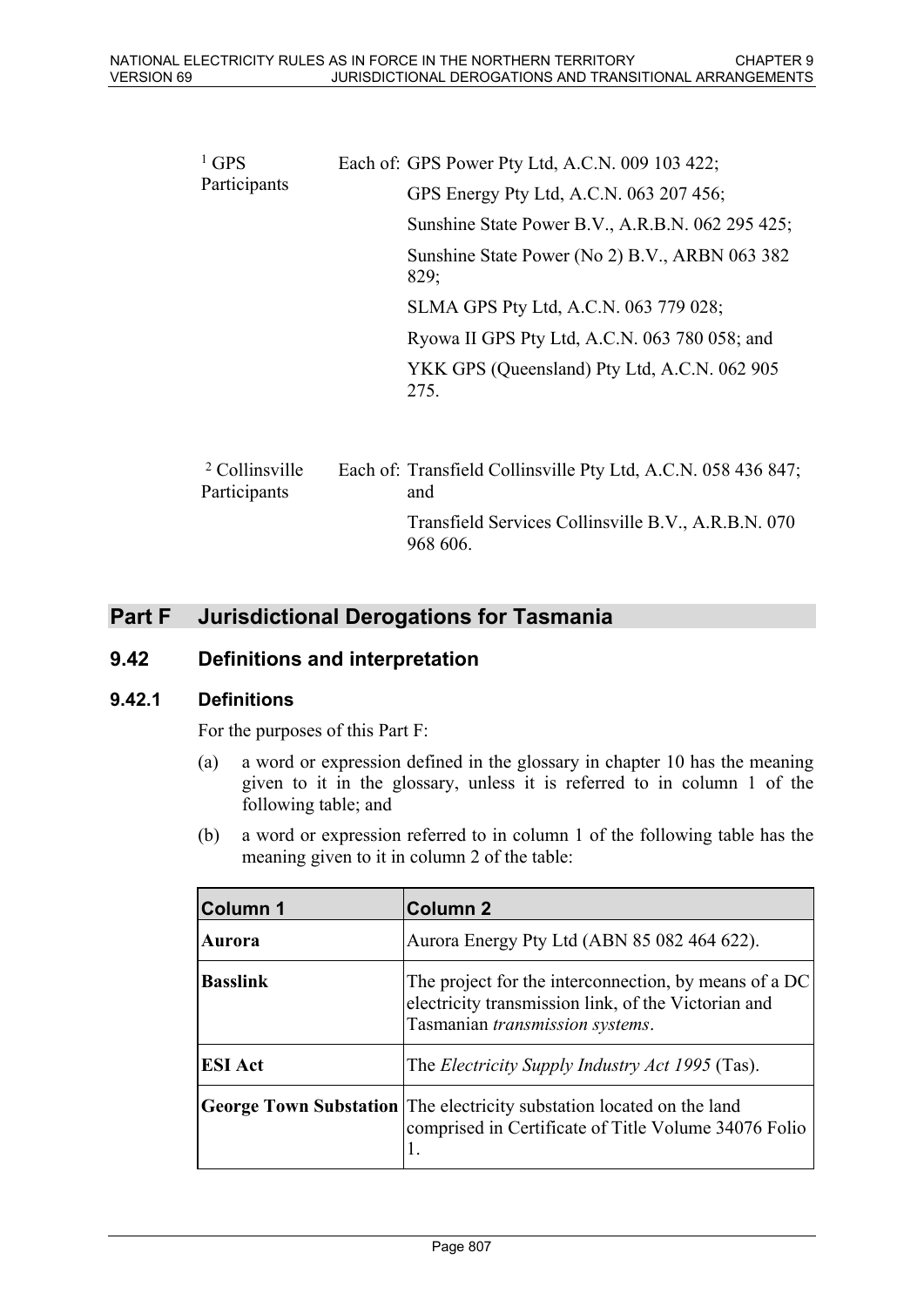| <b>Column 1</b>                                     | <b>Column 2</b>                                                                                                                                                             |
|-----------------------------------------------------|-----------------------------------------------------------------------------------------------------------------------------------------------------------------------------|
| <b>Hydro Tasmania</b>                               | The Hydro-Electric Corporation (ABN 48 072 377<br>158).                                                                                                                     |
| <b>Minister</b>                                     | The Minister for the time being responsible for<br>administering the <i>ESI Act</i> .                                                                                       |
| <b>Tasmanian Code</b>                               | The Tasmanian Electricity Code issued under section<br>49A of the <i>ESI Act</i> .                                                                                          |
| <b>Tasmanian Code</b><br>Participant                | A person who is a Code Participant within the<br>meaning of the Tasmanian Code.                                                                                             |
| <b>Tasmanian Electricity</b><br>Regulator           | The office of the Regulator established pursuant to<br>section 5 of the <i>ESI Act</i> .                                                                                    |
| <b>Tasmanian Network</b><br><b>Service Provider</b> | A person who is a <i>Network Service Provider</i> in<br>respect of a <i>network</i> located in Tasmania (including<br>the Network Service Provider in respect of Basslink). |
| <b>Transend</b>                                     | Transend Networks Pty Limited (ABN 57 082 586)<br>892).                                                                                                                     |
| <b>Transition Date</b>                              | The date on and from which section 6 of the<br>Electricity - National Scheme (Tasmania) Act 1999<br>commences.                                                              |

#### **9.42.2 Interpretation**

In this Part F, references to Tasmania do not include King Island or Flinders Island unless the context otherwise requires.

### **9.42.3 National grid, power system and related expressions**

Notwithstanding anything else in the *Rules*, but subject to the other provisions of this Part F, on and from the Transition Date:

- (a) the *connected transmission systems* and *distribution systems* located in Tasmania are to be treated as forming part of the *national grid* and the interconnected *transmission* and *distribution networks*; and
- (b) the electricity power system located in Tasmania, including associated *generation* and *transmission* and *distribution networks* for the *supply* of electricity, is to be treated as forming part of the *power system* and the electricity system,

even if they are not *connected* to a *network* or *networks* in other *participating jurisdictions*.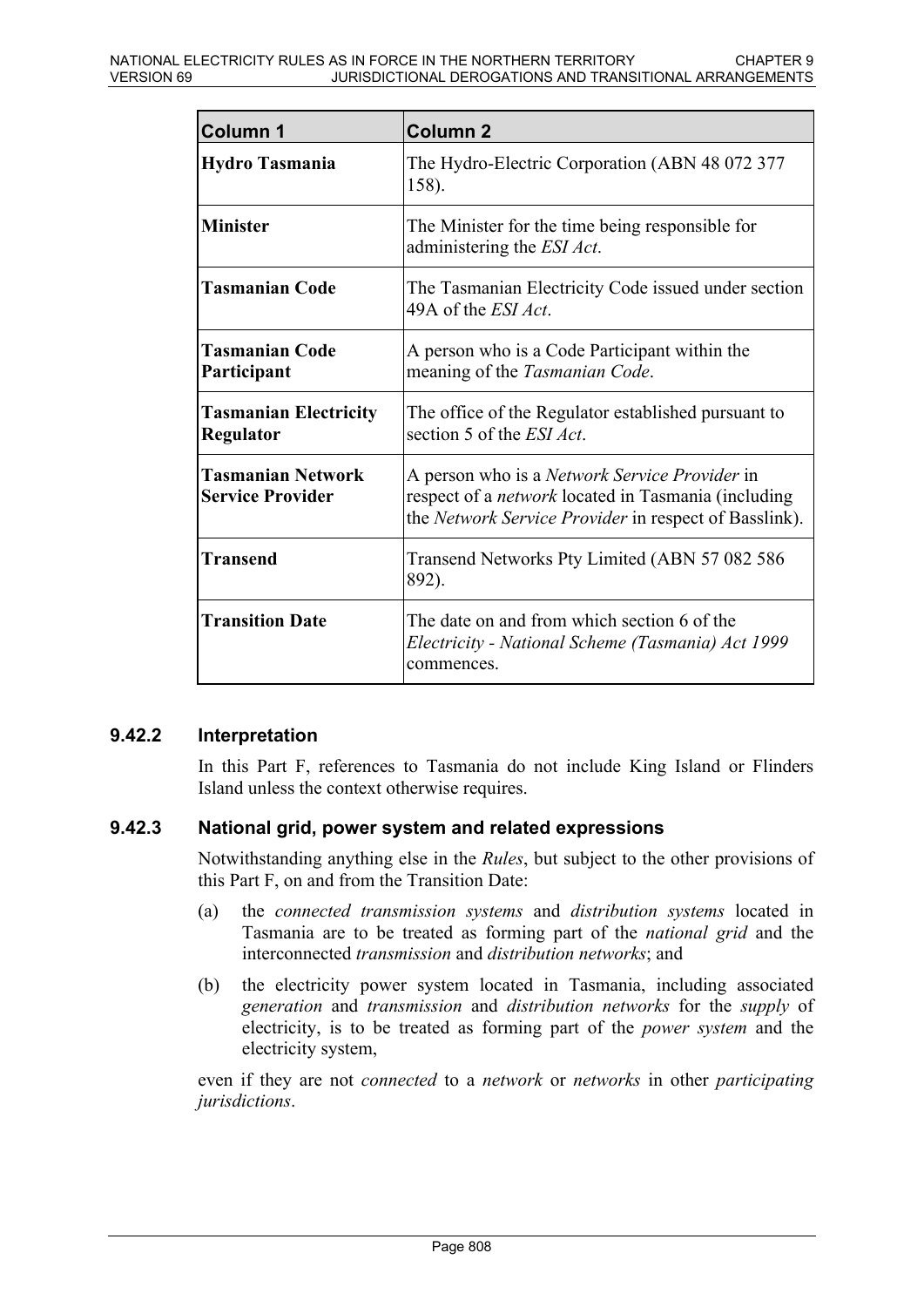# **9.43 [Deleted]**

### **9.44 Transitional arrangements for Chapter 2 – Registered Participants and Registration - Customers (clause 2.3.1(e))**

For the purposes of clause 2.3.1(e), and for the purposes of clause 2.4.2(b) in so far as it relates to *Customers*, a person satisfies the requirements of Tasmania for classification of a *connection point* of that person if that person is a *retailer* or is a contestable customer within the meaning of the ESI Act in respect of that *connection point*.

## **9.45 Tasmanian Region (clause 3.5)**

Notwithstanding Chapter 2A, the State of Tasmania is, and must be, one *region* and that *region* must not include any areas which fall outside of the State of Tasmania.

### **9.47 Transitional arrangements for Chapter 5- Network Connection**

### **9.47.1 Existing Connection Agreements**

The following agreements are each to be taken to be a *connection agreement* for the purposes of clause 5.2:

- (a) the Connection Agreement dated 1 July 1998 between Aurora and Hydro Tasmania;
- (b) the Connection and Network Services Agreement dated 1 July 1998 between Transend and Aurora;
- (c) the Connection and Network Services Agreement dated 1 July 1998 between Transend and Hydro Tasmania;
- (d) the Basslink Connection Agreement dated 28 January 2000 between National Grid International Limited and Transend; and
- (e) any other connection agreement entered into prior to the Transition Date in accordance with the *Tasmanian Code*.

### **9.48 Transitional arrangements - Transmission and Distribution Pricing**

### **9.48.4A Ring fencing**

On the *AER's* assumption of responsibility for the economic regulation of *distribution services* in Tasmania, the following guidelines (as amended or substituted from time to time) will be taken to be distribution ring-fencing guidelines issued by the *AER* under Rule 6.17:

- (1) *Guideline for Ring-fencing in the Tasmanian Electricity Supply Industry* (dated October 2004); and
- (2) *Electricity Distribution and Retail Accounting Ring-fencing Guidelines: Electricity Guideline No 2.2, Issue No 5, March 2011*.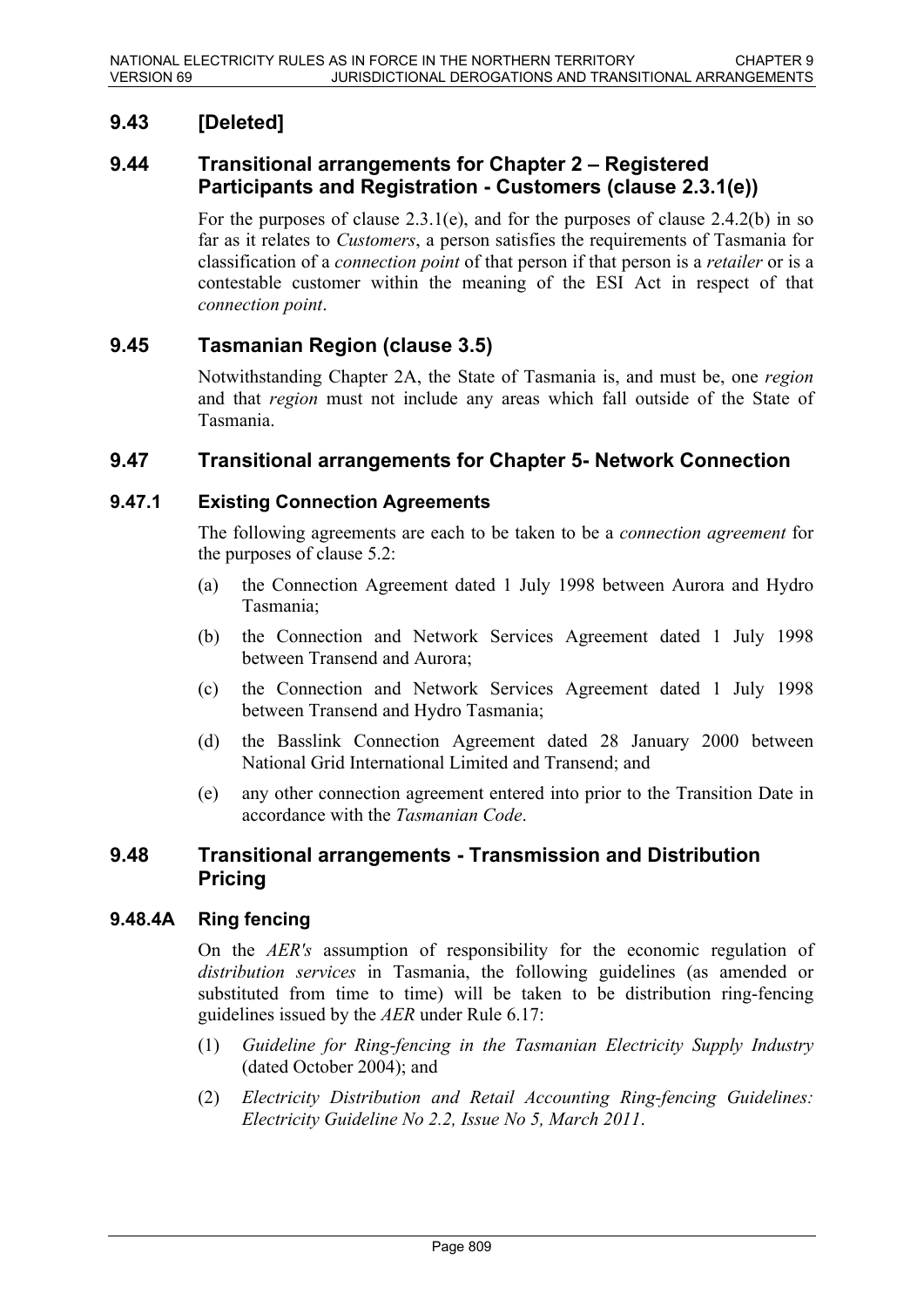#### **Note:**

The *AER* will assume responsibility for the economic regulation of *distribution services* on the transfer of regulatory responsibility under clause 11.14.4.

#### **9.48.4B Uniformity of tariffs for small customers**

- (a) In making a distribution determination or approving a *pricing proposal* for a Tasmanian *Distribution Network Service Provider*, the *AER* must ensure that distribution tariffs for small customers of a particular class are uniform regardless of where in mainland Tasmania the customer is supplied with electricity.
- (b) In this clause, small *customer* has the same meaning as under the *National Energy Retail Law (Tasmania) Regulations 2012*.

#### **9.48.5 Transmission network**

For the purpose of the *Rules*, a *network* operating at "extra high voltage" (as that term is defined in the *ESI Act*) is deemed to be a *transmission network*.

#### **9.48.6 Deemed regulated interconnector**

For the purposes of the *Rules*, any *interconnector* between *regions* in Tasmania in existence when those *regions* are established, to the extent that it forms part of the *power system* in Tasmania, is deemed to be a *regulated interconnector*.

## **Part G Schedules to Chapter 9**

## **Schedule 9G1 Metering Transitional Arrangements**

### **1. Introduction**

- (a) The following minimum requirements apply in respect of *metering installations* commissioned before 13 December 1998.
- (b) **[Deleted]**

### **2. [Deleted]**

### **3. General Principle**

The general principle is that *meters* are required and a *metering installation(s)* capable of recording half-hour *energy* flows and of providing electronic data for transfer to the *metering database* is to be in place for each *Market Participant's connection point(s)* before the *Market Participant* is permitted to participate in the *market*, and there will be no relaxation of this principle in the *jurisdictional derogations*.